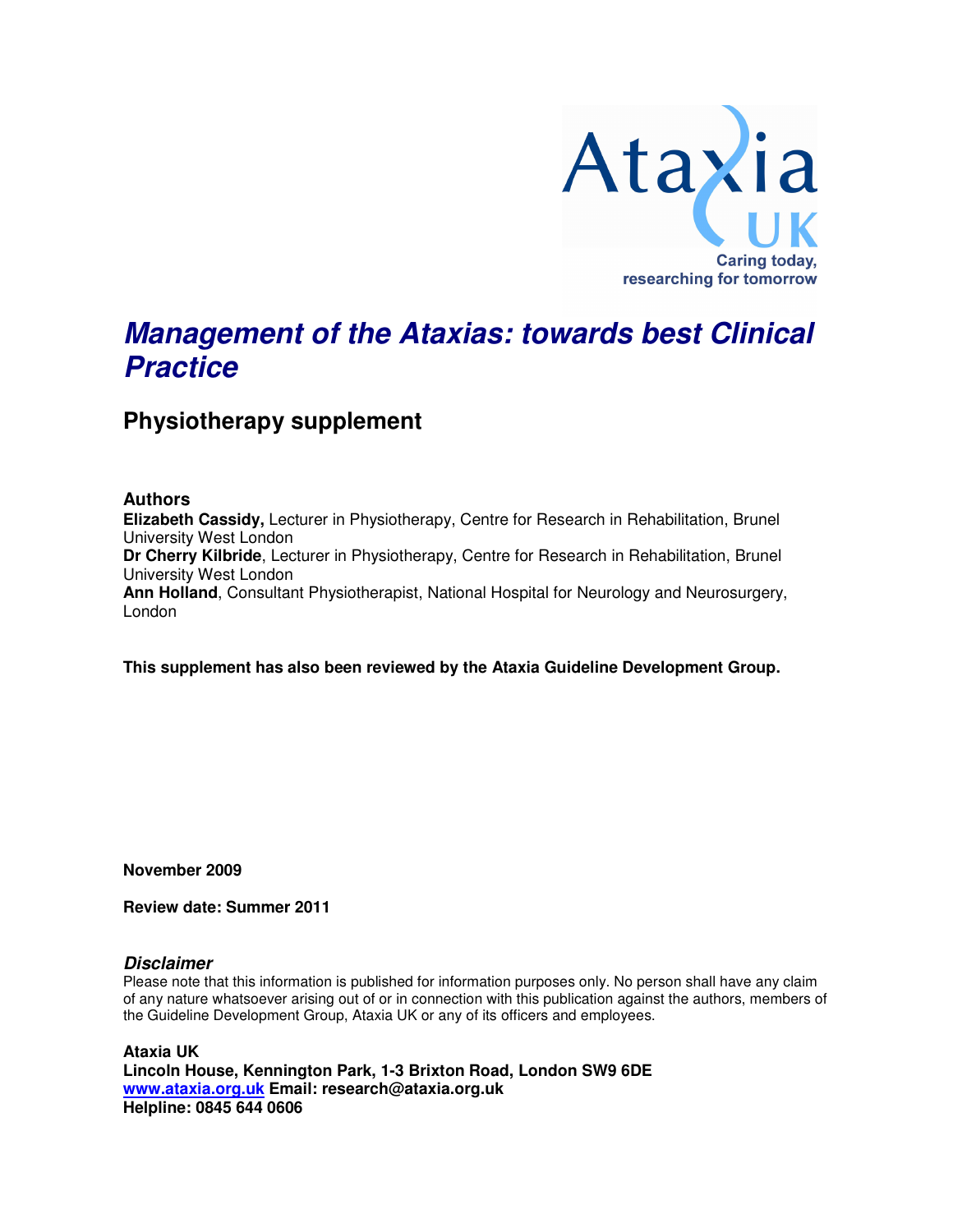#### **Introduction**

This document aims to provide considered guidance to physiotherapists working with people with progressive ataxias. It is a supplement to the Ataxia Guidelines produced by Ataxia UK 'Management of the ataxias: towards best clinical practice', to which readers are referred for more general information on progressive ataxias and their management. This document may also be of value for physiotherapists working with people with non-progressive ataxias.

The authors have systematically examined the published literature in developing this guidance. There are few randomised controlled trials to draw upon to inform the treatment and management of ataxia, or the role of the physiotherapist. The majority of intervention studies reviewed were small case studies or case series designs. Furthermore, little research has been conducted with people with spinocerebellar or Friedreich's Ataxia (FA). Most research about ataxia rehabilitation has been carried out with people who have multiple sclerosis (MS), or extrapolated from heterogeneous studies of participants with MS, brain injury or children with cerebral palsy.

Seven databases (CINAHL, Psych Info, Pubmed Central, British Nursing Index, AMED, EMBASE, SCOPUS), the Web of Knowledge and the Cochrane Data Base of Systematic Reviews were searched (1980-2009) using uniform terms (physiotherapy or physical therapy and ataxia; rehabilitation or exercise or training and ataxia). Reference lists of identified papers were hand searched. The criteria for inclusion were intervention studies (including case studies), opinion pieces or reviews primarily about ataxia and the role or efficacy of physiotherapy. With heterogeneous groups of participants, the papers were sifted to determine whether findings from those with ataxia could be extrapolated from group findings. Forty studies were included in the review. No qualitative studies were identified. Supplemental information pertinent to the role of the physiotherapist but not identified through the literature search was included by consensus. Three independent physiotherapists developed the following clinical practice guidance based on their review of the identified papers and clinical experience. Disagreements were resolved and consensus achieved through discussion.

Guidance rarely produces definitive answers (Scalzitti, 2001) and perhaps in this case, can only help to reduce some of the uncertainty involved in clinical decision-making process. It is anticipated that readers will integrate information provided in this document with their clinical experience and expertise in conjunction with patients' preferences and goals. To help determine the similarity between individual patients and study participants, evidence tables of reviewed papers have been produced (see Appendix A). Summary scores of methodological quality are also available (Appendix B). All papers were scored for methodological quality based on the quantitative review form produced by Law et al (1998) and following the system used by Martin et al (2009). The reviewers scored papers independently and the final agreed score was achieved through consensus. Each paper was rated according to the hierarchy of evidence used in the NICE MS clinical guideline (2003) and adapted from Eccles and Mason (2001) (see Appendix A).

#### **Framework: Compensatory and Restorative Approaches**

Anecdotally, rehabilitation for people with ataxia seems to have been largely underpinned by a compensatory approach. Bastian et al (1996) suggested individuals with cerebellar lesions have difficulty controlling interaction torques during multijoint movements. Bastian (1997) went on to reason that treatment should focus on teaching strategies to simplify movement by reducing the number of moving joints and by stabilising against inertial effects of limb movement. In other words, ataxia may be treated by teaching individuals to avoid rapid multi-joint movements and to favour slow, single joint movement, a so called compensatory approach. In accordance with this understanding of ataxia it would seem some people with ataxia (perhaps particularly those with severe upper limb tremor, see for example Gillen, 2000) may benefit from reducing the degrees of freedom and adopting compensatory techniques to maintain functional performance.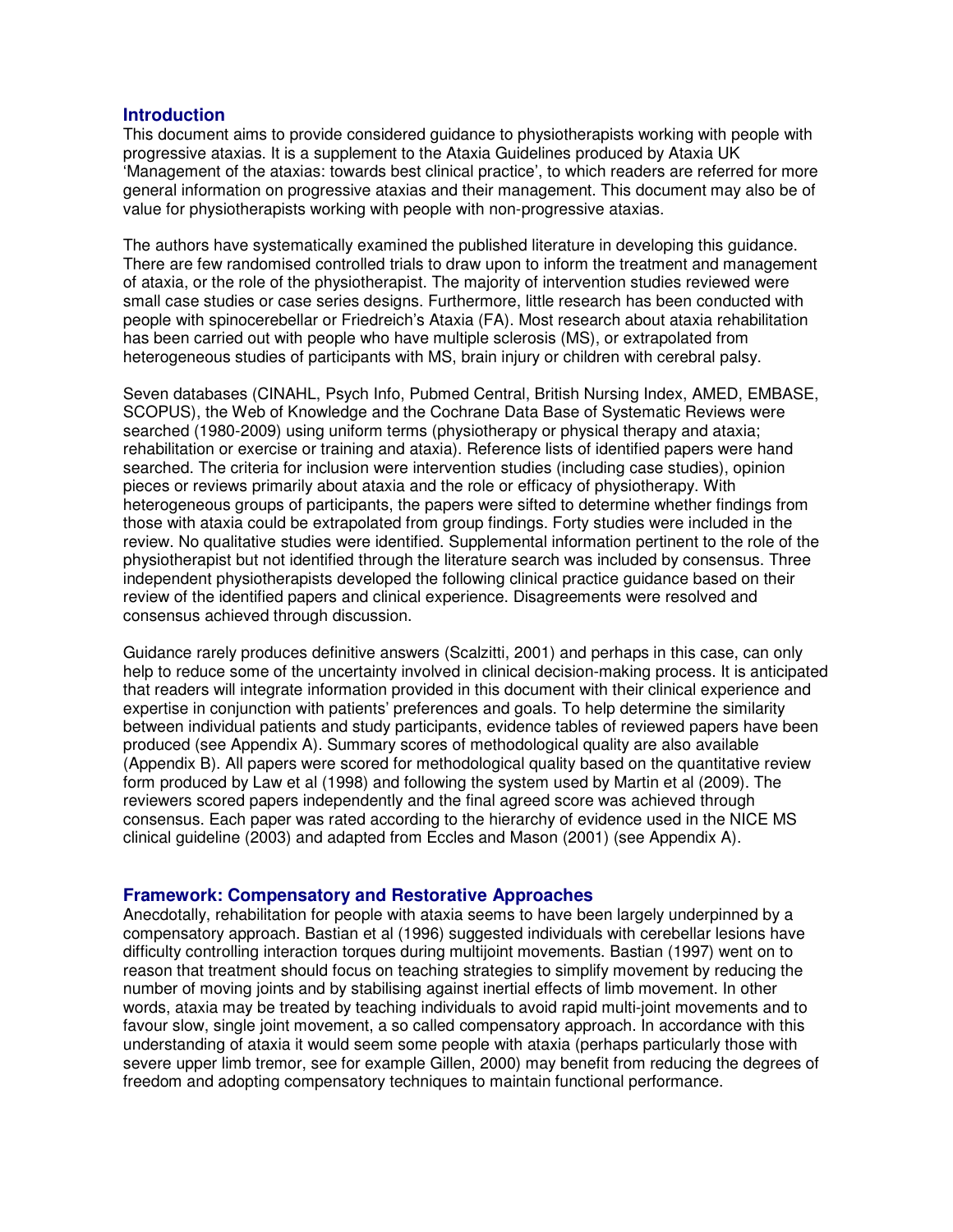However Panturin (1997) has questioned whether such strategies would be as valuable for patients recovering from acute cerebellar injury. Indeed recent years has seen a growing body of evidence from the field of neurophysiology that has advanced the understanding of function and dysfunction of the cerebellum in motor control and motor learning (for example Molinari et al, 1997; Doyon et al, 2003; Stolze et al, 2002; Morton and Bastian, 2003, 2007; Ioffe et al, 2007; Ilg et al, 2007). Building on this work, theories have developed about possible responses of the cerebellum at a neural level (neuroplasticity) to respond to rehabilitation interventions (for example Lacourse et al, 2004). This evidence has lent support to the clinical impression that motor learning is possible following damage to the cerebellum (Boyd and Winstein, 2004; Ioffe et al, 2006) and thus gives weight to a more restorative approach to the rehabilitation of people with ataxia.

Improvements in people with chronic and progressive conditions have been reported in some of the higher quality studies reviewed in this guidance (Armutlu et al, 2001; Bailliet et al, 1987; Brown et al, 2006, Brown et al, 2005; Cernak et al, 2008; Gialanella et al, 2005; Gill-Body et al, 1997; Smedal et al, 2006 and Vaz et al, 2008); thus lending support to a more optimistic view of the potential response of the cerebellum to rehabilitation.

It is envisaged that physiotherapists will employ a combination of restorative and compensatory approaches guided by the patient's clinical presentation and context. This guidance aims to assist physiotherapists in this clinical decision making process.

## **Guidance**

### **1. Systematic Reviews**

One systematic review of nine studies investigating the effectiveness of physiotherapy for adults with cerebellar dysfunction was identified (Martin et al, 2009). The authors commented that the lack of detailed descriptions of interventions made it impossible to accurately document the treatment strategies used. A wide range of outcome measures were used which did not discuss validity and reliability for the population under investigation, long term effects were not investigated in the majority of papers and most studies were small case studies which limited the generalisability of results. All papers (Armutlu et al, 2001, Balliet et al, 1987; Brown et al, 2006; Foltz and Sinaki, 1995; Gialanella et al, 2005; Gill-Body et al, 1997; Jones et al, 1996; Karakaya et al, 2000; Perlmutter and Gregory, 2003) from this systematic review are included in this guidance, and appear under the relevant section.

The methodological quality of the systematic review was scored at 29/42 using the Quality of Reporting of Meta-analyses checklist (Moher et al, 1999). Limitations of the review were identified in the search strategy and review process.

#### **Summary**

- The authors concluded there was modest evidence to support the effectiveness of physiotherapy with respect to gait, trunk control and activity limitations but insufficient evidence to support the efficacy of one specific intervention.
- Further research based on a robust understanding of neuronal plasticity is required and which addresses the methodological limitations identified in the review.

### **2. Rehabilitation Approaches**

Thirteen papers were identified for review (Armutlu et al, 2001; Balliet et al 1987; Brown et al, 2006; Dordal, 1989; Gialanella et al, 2005; Gill-Body et al, 1997; Gillen, 2000; Harris-Love et al, 2004; Jones et al, 1996; Karakaya et al, 2000; Perlmutter and Gregory, 2003; Smedal et al, 2006 and Stoykov et al, 2005). Findings supported those reported by Martin et al (2009). Most studies (7) were either small case studies or single case experimental designs with only one randomised controlled trial (Armutlu et al, 2001). The methodological quality score ranged from 4 to 11 out of a maximum 16. Participants had wide ranging cerebellar pathology including multiple sclerosis, head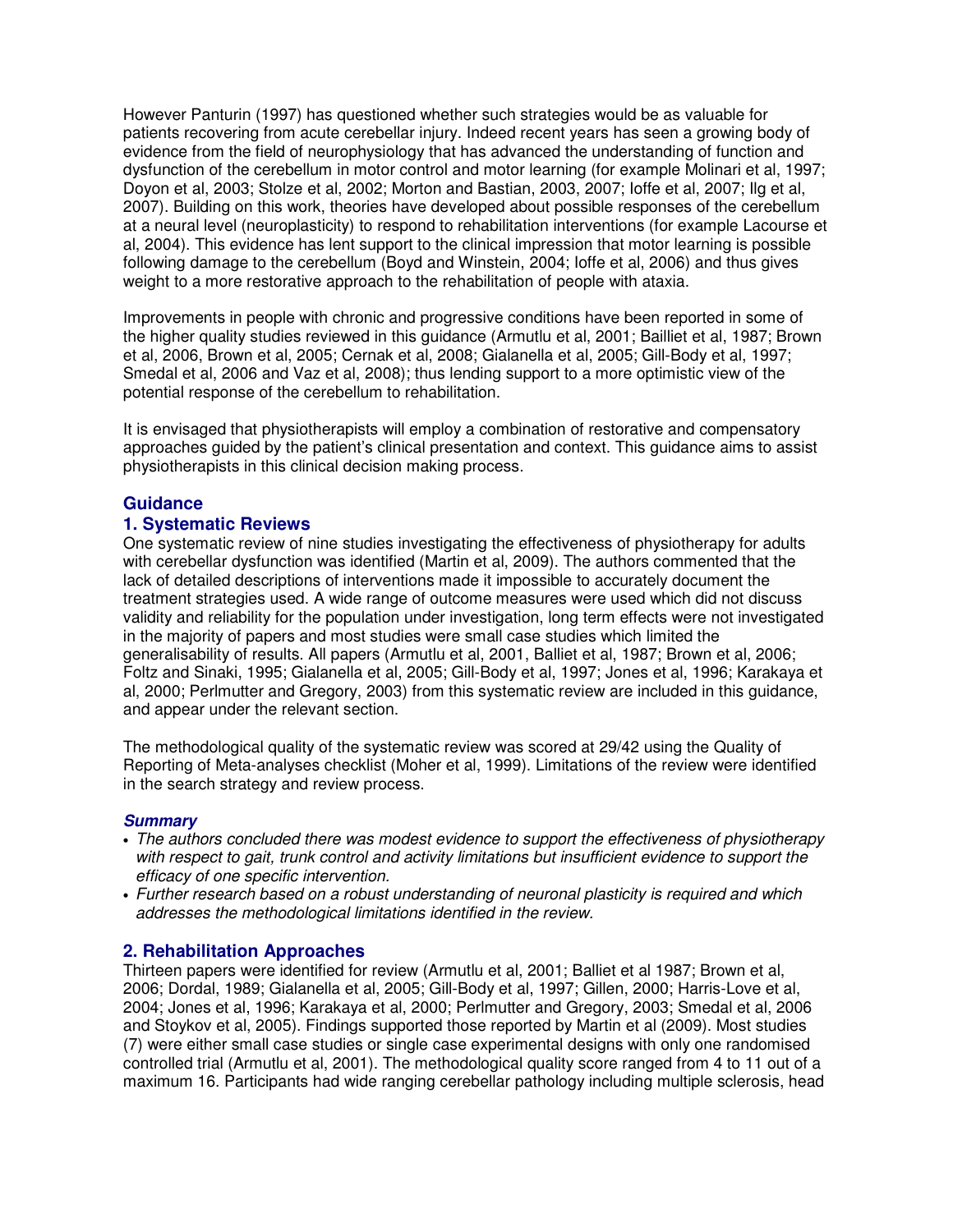injury, cerebellar stroke, brain tumour, cerebellar degeneration and central vestibular dysfunction; one child had Friedreich's ataxia.

Interventions were individually tailored for all studies except Balliet et al (1987), varying in type, intensity, duration and frequency. Commonly reported interventions included PNF, Frenkel's exercises, dynamic training of postural stability with task and activity focus, gait and balance training, along with strengthening and flexibility. Therapeutic equipment was often provided to support function. With the exception of Balliet et al (1987), Gill-Body et al (1997) and Gillen (2000) the majority of studies did not describe the intervention in detail and thus would be difficult to replicate in practice. A wide range of outcome measures were used and none of the papers fully reported the validity and reliability for this patient population. The long-term outcome was not consistently reported.

As with Martin and colleagues (2009) studies with a methodological quality score of ≥ 8 were considered of sufficient rigor to draw limited conclusions about the efficacy of physiotherapy. Four studies fell into this category (Balliet et al, 1987; Brown et al, 1987; Gill-Body et al, 1997 and Stoykov et al, 2005), Gialanella et al, (2005) was excluded because this was not an intervention study. Although they were small studies they provide some evidence in support of physiotherapy being able to improve gait, balance and trunk control for people with ataxia and reduce activity limitations and support increased participation.

#### **Summary**

- Dynamic task practice that challenges stability and explores stability limits and aims to reduce upper limb weight bearing seems an important intervention for people with cerebellar dysfunction to improve gait and balance.
- Strength and flexibility training may be indicated in conjunction with the above.
- A compensatory approach (which includes orthotics and devices, movement retraining, reducing the degrees of freedom and optimising the environment) seems valuable for teaching people practical, every day strategies and ways of managing the condition and may be particularly important for those with severe upper limb tremor.
- Documentation of a full taxonomy of contemporary approaches for treating people with ataxia would provide a useful basis for further investigation in this field.
- Development / adoption of valid and reliable outcome measures for this population would improve methodological rigor and interpretation of research.

#### **3. Specific Interventions for Gait 3.1 Treadmill Training**

Three studies investigated the effect of treadmill training for individuals at least one year post brain injury and presenting with ataxia. This intervention has not been explored for people with progressive ataxias. All studies were of good methodological quality (range 10-13/16) and included one RCT (Brown et al, 2005) and two case studies (Cernak et al, 2008 and Vaz et al, 2008). Training varied in duration, frequency, intensity (minimum 20 minutes three times a week for four weeks, to a maximum of daily training for 5 months). One study (Cernak et al, 2008) combined treadmill and over ground training. All studies used a combination of reliable gait parameters and functional outcome measures. Improvements were reported for all studies, the most functionally meaningful improvements were described by Cernak et al (2008) who combined over ground training with body weight support treadmill training at an intensity and duration significantly greater than the other studies.

### **Summary**

• Findings from treadmill training studies present encouraging evidence of the efficacy of this intervention for people with ataxia due to brain injury. Intensity and duration of training seem to be significant factors.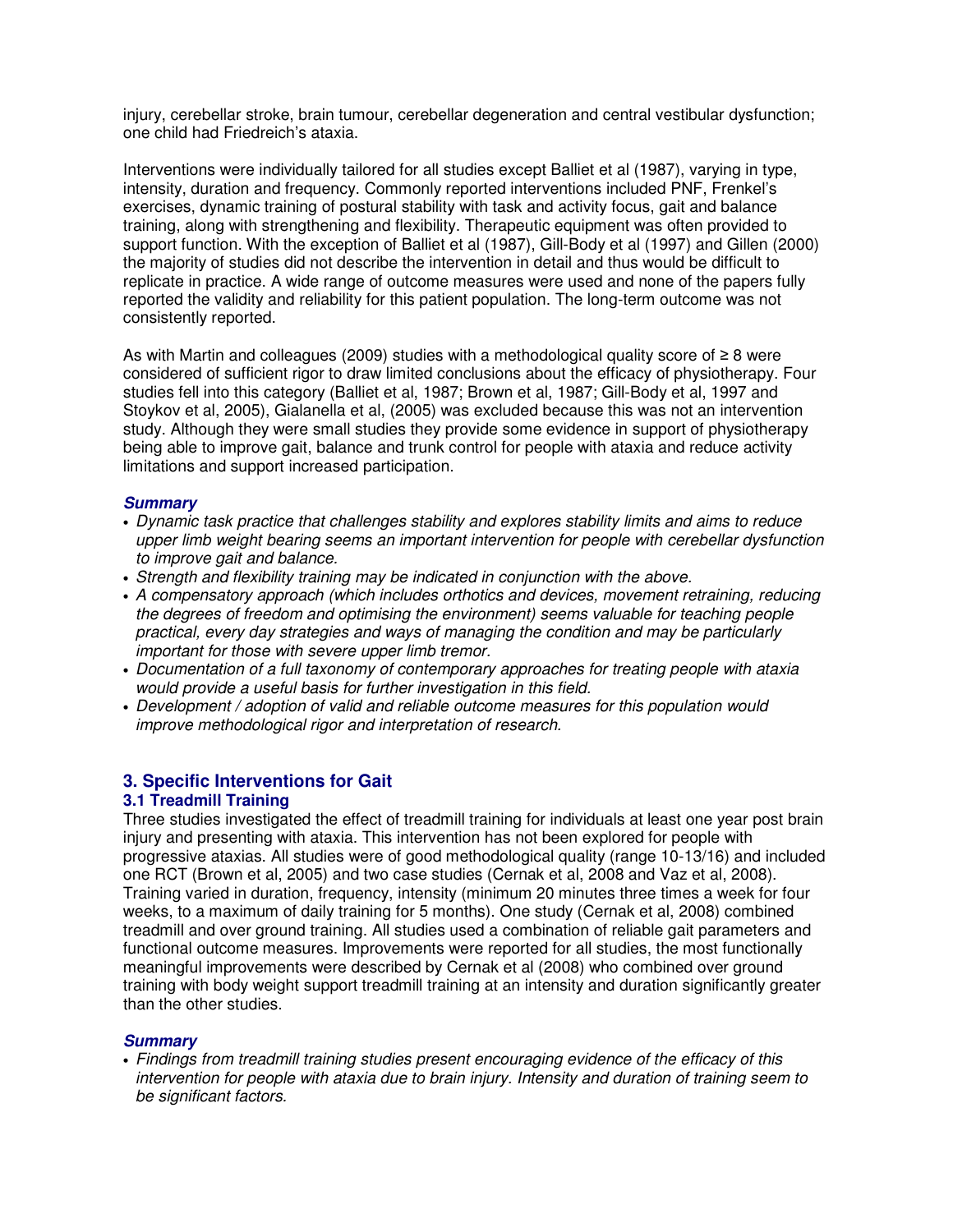- Consistent intensive training over many months combined with over ground training may be required.
- Further research required to determine whether treadmill training is beneficial to those who have ataxia as part of a long-term progressive condition.

#### **3.2 Visually Guided Stepping**

Oculomotor and locomotor control systems interact during visually guided stepping i.e. the locomotor system depends on information from the oculomotor system during functional mobility for accurate foot placement (Crowdy et al, 2000).

Crowdy and colleagues (2002) demonstrated, in two participants with mild cerebellar degeneration, marked improvements in oculomotor and locomotor performance following eye movement rehearsal. The authors suggest that rehearsal of intended steps through eye movement alone i.e. looking at foot target placement for each step, before negotiating a cluttered room, might improve performance and safety.

#### **Summary**

• This simple strategy, which although task specific and short lived in nature, is promising and relatively quick and easy to apply in a functional setting.

#### **3.3 Balance and Mobility Aids**

No studies have specifically evaluated the role of balance and mobility aids for people with ataxia. Clinical experience suggests walking aids should be considered on a case-by-case basis. Jeka (1997) reviewed a series of studies on postural control using light touch contact of fingertips or a walking aid as a means of balance. Results showed somatosensory cues from the fingertips provided a powerful reference orientation even when contact force levels were inadequate to provide physical support for the body. Clinical observation suggests that some individuals with ataxia find light touch contact more useful as a strategy than a conventional walking aid. This may explain why some people prefer to use Nordic poles, which help encourage light touch contact, rather than traditional walking sticks that tend towards force contact and a reduction in muscular forces acting through the lower limbs. Decreasing dependency of weight bearing through the upper limbs in people with ataxia is also supported by Balliet et al (1987). Furthermore individuals with cerebellar hemisphere lesions, who are more likely to have dysmetria and tremor, may find balance and mobility aids hard to use because placing and controlling a stick can be as difficult as trying to accurately place legs during swing phase. In a small study of healthy young adults walking aids have been found to compromise the ability to respond to balance disturbances through impeding lateral compensatory stepping and thus can affected safety (Bateni et al, 2004).

#### **Summary**

• Light touch as a balance aid may be helpful for postural orientation and stability

- Upper extremity weight bearing during ambulation may perpetuate a deterioration or worsening of gait parameters
- Careful assessment is required for those with dysmetria

### **3.4 Axial Weighting**

The effect of weighting the axial skeleton been studied in five subjects with ataxic gait of unreported aetiology (Clopton et al, 2003) and 19 participants with mixed CNS pathology five of whom had ataxic gait (Foltz and Sinaki, 1995). Folz and Sinaki (1995) reported subjective improvements in gait and posture plus feelings of steadiness, but low methodological quality means findings should be viewed with caution. Conversely Clopton et al (2003) reported gait characteristics changed unpredictably with axial weights, worsening more often than improving, and concluded that use of axial weights to improve gait for patients with ataxia was not supported (Clopton et al 2003).

A case study by Perlmutter and Gregory (2003) reported that a 5lb weighted vest, used as part of a general rehabilitation programme for a woman with severe cerebellar ataxia, was a useful adjunct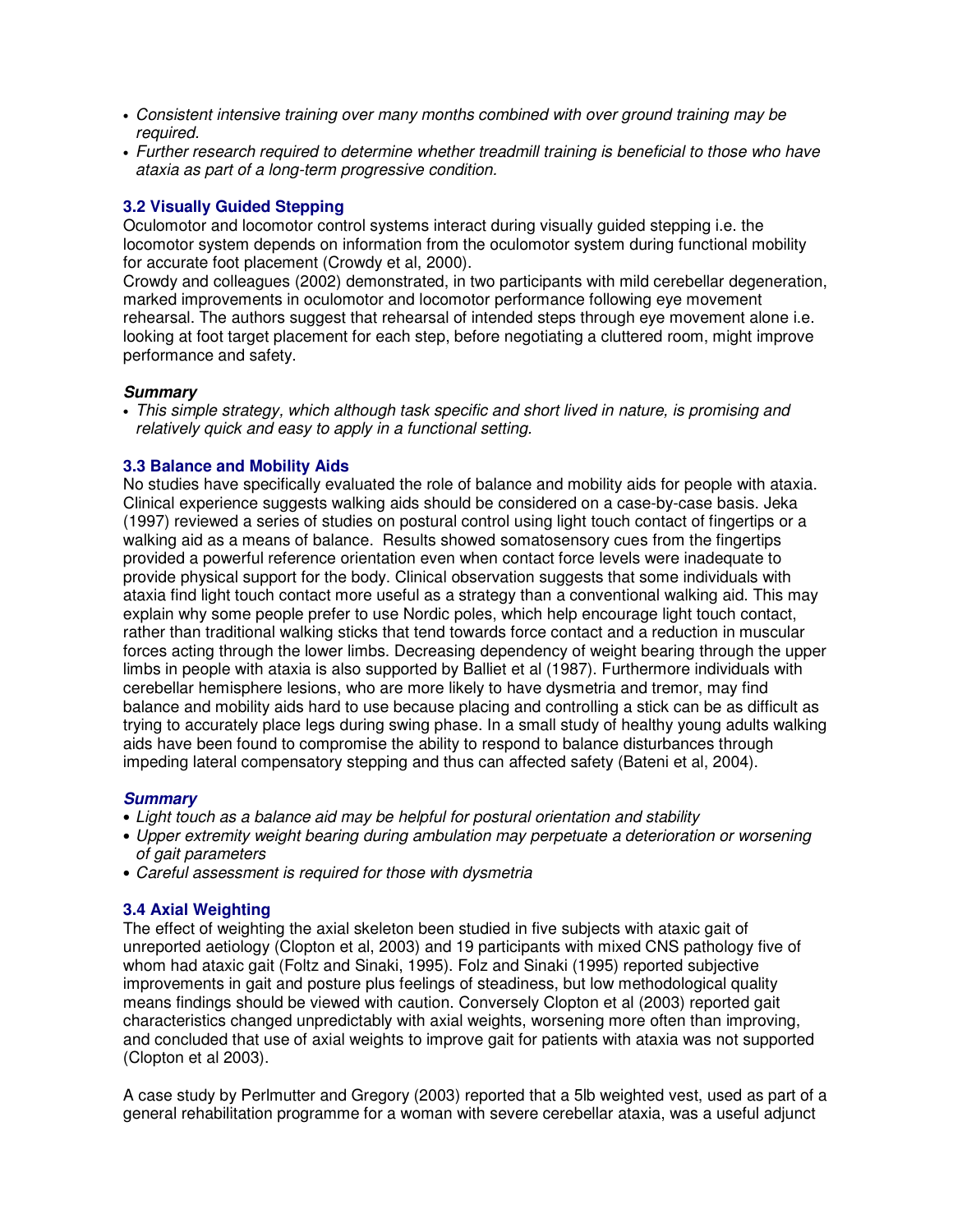when the patient was carrying out reaching activities in sitting. It is unclear how much the weighted vest contributed to overall improvements, therefore similar use would need to be evaluated on an individual basis.

#### **Summary**

• A very limited theoretical basis for axial weighting and no evidence to support use of axial weights to improve gait in people with ataxia.

# **3.5 Lycra Garments**

#### **Adults**

A pilot proof of principle single case experimental design ( $n = 6$ ) was undertaken at the University of East Anglia and led by Dr Martin Watson. A six week base line period was followed by a six week intervention phase using custom made lycra shorts, worn for between eight to ten hours a day. Repeated measures of postural sway, walking effort and speed were taken during all phases including a six week follow up. Results were mixed; some participants benefitted in certain aspects of functional movements, which indicates the need for further studies to identify whether findings can be replicated and if the garments are more useful for some individuals than others. Full findings are yet to be published but a summary can be found at www.ataxia.org.uk. For further information contact M.Watson@uea.ac.uk

#### **Children**

Three studies were reviewed that investigated the effect of lycra garments in children (Blair et al, 1995; Corn et al, 2003; Nicholson et al, 2001). Two studies had good methodological quality (Corn et al, 2003 and Nicholson et al, 2001) but lacked a control group and conclusions should therefore be viewed with caution. Likewise studies were small, different types of lycra garment were compared within and across studies with samples of heterogeneous participants. As such, results of these studies are highly variable across participants and beneficial effects were slight or of limited duration. Blair et al (1995) and Nicholson et al (2001) reported significant adverse effects.

#### **Summary**

• Insufficient data is available to support the use of lycra garments for children or adults with ataxia.

#### **3.7 Biofeedback**

Baram and Miller (2007) investigated the effect of auditory biofeedback for 14 people with MS and gait dysfunction due to cerebellar ataxia. Positive results were reported in terms of speed and step length but the real world benefits were not addressed and it seems that some participants benefitted whilst others deteriorated. The findings were therefore inconclusive and further investigation is warranted.

### **4. Specific Interventions for Upper Limb Tremor**

Lesions affecting the cerebellar hemispheres give rise to ipsilateral limb symptoms including tremor in addition to dysynergia, disdiadochokinesia and rebound phenomenon. An *action tremor* occurs during movement i.e. is produced by voluntary contraction of muscle and includes; *postural tremor* (occurs when voluntarily maintaining a position against gravity e.g. holding an arm out straight) and kinetic tremor (occurs during any type of voluntary movement). Kinetic tremor is further subdivided into: simple kinetic tremor: occurs during voluntary movements that are not target-directed (e.g. flexion/extension or pronation/supination), and intention tremor, which occurs during target directed, visually guided movements (e.g. finger-nose test), and worsens at the terminal phase of the movement as the target is approached (Deuschl et al, 1998).

In addition to affecting activities of daily living (Feys, et al, 2004) the psychosocial consequences of upper limb tremor can be significant (McGruder et al, 2003). The treatment of upper limb tremor via the action of pharmacological agents and physiotherapy remains wanting.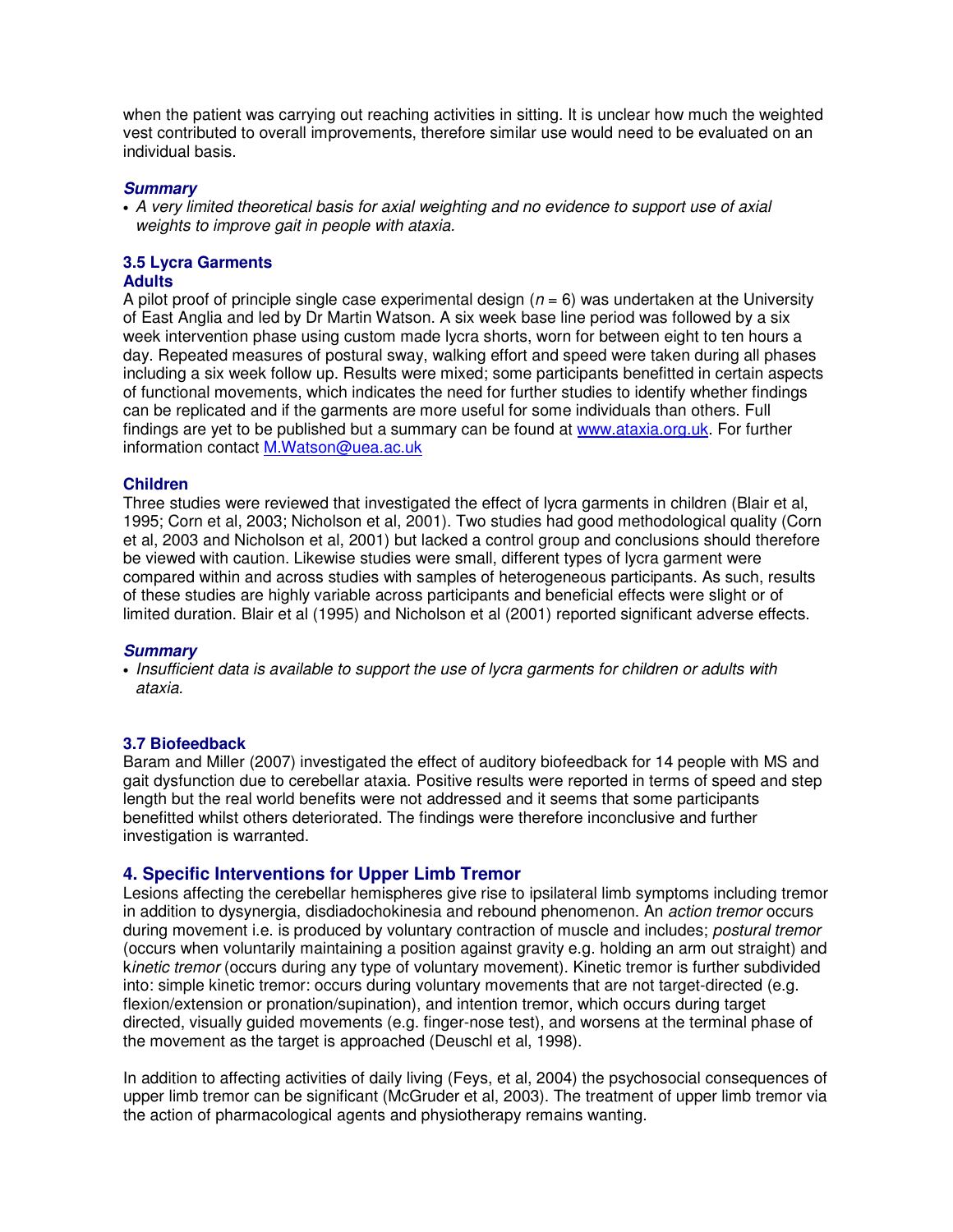#### **4.1 Manipulation of Visual Information**

A clinical observation by Pope (2007) that closure of eyes whilst eating may assist in the control of upper limb ataxia has some support from experimental evidence. These studies with the exception of Beppu et al (1987) were conducted with people who had intention tremor as a result of MS. Results suggest that kinetic tremor improves if movement is not visually guided (Beppu et al, 1987; Sanes et al, 1988; Quintern et al, 1999), and dysmetria improves if visual feedback is manipulated (Feys et al, 2005a, 2006). Saccadic dysmetria was noted to frequently coexist with intention tremor and inaccurate eye movements are likely to impair accurate motor performance of the hand (Feys et al, 2003) and individuals with intention tremor or other cerebellar deficits had difficulty using visual information to control arm and hand movements (Feys et al, 2003).

#### **Summary**

• Tremor amplitude may be reduced if target directed movements are performed from memory rather than under direct visual guidance (Sanes et al, 1988) or if the primary saccade and the hand movement to reach the object are performed separately (Feys et al, 2005a).

### **4.2 Cold Therapy**

Two studies (Quintern et al, 1999 and Feys et al, 2005b) reported functionally significant reductions in upper limb tremor following cooling of the upper limb in people with MS. Although both studies report improvements, there were differences in effect which might be related to the duration of cooling; 15 minutes compared to one minute. Several mechanisms have been suggested that may contribute to reported effects; a temperature dependent decrease in muscle spindle sensitivity causing a reduction in Ia afferent discharge and thus a reduction in response of the long latency stretch reflex (Quintern et al, 1999; Feys et al, 2005b), and a decrease in nerve conduction velocity with an increase in stiffness of cooled muscles (Feys et al, 2005b).

#### **Summary**

- Transient tremor control using cooling could have important functional implications when performing discrete functional activities such as intermittent self catheterisation, signing documents, working a PC and taking a meal (Feys et al, 2005b).
- Deep cooling may be more effective than moderate cooling in individuals with severe tremor. Upper limb cooling in general may not be as useful for individuals who also have significant proximal tremor (Feys et al, 2005b).
- Further studies to assess the effects of cooling on functional tasks are warranted.

### **4.3 Wrist Weighting**

Investigation of wrist weighting as an intervention to reduce upper limb tremor stretches back several decades (McGruder et al, 2003; Feys et al, 2003; Manto et al, 1994; Sanes et al, 1988; Morgan et al, 1975; Langton-Hewer et al, 1972), there has also been one study that has used a potentially more sophisticated mechanical damping devise which as yet lacks clinical utility (Aisen et al, 1993). Findings from these studies are inconclusive partly due to methodological issues (quality score ranges from 3-9); inclusion of heterogeneous tremors in the same cohort, the use of differing weights and weighting systems plus various outcome measures without reports of reliability or validity. Beneficial, (Aisen et al, 1993; Langton Hewer et al, 1972, Morgan et al, 1975; McGruder et al, 2003), detrimental (Manto et al, 1994), and mixed (Sanes et al, 1988) effects were reported, along with findings of no difference except slowing of the transport phase of movement (Feys et al, 2003).

### **Summary**

• Evidence in this area is equivocal; it seems weighted wrist cuffs (of different weights) and weighted cutlery may be useful for some individuals under specific circumstances and should be assessed on a case-by-case basis.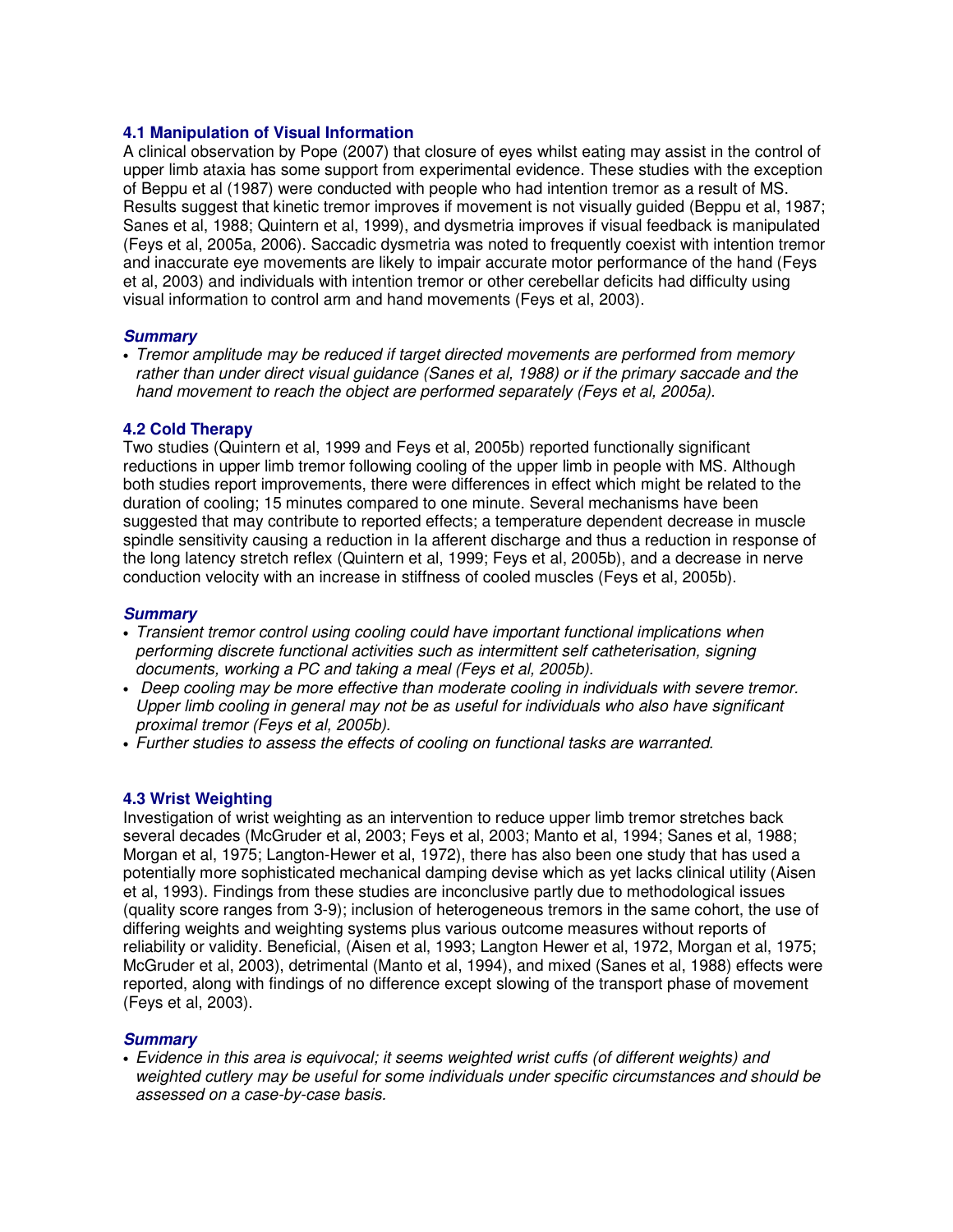- Based on McGrunder et al (2003) and clinical experience, exploration of the optimal weight required to support function should be assessed using different weights; under-weighted cuffs will not dampen tremor and over-weighted cuffs may be no better than no weight at all. Thus weighted wrist cuffs may be more suitable than weighted cutlery (refer to OT section in main guidance document) and should be assessed on an individual basis.
- As some individuals show exaggerated tremor for a short time on removal of weights, it is suggested that specific functions such as eating or writing are targeted. The long-term effects are not known; clinical observation suggests some people accommodate to the weight.
- Weighted cuffs may be too fatiguing or cumbersome to confer any functional or psychosocial benefit for some individuals, thus patient goals and perspectives are critical in assessing the value of this intervention.

#### **4.4 Relaxation and Biofeedback**

Guercio et al (1997, 2001) describe two case studies of individuals with severe ataxic kinetic tremor following a TBI that used behavioural relaxation training with EMG auditory biofeedback to reduce tremor severity and improve functional performance. Findings reported benefits in functional performance and reduction of tremor.

#### **Summary**

• This approach cannot be recommended for people with ataxia without further evidence but presents an interesting avenue for further research, in particular the development of task orientated biofeedback (Huang et al, 2006).

### **5. Wheelchair Seating**

Wheelchairs rank among the most important therapeutic devices used in rehabilitation and can make the difference between an active and efficient alignment and a postural catastrophe. Few studies have investigated the physiological and functional impact of postural supports such as specialist wheelchairs, which can present significant methodological challenges (Sprigle, 2004). This guidance document reviewed one paper of low methodological quality (Clark et al, 2004) that included four participants with FA. Findings were equivocal and further research is required.

Despite the lack of research studies, clinical observation suggests that power wheelchair mobility with appropriate postural support is an option to provide people with ataxia with a means of independent mobility. Power chairs may also help conserve energy that can then be used outside the wheelchair for carrying out activities of daily living in antigravity postures. Additionally an appropriate posture in the power chair may facilitate respiration and swallow in those patients who may be compromised in these areas. In the absence of other evidence, clinical experience and patients' needs should be used to guide clinical reasoning (Huhn and Guarrera-Bowlby, 2007).

### **6. Exercise**

In general people with ataxia should be encouraged to exercise as part of health promotion and as long as risk factors and health and safety considerations have been assessed. Exercise should be tailored towards what appeals most to participants and may involve exploring several different options as well as building motivation and sustainability into the exercise prescription (Dean, 2009; Rhodes and Fiala, 2009)

Note of caution: Cardiac abnormalities are a common occurrence in people with Friedreich's Ataxia. Before embarking on an exercise programme potential cardiac problems should be excluded. Please refer to the cardiac problems section in the medical guidance of themain guidance document.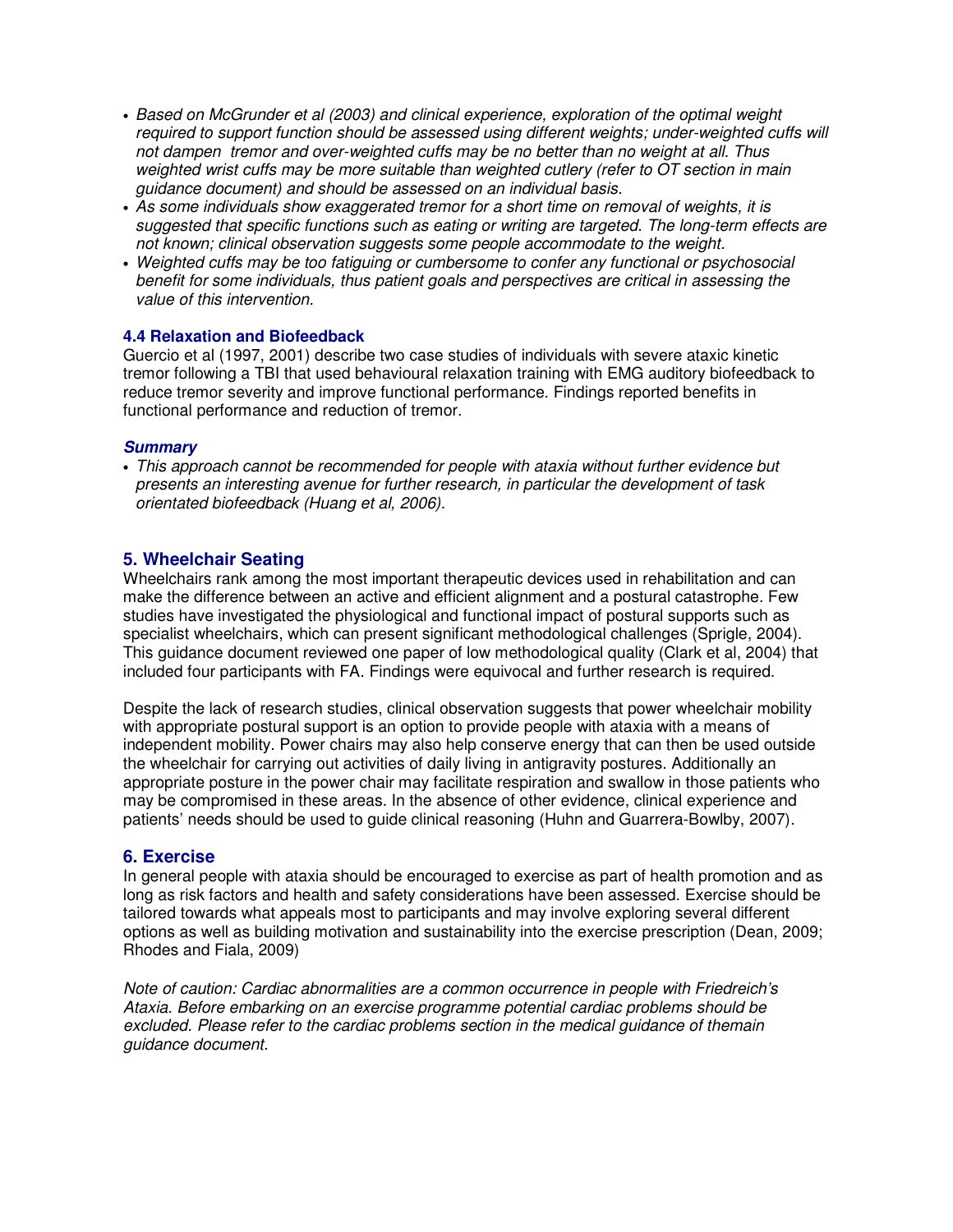#### **6.1 Endurance/aerobic Training**

Fillyaw and Ades (1989) investigated the physiological adaptation to aerobic training in a 38 year old man with Friedreich's Ataxia. Training took place over a period of nine weeks and consisted of 27 ECG monitored, bicycle ergometer sessions of 20-25 minutes of continuous cycling at training level intensities. Prior to commencement of training the participant, who had no history of cardiac symptoms, underwent a cardiovascular examination and echocardiogram that confirmed normal cardiac size and function. Increases in cardiorespiratory and work measures demonstrated clinically important physiological adaptations to aerobic conditioning in this individual case. The authors suggest that for people without cardiomyopathy, aerobic training offers a means of promoting activity and reducing deconditioning which may provoke functional as well as other health benefits. However, these case study findings cannot be extrapolated to clinical practice without further controlled trials.

#### **6.1 Other Forms of Exercise**

#### **6.1.1 Therapeutic Riding (Hippotherapy)**

No studies have evaluated the effect of therapeutic riding (TR) specifically for people with ataxia. Hammer et al, (2005) investigated therapeutic riding using a single case experimental design (ABA) in 11 individuals with MS. Overall balance and SF-36 Role-Emotion dimension showed most improvements although TR seemed to have individual effects as would be expected with the heterogeneous nature of the participants. Similarly Silkwood-Sherer and Warmbier (2007) investigated the effect of TR on balance in 9 people with MS and reported significant improvements on the Berg Balance Scale and Tinetti Performance Oriented Mobility Assessment. Several studies have explored the effect of TR for children with cerebral palsy (for example Sterba et al, 2002, Sterba, 2007 and Snider et al, 2007), however these papers look at the effect of TR in heterogeneous groups of children with cerebral palsy.

### **Summary**

- No studies have investigated the effects of therapeutic riding for people with ataxia as the primary impairment.
- Therapeutic riding provided outside of the usual rehabilitation environment may have a positive impact on health related quality of life as well as physical functioning.
- Future work should investigate the physical as well as psychosocial effects of this potential therapeutic intervention for people with ataxia as the primary impairment.

#### **6.1.2 Hydrotherapy and Swimming**

No studies directly evaluate the efficacy of hydrotherapy for people with ataxia. However anecdotal evidence supports the value of hydrotherapy for people with ataxia as a form of exercise. Cook (2007) advocates the use of hydrotherapy and swimming for people with ataxia because water activities offer risk and challenge, provide freedom of movement often not available on land and may be beneficial for speech. Hydrotherapy is also considered to offer beneficial effects on health related quality of life. Further studies are required to investigate assumptions concerning physiological and functional benefits.

#### **6.1.3 General fitness training, Yoga and Pilates**

Anecdotal evidence advocates the benefits of general fitness training, yoga and Pilates for people with ataxia to help maintain strength, flexibility and balance. Psychosocial benefits have also been reported. No studies directly investigating Pilates or yoga or similar forms of exercise were identified in the literature review but further investigation is warranted.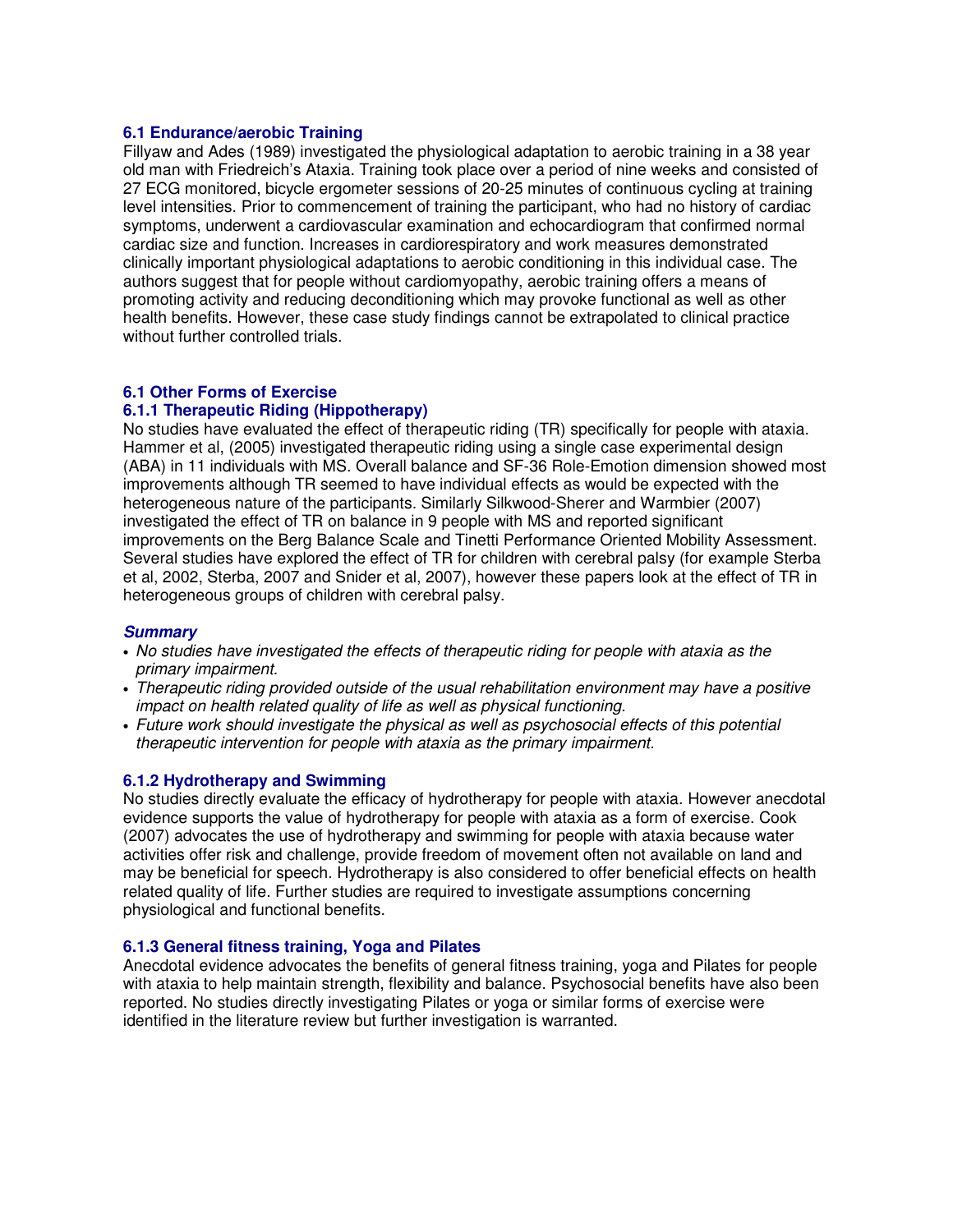### **7. Specific Impairments**

People with ataxia can experience a number of specific impairments which physiotherapists should be aware of. Clinical experience and feedback from people with ataxia indicates that fatigue can be a common and at times an overwhelming issue. Spasticity, contractures and dystonia, are also symptoms that can occur. Clinicians are referred to Section 4 of the Ataxia Guidelines main document and the MS Society Guidance for Physiotherapists (2008) for further direction about managing these symptoms. Bladder and bowel problems (such as frequency, urgency and incontinence) can also be a feature of the ataxias. For specialist advice and assessment referral to a gynaecologist or urologist may be required (see Section 4 of Ataxia Guidelines main document). For further advice refer to the Association of Chartered Physiotherapists in Women's Health (ACPWH) who provide assessment and treatment for men and women with bladder and bowel impairment. A referral to a continence nurse may be useful. Finally, neuropathic pain can be a feature of the ataxias (see section 4 of the Ataxia guidelines main document).

#### **For information on palliative care see section 7 of the Ataxia Guidelines main document.**

#### **Acknowledgements**

The authors would like to extend their thanks to Dr Martin Watson for providing valuable comments on an early draft of this guidance document.

#### **References**

Aisen et al. (1993) The effects of mechanical damping loads on disabling action tremor. Neurology, 43, 1346-1350.

Armutlu et al. (2001) Physiotherapy approaches in the treatment of ataxic multiple sclerosis: a pilot study. Neurorehabilitation and Neural Repair, 15, 203-211.

Balliet et al. (1987) Retraining of functional gait through the reduction of upper extremity weight bearing in chronic cerebellar ataxia. International Rehabilitation Medicine, 8, 148-153.

Baram et al. (2007) Auditory feedback control for improvement of gait in patients with multiple sclerosis. Journal of the Neurological Sciences, 254, 90-94.

Bastian, A (1997) Mechanisms of ataxia. Physical Therapy, 77, 6, 673-675.

Bastian et al. (1996) Cerebellar ataxia: abnormal control of interaction torques across multiple joints. Journal of Neurophysiology, 76, 1, 492-509.

Bateni et al. (2004) Can use of walkers or canes impede lateral compensatory stepping movements? Gait and Posture, 20, 74-83.

Beppu et al. (1987) Analysis of cerebellar motor disorders by visually-guided elbow tracking movement. Brain, 110, 1-18.

Blair et al. (1995) A study of a dynamic proximal stability splint in the management of children with cerebral palsy. Developmental Medicine and Child Neurology, 37, 544-554.

Boyd et al. (2004) Cerebellar stroke impairs temporal but not spatial accuracy during implicit motor learning. Neurorehabilitation and Neural Repair, 18, 3, 134-143.

Brown et al. (2005) Body weight-supported treadmill training versus conventional gait training for people with chronic traumatic brain injury. Journal Head Trauma and Rehabilitation, 20, 5, 402- 415.

Brown et al. (2006) Physical therapy for central vestibular dysfunction. Archives of Physical Medicine and Rehabilitation, 87, 76-81.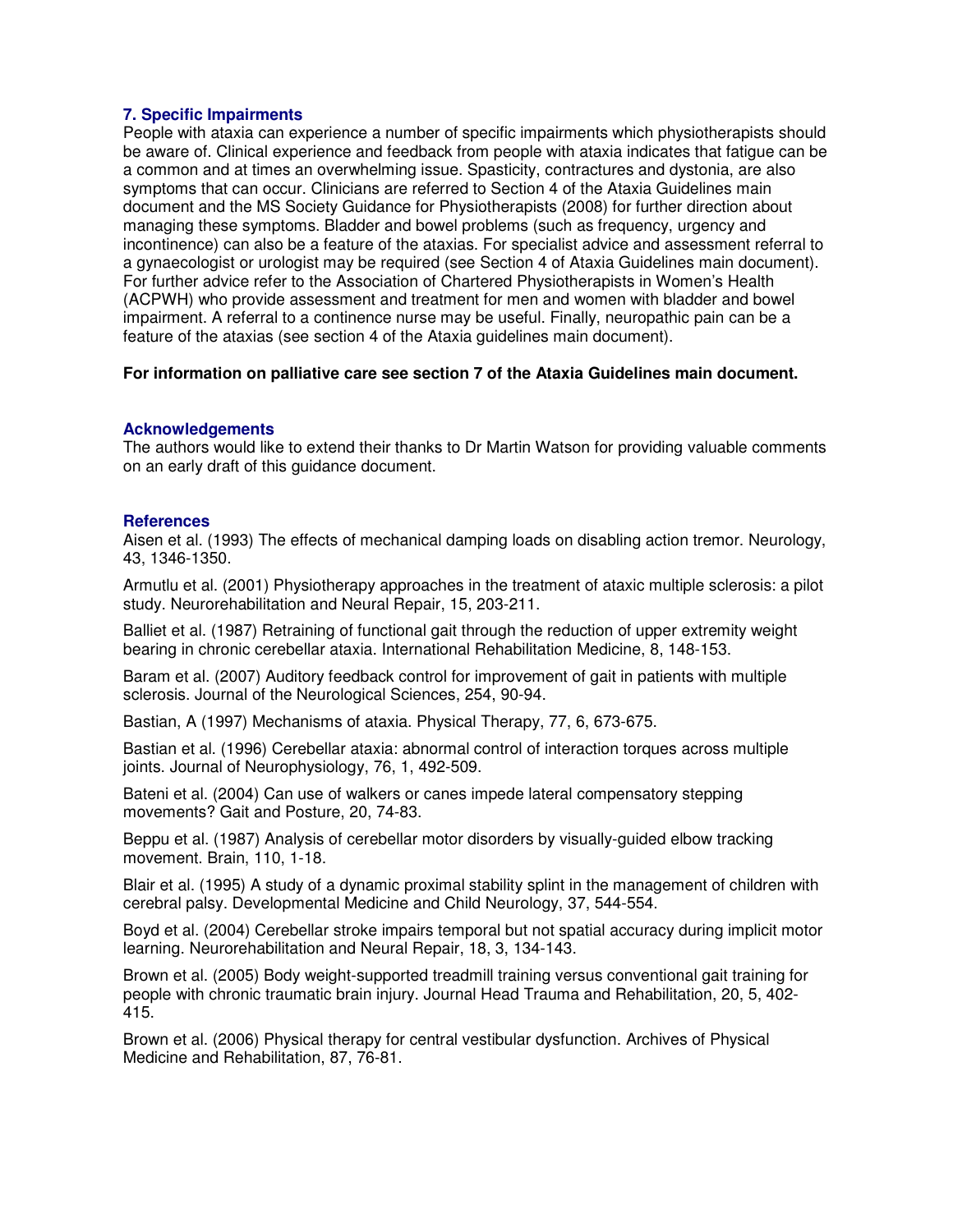Cernak et al. (2008) Locomotor training using body-weight support on a treadmill in conjunction with ongoing physical therapy in a child with severe cerebellar ataxia. Physical Therapy, 88, 1, 88- 97.

Clark et al. (2004) Wheelchair postural support for young people with progressive neuromuscular disorders. International Journal of Therapy and Rehabilitation, 11, 8, 365-373.

Clopton et al. (2003) Effects of axial weight loading on gait for subjects with cerebellar ataxia: preliminary findings. Neurology Report, 27, 1, 15-21.

Cook, B (2007) Hydrotherapy, in P. M. Pope (ed) Severe and Complex Neurological Disability. Management of the Physical Condition. Butterworth Heinemann Elsevier: Edinburgh.

Corn et al. (2003) Impact of second skin lycra splinting on the quality of upper limb movement in children. British Journal of Occupational Therapy, 66, 10, 464-472.

Crowdy et al. (2000) Evidence for interactive locomotor and occulomotor deficits in cerebellar patients during visually guided stepping. Experimental Brain Research, 135, 437-454.

Crowdy et al. (2002) Rehearsal by eye movement improves visuomotor performance in cerebellar patients. Experimental Brain Research, 146, 244-247.

Dean E (2009) Physical Therapy in the 21<sup>st</sup> century (part II): evidence based practice within the context of evidence informed practice. Physiotherapy Theory and Practice, 25 (5-6) 354-368.

Deuschl et al. and an Ad Hoc Scientific Committee Consensus statement of the movement disorder society on tremor. Movement Disorders, 13, suppl 3, 2-23.

Dordal HJ (1989) Intensive mobility training as a means of late rehabilitation after brain injury. Adapted Physical Activity Quarterly, 6, 176-187.

Doyon et al. (2003) Distinct contribution of the cortico-striatal and cortico-cerebellar systems to motor skill learning. Neuropsychologia, 41, 252-262.

Eccles M and Mason J (2001) How to develop cost-conscious guidelines. Health Technology Assessments, 5, 16.

Feys et al. (2006) The effect of changed visual feedback on intention tremor in multiple sclerosis. Neuroscience Letters, 394, 17-21.

Feys et al. (2003) Intention tremor during manual aiming: a study of eye and hand movements. Multiple Sclerosis, 9, 44-54.

Feys et al. (2005b) Effects of peripheral cooling on intention tremor in multiple sclerosis. Journal of Neurology, Neurosurgery and Psychiatry, 76, 373-379.

Feys et al. (2005a) Interaction between eye and hand movements in multiple sclerosis patients with intention tremor. Movement Disorders, 20, 6, 705-713.

Fillyaw MJ and Ades PA (1989) Endurance exercise training in Friedreich ataxia. Archives of Physical Medicine and Rehabilitation, 70, 786-788.

Folz TJ and Sinali, M (1995) A nouveau aid for posture training in degenerative disorders of the central nervous system. Journal of Musculoskeletal Pain, 3, 4, 59-69.

Gialanella et al. (2005) Walking and disability after rehabilitation in patients with cerebellar stroke. Minerva Medica, 96, 373-378.

Gill-Body et al. (1997) Rehabilitation of balance in two patients with cerebellar dysfunction. Physical Therapy, 77, 5, 534-552.

Gillen, G (2000) Improving activities of daily living performance in an adult with ataxia. American Journal Occupational Therapy, 54, 1, 89-96.

Guercio et al. (1997) Self-management in the treatment of ataxia: a case study in reducing ataxic tremor through relaxation and biofeedback. Brain Injury, 11, 5, 353-362.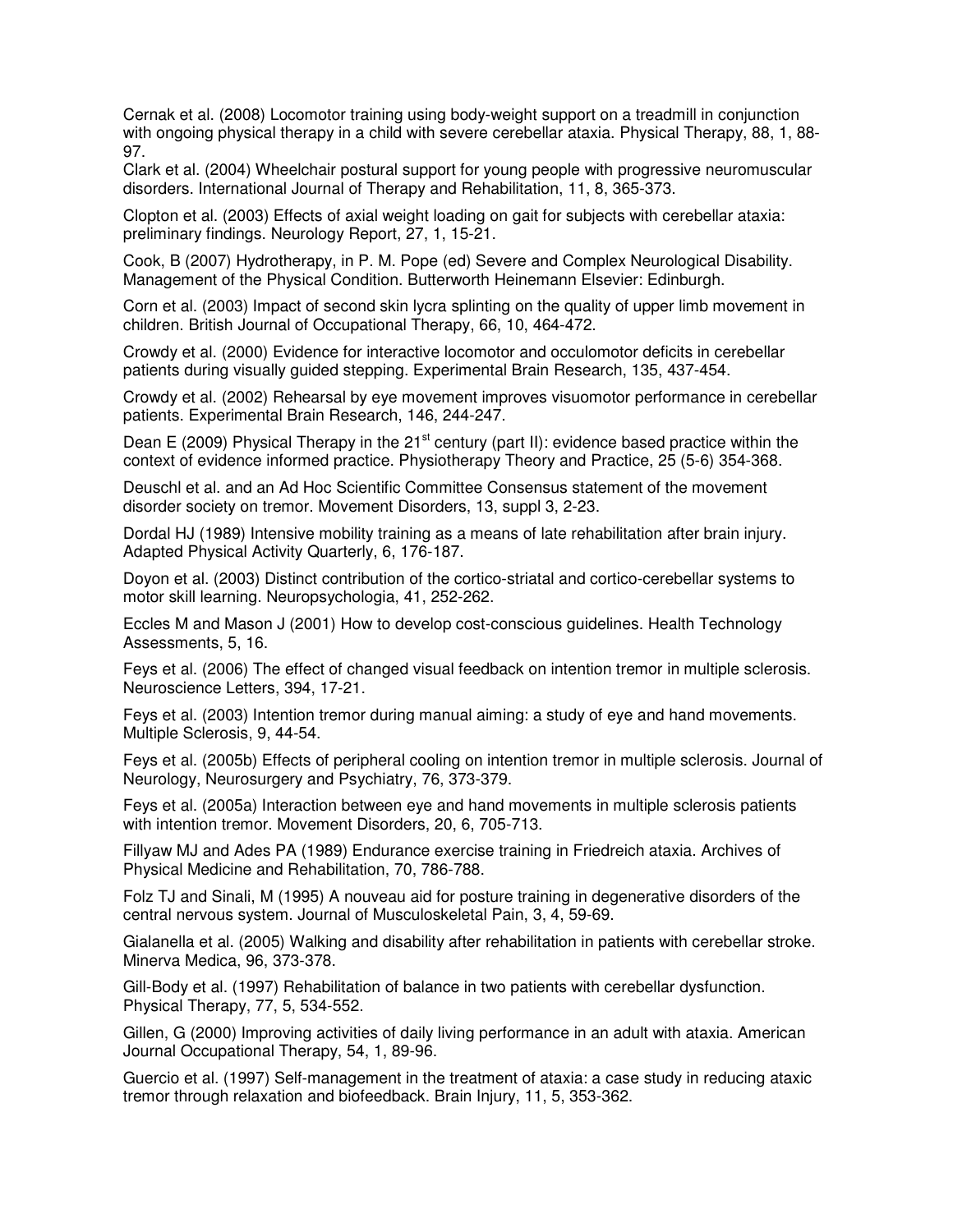Guercio et al. (2001) Increasing functional communication through relaxation training and neuromuscular feedback. Brain Injury, 15, 12, 1073-1082.

Hammer et al. (2005) Evaluation of therapeutic riding (Sweden)/hippotherapy (United States) replicates in eleven patients with multiple sclerosis. Physiotherapy Theory and Practice 21, 1, 51- 77.

Harris-Love et al. (2004) Rehabilitation management of Friedreich ataxia: lower extremity forcecontrol variability and gait performance. Neurorehabilitation and Neural Repair, 18, 2, 117-124.

Huang et al. (2006) Recent developments in biofeedback for neuromotor rehabilitation. Journal of Neuroengineering and Rehabilitation, 3, 11.

Huhn K and Guarrera-Bowlby P (2007) The clinical decision making process of prescribing power mobility for a child with cerebral palsy. Paediatric Physical Therapy, 19, 3, 254-260.

Ilg et al. (2007) Specific influences of cerebellar dysfunctions on gait. Brain, 130, 786-798.

Ioffe et al. (2007) Role of the cerebellum in learning postural tasks. The Cerebellum, 6, 87-94.

Ioffe et al. (2006) Supervised learning of postural tasks in patients with poststroke hemipareis, Parkinson's disease or cerebellar ataxia. Experimental Brain Research, 168, 384-394.

Jeka JJ (1997) Light touch contact as a balance aid. Physical Therapy, 77, 5, 476-487.

Jones et al. (1996) The effectiveness of occupational therapy and physiotherapy in multiple sclerosis patients with ataxia of the upper limb and trunk. Clinical Rehabilitation, 10, 277-282.

Karakaya et al. (2000) Investigation and comparison of the effects of rehabilitation on balance and coordination problems in patients with posterior fossa and cerebellopontine angle tumours. Journal Neurosurgical Sciences, 44, 4, 220-225.

Lacourse et al. (2004) Cerebral and cerebellar sensorimotor plasticity following motor-imagery based mental practice of a sequential movement. Journal of Rehabilitation Research and Development, 41, 4, 505-524.

Langton Hewer et al. (1972) An investigation into the value of treating intention tremor by weighting the affected limb. Brain, 95, 579-590.

Law et al. (1988) Guidelines for Critical Review Form – Quantitative Studies, http://www.srsmcmaster.ca/Default.aspx?tabid=630

Manto et al. (1994) Cerebellar hypermetria is larger when the inertial load is artificially increased. Annals of Neurology, 53, 54-52.

Martin et al. (2009) Effectiveness of physiotherapy for adults with cerebellar dysfunction: a systematic review. Clinical Rehabilitation, 23, 15-26.

McGruder et al. (2003) Weighted wrist cuffs for tremor reduction during eating in adults with static brain lesions. American Journal of Occupational Therapy, 57, 507-516.

Moher et al. (1999) Improving the quality of reports of metanalyses of randomised controlled trials: the QUORUM statement, Lancet, 354, 1896-1900.

Molinari et al. (1997) Cerebellum and procedural learning: evidence from focal cerebellar lesions. Brain, 120, 1753-1762.

Morgan et al. (1975) Application of an objective method of assessing intention tremor – a further study on the use of weights to reduce intention tremor. Journal of Neurology, Neurosurgery and Psychiatry, 38, 259-264.

Morton SM and Bastian AJ (2003) Relative contributions of balance and voluntary leg co-ordination deficits to cerebellar gait ataxia. Journal of Neurophysiology, 89, 1844-1856.

Morton SM and Bastian, AJ (2007) Mechanisms of cerebellar gait ataxia. The Cerebellum, 6, 79- 86.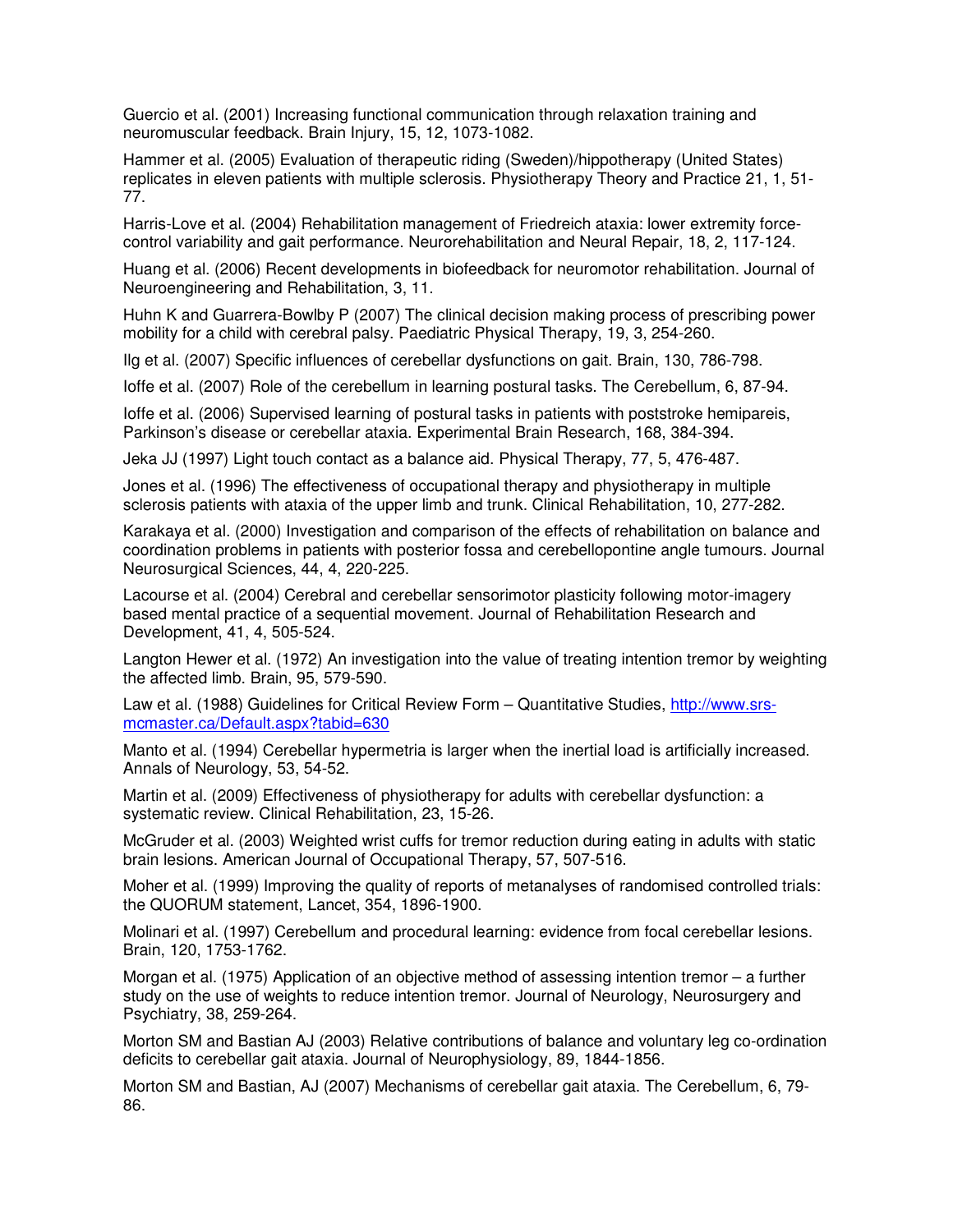Multiple Sclerosis Society (2008) Translating the NICE and NSF guidance into practice: a guide for physiotherapists. MS Society, UK.

National Collaborating Centre for Chronic Conditions (2003) Multiple Sclerosis: Management of multiple sclerosis in primary and secondary care, clinical guideline 8, National Institute for Clinical Excellence.

Nicholson et al. (2001) Assessment of upper limb function and movement in children with cerebral palsy wearing lycra garments. Developmental and Child Neurology, 43, 384-391.

Paturin E (1997) Letter to the editor – maximising functional recovery. Physical Therapy, 77, 10, 1112.

Perlmutter et al. (2003) Rehabilitation treatment options for a patient with paraneoplastic cerebellar degeneration. American Journal of Physical Medicine and Rehabilitation, 82, 158-162.

Pope PM. (2007) General Management of CNS Features in P. M. Pope (ed) Severe and Complex Neurological Disability. Management of the Physical Condition. Butterworth Heinemann Elsevier: Edinburgh.

Quintern et al. (1999) Influence of visual and proprioceptive afferences on upper limb ataxian patients with multiple sclerosis. Journal of the Neurological Sciences, 163, 61-69.

Rhodes RE and Fiala B (2009) Building motivation and sustainability into the prescription and recommendations for physical activity and exercise therapy: the evidence. Physiotherapy Theory and Practice, 25 (5-6), 424-441.

Sanes et al. (1988) Visual and mechanical control of postural and kinetic tremor in cerebellar system disorders. Journal of Neurology, Neurosurgery and Psychiatry, 51, 934-943.

Scalzitti DA (2001) Evidence-based guidelines: application to clinical practice. Physical Therapy, 81, 10, 1622-1628.

Silkwood-Sherer D and Warmbier H (2007) Effects of hippotherapy on postural stability in persons with multiple sclerosis: a pilot study. Journal Neurologic Physical Therapy, 31, 77-84.

Smedal et al. (2006) Balance and gait improved in patients with MS after physiotherapy based on the Bobath concept. Physiotherapy Research International, 11, 2, 104-116.

Snider et al. (2007) Horseback riding for children with cerebral palsy: is there evidence for its effectiveness? Physical and Occupational Therapy in Paediatrics, 27, 5-23.

Sprigle S (2004) Commentary on Clark et al. (2004) 'Wheelchair postural support for young people with progressive neuromuscular disorders'. International Journal of Therapy and Rehabilitation, 11, 8, 372.

Sterba, JA (2007) Does horseback riding therapy or therapists-directed hippotherapy rehabilitate children with cerebral palsy. Developmental Medicine and Child Neurology, 49, 68-73.

Sterba et al. (2002) Horseback riding in children with cerebral palsy: effects on gross motor function. Developmental Medicine and Child Health Neurology, 27, 23-42.

Stoykov et al. (2005) Beneficial effects of postural intervention on prehensile action for an individual with ataxia resulting from a brainstem stroke. NeuroRehabilitation, 20, 85-89.

Stoltz et al. (2002) Typical features of cerebellar ataxia gait. Journal of Neurology, Neurosurgery and Psychiatry, 73, 310-312.

Vaz et al. (2008) Treadmill training for ataxic patients: a single subject experimental design. Clinical Rehabilitation, 22, 234-241.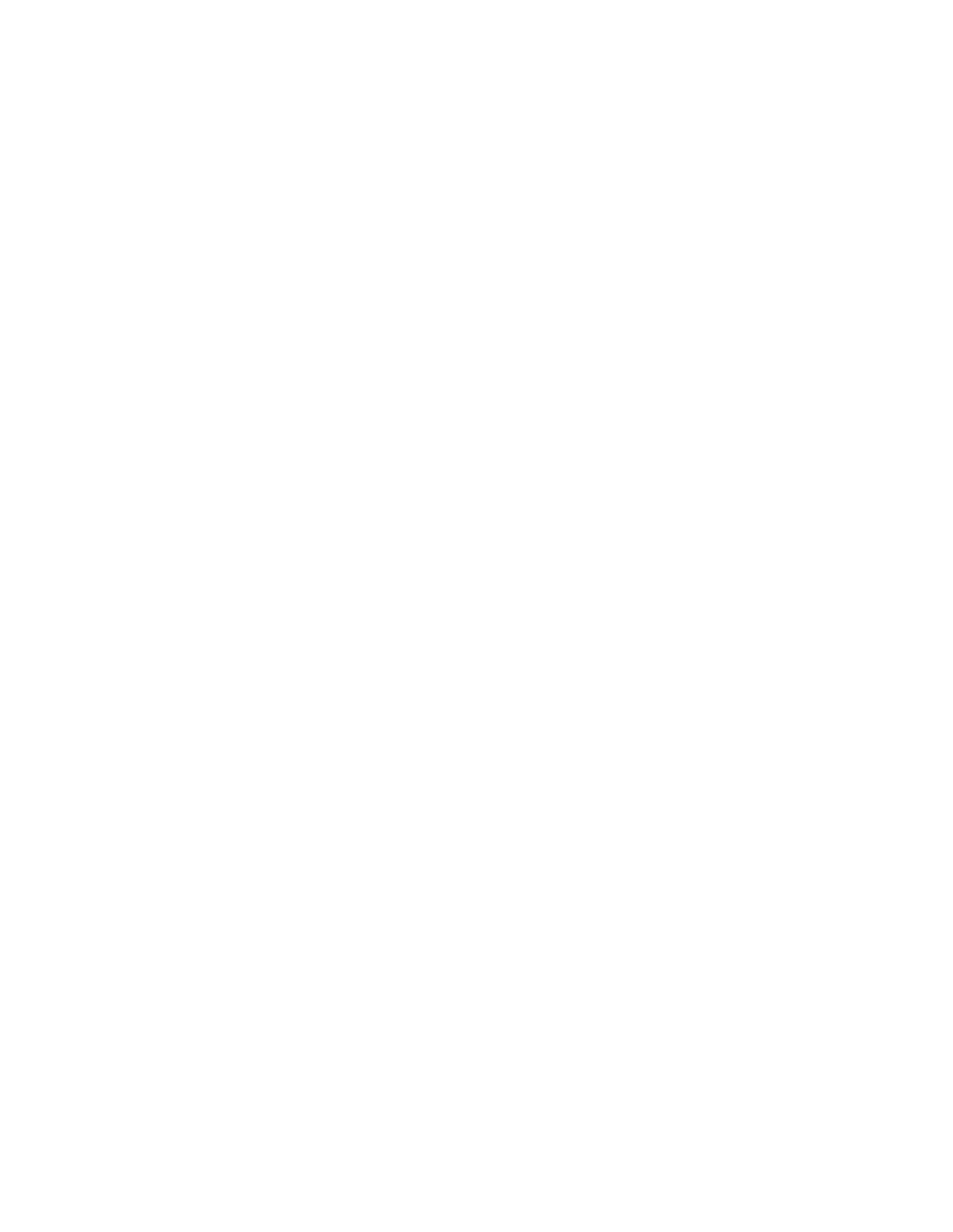#### **Appendix A**

#### Table 1.0 Rehabilitation

| Source              | <b>Design and Participants</b>                                                                                                                                                                                        | Intervention                                                                                                                                                                                                                                                                                                                                                                                                                                                                                                                                                                                                                                                                                                                                                        | <b>Outcome Measures</b>                                                                                                                                                                                                        | <b>Results</b>                                                                                                                                                                              | <b>Quality and Comment</b>                                                                                                                                                                                                                                                                                                                                                     |
|---------------------|-----------------------------------------------------------------------------------------------------------------------------------------------------------------------------------------------------------------------|---------------------------------------------------------------------------------------------------------------------------------------------------------------------------------------------------------------------------------------------------------------------------------------------------------------------------------------------------------------------------------------------------------------------------------------------------------------------------------------------------------------------------------------------------------------------------------------------------------------------------------------------------------------------------------------------------------------------------------------------------------------------|--------------------------------------------------------------------------------------------------------------------------------------------------------------------------------------------------------------------------------|---------------------------------------------------------------------------------------------------------------------------------------------------------------------------------------------|--------------------------------------------------------------------------------------------------------------------------------------------------------------------------------------------------------------------------------------------------------------------------------------------------------------------------------------------------------------------------------|
| Armutlu et al, 2001 | RCT n=26 adults with PP or<br>SPMS, predominantly ataxic,<br>slight muscle weakness, walk<br>unassisted.<br>Control $n = 13$<br>Intervention $n = 13$<br>Age range 23-45 years                                        | Rx 3 days a week for 4 weeks<br>Control: PNF (rhythmic<br>stabilisations), Frenkel co-<br>ordination exercises (prone,<br>supine sitting, standing), PNF mat<br>activities (crawling, kneeling, 1/2<br>kneeling), approximation<br>antagonists/agonists, static &<br>dynamic balance training (external<br>perturbation, weight transfer both<br>extremities, & to posterior parts of<br>the feet in standing and feet<br>together), training semi-tandem<br>and tandem, single limb stance on<br>balance board, Cawthorne-<br>Cooksey, walking on uneven<br>ground. Progression from eyes<br>open to eyes closed.<br>Intervention: $a/a + 20$ min JPS to<br>both legs before physiotherapy<br>and during crawling, kneeling, 1/2<br>kneeling & single limb stance. | Sensory assessment, SLST,<br>step width, walking velocity<br>(3m), Ambulation Index,<br>anterior balance (Lovet-<br>Reynold method), ECT,<br>NECT, SSEP, MEPs.                                                                 | Both groups improved<br>sensory evoked potentials,<br>ECT, NECT, gait parameters<br>and EDSS.                                                                                               | MOS: 7<br>The only RCT in this field of<br>research, it is of low<br>methodological quality but<br>demonstrated that people with<br>ataxia as part of living with<br>MS improved in balance and<br>gait parameters following a<br>short course of rehabilitation.<br>JPS demonstrated no<br>additional benefit compared to<br>'conventional therapy'.                          |
| Balliet et al, 1987 | Case study n=5 men with<br>cerebellar dysfunction<br>4=TBI, 1=cerebellar dysfunction<br>following drug treatment for<br>leukaemia.<br>Age range 22-63 years<br>1-12 years post onset<br>Able to stand and weight bear | Rx 1 hour twice a week for 3/12.<br>progressing to x1 every two<br>months for the remaining period.<br>Case study III more intensive and<br>described in detail. Prescribed<br>programme to regain walking<br>independence through reducing<br>upper extremity weight bearing;<br>progressing from simulated gait in<br>sitting, to dynamic balance in<br>standing and walking with reducing<br>upper limb support. Targets set for<br>each stage before progressing.<br>+ self-training programme which<br>constituted 95% of total training.                                                                                                                                                                                                                      | Functional Rating Scale 4<br>categories:<br>1. Assistive device (8 point<br>scale)<br>2. Amount of upper limb<br>weight bearing (5 point scale)<br>3. Level of assistance walking<br>(7 point scale)<br>4. Distance walked (m) | Improvements in all<br>categories; progressed to a<br>single assistive device (e.g.<br>stick) or better to walk, stand-<br>by level of assistance to walk<br>or better, walk at least 300m. | MOS:9<br>Intervention well described.<br>Progressive balance and gait<br>retraining may take many<br>months if not years following<br>TBI, intensive physiotherapy<br>may not be required but<br>ongoing supported practice<br>may be important.<br>Practice organisation and<br>structure not described.<br>Reliability and validity of<br>outcome measures not<br>addressed. |

Abbreviations: MQS: methodological quality score, JPS: Johnstone Pressure Splints, SLST: single limb stance time, DLST; double limb support time, ECT: equilibrium coordination test (no. of footfalls outside a 10cm wide walkway), NECT: non-equilibrium coordination test (knee-heel test, pendular limb movement), SSEPs: somatosensory evoked potential, MEPs: motor evoked potentials, DHI: dizziness handicap inventory, ABC; activities-specific balance confidence, TUG; timed up and go, DGI; dynamic gait index, 5xSTS; five times sit to stand, PP; primary progressive, SP; secondary progressive, FA; Friedreich's ataxia, LE; lower extremity, UE; upper extremity, JTHF; Jebsen test hand function, FSS; Functional Systems Scale, FIM; functional independence measure, SCED; single case experimental design, BBS; Berg balance scale, SL; step length, RVGA; Rivermead visual gait assessment, VAS visual analogue scale, RMI; Rivermead mobility index, PGIC; patient global impression of change, CGIC; clinician global impression of change, FAC; functional ambulatory index, FTRS; Fahn's tremor rating scale; ICARS; international cooperative ataxia rating scale, CFSS; cerebellar functional systems scale, PEDI: paediatric evaluation of disability inventory, MAS; modified Ashworth scale, CRTS; clinical rating of tremor scale.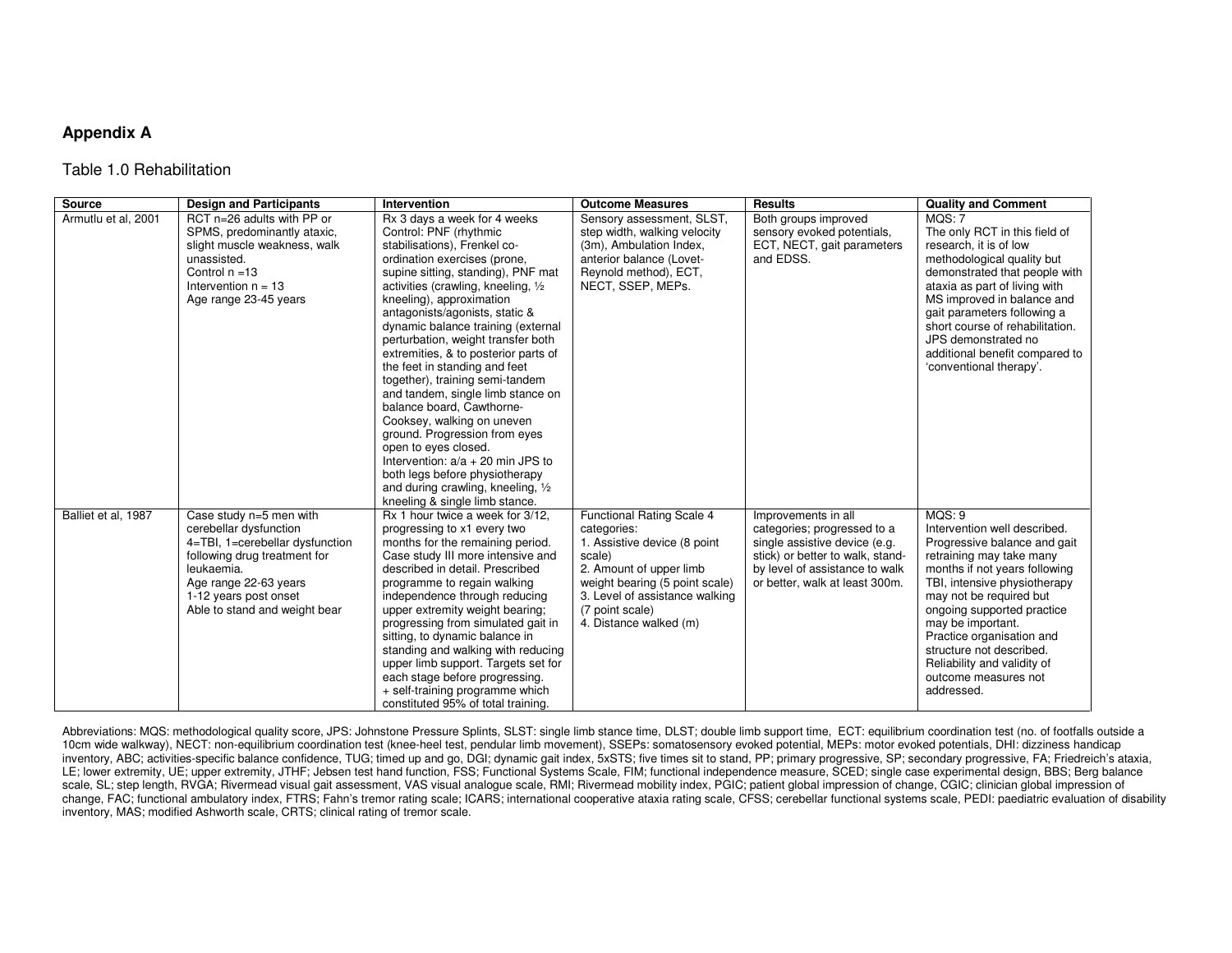# Table 1.0 Rehabilitation – continued

| <b>Source</b>          | <b>Design and Participants</b>                                                                                                                                                                                                                                                                                                                                                                | Intervention                                                                                                                                                                                                                                                                                                                                                                                                              | <b>Outcome Measures</b>                                                                                                                                                                                                               | <b>Results</b>                                                                                                                                                                                                          | <b>Quality and Comment</b>                                                                                                                                                                                                                                                                                           |
|------------------------|-----------------------------------------------------------------------------------------------------------------------------------------------------------------------------------------------------------------------------------------------------------------------------------------------------------------------------------------------------------------------------------------------|---------------------------------------------------------------------------------------------------------------------------------------------------------------------------------------------------------------------------------------------------------------------------------------------------------------------------------------------------------------------------------------------------------------------------|---------------------------------------------------------------------------------------------------------------------------------------------------------------------------------------------------------------------------------------|-------------------------------------------------------------------------------------------------------------------------------------------------------------------------------------------------------------------------|----------------------------------------------------------------------------------------------------------------------------------------------------------------------------------------------------------------------------------------------------------------------------------------------------------------------|
| Brown et al, 2006      | Retrospective case series<br>n=48, adults with central<br>vestibular dysfunction, age<br>range 17-90 years, duration of<br>symptoms before intervention<br>mean 33.6 mo, 22 patients<br>used an assistive device.                                                                                                                                                                             | Individually tailored, mean of<br>5 sessions, (range 2-12), Rx<br>inc 1 or more of; balance and<br>gait training, general<br>strengthening and flexibility<br>exercises, vestibular<br>adaptation training for those<br>with mixed peripheral and<br>central disorders.                                                                                                                                                   | DHI, ABC, TUG, DGI, 5xSTS                                                                                                                                                                                                             | Significant differences on all<br>tests comparing pre and post<br>test scores.<br>Participants remained at risk<br>of falling and had reduced<br>confidence in their balance<br>abilities.                              | <b>MOS: 11</b><br>Participants with cerebellar<br>dysfunction improved the<br>least, but did improve.<br>Good account of clinical<br>importance of change.<br>PT may be valuable for those<br>with severe cerebellar<br>problems.                                                                                    |
| Dordal, 1989           | Case study n=2, age 22 and<br>23 years, TBI 6 & 10 years<br>previously. One severe<br>ataxia.<br>Pt with ataxia unable to stand<br>or walk without support,<br>difficulty using wheelchair                                                                                                                                                                                                    | Individually tailored 1: 7/12,<br>225 hrs of training $\sim$ 8 hrs a<br>week, 2: 10/52193 hrs of<br>training $\sim$ 20 hours a week.<br>Training: dynamic graded<br>exercise, stretching, indoor<br>sports, 'special' walking<br>exercises, mobility training<br>(floor to stand, climbing over<br>obstacles, moving objects,<br>falling exercises), swimming,<br>static bike, trike outdoors,<br>task specific practice. | Video analysis, photographic<br>anthropometric assessment of<br>posture, bicycle ergonometry<br>(heart rate), light track<br>measure of simple<br>movements, descriptions of<br>functional tasks, quality of<br>movement and posture. | Improvements in standing<br>without support, functional<br>walk (3m), 20m independent<br>walk, floor-stand-walk,<br>improved swimming and<br>diving, improved quality and<br>speed of movement.                         | MQS: 4<br>Demonstrated that 2 people<br>post TBI could make long<br>term improvements in<br>functional activities with<br>activity programmes that<br>surpass usual physiotherapy<br>dose.<br>Low methodological quality.                                                                                            |
| Gialanella et al, 2005 | Retrospective case series<br>comparing the recovery<br>following isolated cerebellar<br>stroke to cerebellar stroke<br>with extra-cerebellar<br>involvement, $n = 43$ , mean<br>age 67 yrs, mean interval<br>between stroke and<br>admission to rehabilitation<br>unit 27 days.                                                                                                               | Bobath therapy mean of 300<br>minutes per week (5 days a<br>week) until discharge.                                                                                                                                                                                                                                                                                                                                        | Trunk control test (TCT),<br>Lindmark scale (walking) and<br>Rankin scale (disability).<br>No significant differences<br>between groups prior to<br>intervention.                                                                     | Functional recovery present in<br>both groups, those with<br>isolated cerebellar stroke<br>improved more than those<br>with cerebellar and<br>extracerebellar involvement.                                              | MOS: 9<br>Functional gains<br>demonstrated in both groups,<br>supporting previous studies.                                                                                                                                                                                                                           |
| Gill-Body et al, 1997  | Case study n=2, female (1),<br>36 yrs old, 7/12 post surgical<br>resection pilocystic<br>astrocytoma, dizziness, reliant<br>on vision, difficulty selecting<br>appropriate sensory input for<br>postural control, independent<br>basic ADL. Male (2) 48 yrs,<br>10 year history cerebellar<br>atrophy and cerebrotendinous<br>xanthamatosis, difficulty with<br>standing balance and walking. | Rx x1 week for 6/52.<br>individually tailored<br>programme emphasising<br>practice of activities that<br>challenged stability. Rx<br>described in detail and<br>reasoned based on<br>assessment findings related<br>to cerebellar dysfunction.                                                                                                                                                                            | DHI, TUG, kinematic<br>indicators of stability (gait<br>speed, BOS, tandem stand,<br>Romberg's test, stance<br>duration, eyes open, eyes<br>shut).                                                                                    | Improvement for both<br>participants; decrease in<br>frequency and intensity of<br>disequilibrium, DHI improved<br>(1), walking outdoors<br>independently, driving (1),<br>improved on some indicators<br>or stability. | MQS: 8 Good case studies<br>providing detailed description<br>of key assessment findings<br>and clinical reasoning<br>supporting chosen<br>interventions.<br>Reliability and validity of<br>outcome measures not<br>described.<br>People with long term<br>cerebellar dysfunction can<br>improve postural stability. |
|                        |                                                                                                                                                                                                                                                                                                                                                                                               |                                                                                                                                                                                                                                                                                                                                                                                                                           |                                                                                                                                                                                                                                       |                                                                                                                                                                                                                         |                                                                                                                                                                                                                                                                                                                      |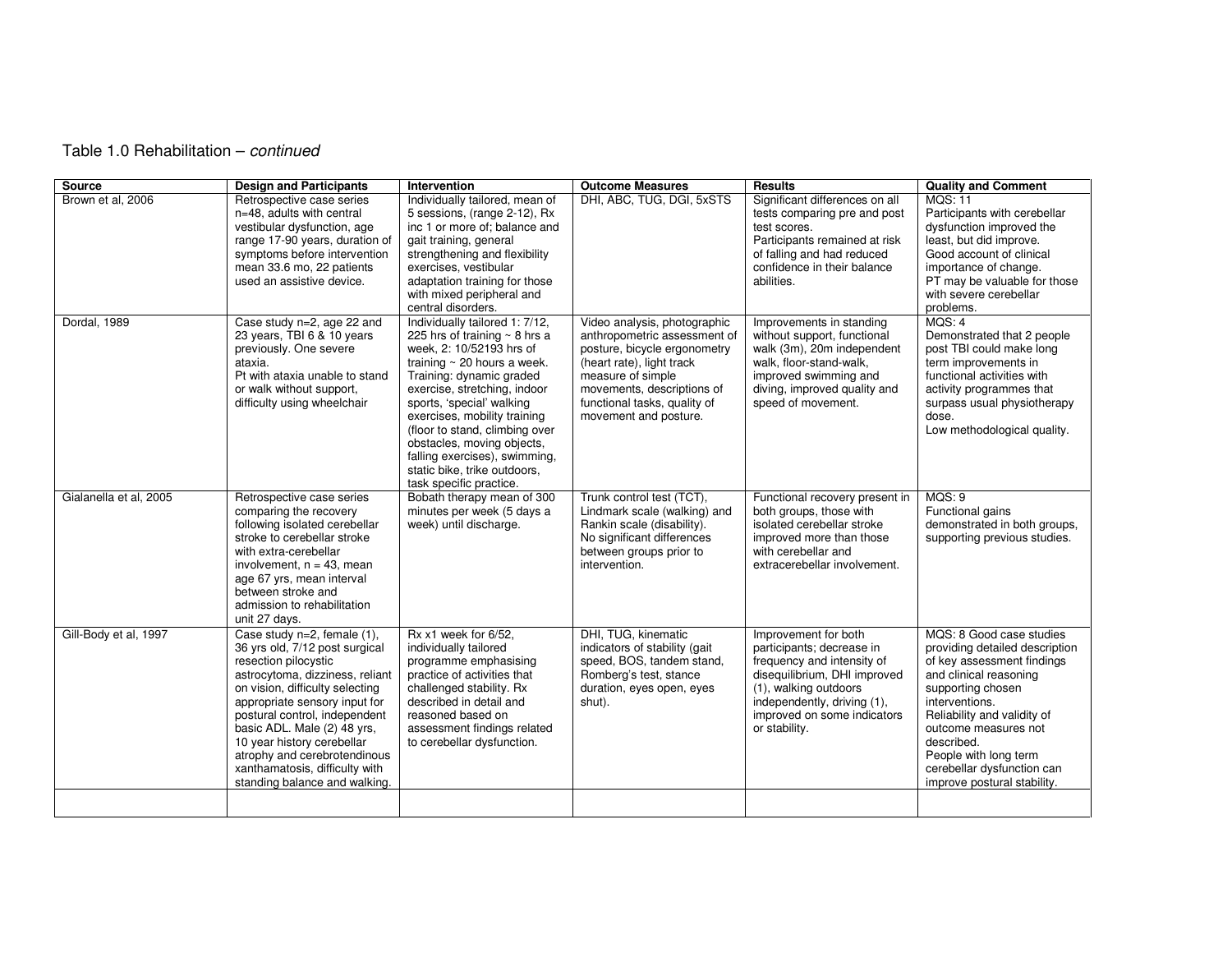| <b>Source</b>                | <b>Design and Participants</b>                                                                                                                                                                                                            | <b>Intervention</b>                                                                                                                                                                                                                                                                                                                                                                          | <b>Outcome Measures</b>                                                                                                                                                                                       | <b>Results</b>                                                                                                                                                                                                                                     | <b>Quality and Comment</b>                                                                                                                                                                                                                             |
|------------------------------|-------------------------------------------------------------------------------------------------------------------------------------------------------------------------------------------------------------------------------------------|----------------------------------------------------------------------------------------------------------------------------------------------------------------------------------------------------------------------------------------------------------------------------------------------------------------------------------------------------------------------------------------------|---------------------------------------------------------------------------------------------------------------------------------------------------------------------------------------------------------------|----------------------------------------------------------------------------------------------------------------------------------------------------------------------------------------------------------------------------------------------------|--------------------------------------------------------------------------------------------------------------------------------------------------------------------------------------------------------------------------------------------------------|
| <b>Gillen, 2000</b>          | Case study, 31 yr old male<br>with MS, admitted for<br>rehabilitation with severe<br>ataxia, unable to care for<br>himself, severe upper limb<br>tremor.                                                                                  | Custom OT and PT 90'/day,<br>for 5/52, plus 10 days iv<br>steroids. Tailored programme<br>focussing on task specific<br>training, with orthotics,<br>environmental adaptation,<br>adaptive equipment<br>prescription and movement<br>retraining.                                                                                                                                             | FIM items and personal goals;<br>Feeding, grooming, bathing,<br>upper body dressing, lower<br>body dressing, bladder and<br>bowel management, sexual<br>activity, instrumental activities<br>of daily living. | Feeding, grooming, bathing,<br>bladder management<br>improved from 1-2 to 6 (FIM)<br>indicative of less assistance,<br>sexual activity and IADL goals<br>were achieved.                                                                            | MQS: 7<br>Detailed description of key<br>assessment findings and<br>clinical reasoning supporting<br>interventions. Concluded that<br>steroids dampened the tremor<br>but techniques and devices<br>were required to support and<br>maintain function. |
| Harris-Love et al. 2004      | Case study, 14 yr old girl with<br>FA, assistance of 1 to stand,<br>used powered wheelchair,<br>walking frame                                                                                                                             | PT x1/12 for 60', plus PT x1<br>per quarter for $60'$ , $+ 20-30'$<br>adapted PE/day. Rx:<br>'accommodative/restorative'<br>UE bimanual task oriented<br>training, LE stretching,<br>functional strengthening (hip<br>and trunk), gait training.<br>Replaced rollator wheeled<br>walking with U-step walking<br>stabiliser (USWS: reverse<br>break system and tension<br>controlled wheels). | Manual muscle testing,<br>passive ROM, 9HPT, SLST,<br>gradation of force, gait speed,<br>DLST, step length<br>asymmetry, step time<br>asymmetry                                                               | 9HPT, SLST, manual muscle<br>testing showed minimal<br>changes. Gait speed<br>decreased by 69.4%<br>concomitant with a 43.7%<br>increase in force variability.<br>Provision of the USWS<br>improved gait performance<br>(speed and reduced falls). | MOS: 7<br>Concluded that force<br>variability may be a clinically<br>useful measure of ataxia in<br>this population, USWS was a<br>useful aid to extend walking<br>ability for this child with FA.                                                     |
| Jones et al. 1996            | Wait list controlled<br>comparison study, n=62<br>(intervention n=36), adults<br>with MS, mean age 36 yrs,<br>moderate to severe ataxia UE<br>and trunk. EDSS mean 7<br>(intervention), 6.5 (control).                                    | 30' OT and PT /day for 8 days<br>Rx to promote normal posture<br>& movement, weight bearing,<br>joint approximation, co-<br>contraction and compression,<br>proximal stabilisation and<br>dynamic balance (gym ball),<br>damping and weighting, ADL<br>equipment and advice,                                                                                                                 | FSS, EDSS, JTHF, Northwick<br>Park ADL Index, VAS<br>(patients and assessor) -<br>fatigue and 3 areas of<br>performance.                                                                                      | JTHF, EDSS and FSS did not<br>change across groups.<br>Northwick Park ADL Index<br>significant changes between<br>groups, VAS: significant<br>improvement reported.                                                                                | <b>MQS: 7</b><br>Short course of PT and OT<br>compared to no treatment<br>improves functional activity.                                                                                                                                                |
| Karakaya et al, 2000         | Before and after comparison<br>study, 2 groups, age 19-63<br>yrs, n=20 posterior fossa<br>tumour, n=20<br>cerebellopontine angle<br>tumour, score >40 points on<br>Karnofsky performance scale,<br>balance and co-ordination<br>problems. | 5 days/week for at least 2<br>weeks until discharge.<br>Individually tailored Frenkel<br>exercises, PNF, dysmetria,<br>dysdiadochokinesia, balance,<br>walking and stair training.                                                                                                                                                                                                           | Mokken's 4 point rating scale<br>of functional independence;<br>sitting, crawling, standing both<br>feet, standing one foot (R&L),<br>Bohannon's standing balance<br>score 5 point ordinal scale.             | Both groups improved overall<br>balance and standing balance<br>$(p<0.05)$ .<br>Those with cerebellopontine<br>angle tumours made more<br>improvement than the<br>posterior fossa tumour group.                                                    | MQS: 7<br>Provides some evidence that<br>balance and co-ordination<br>improved in this population<br>with rehabilitation. Those with<br>more aggressive tumours<br>(posterior fossa) had a less<br>favourable rehabilitation<br>prognosis.             |
| Perlmutter and Gregory, 2003 | Case study, 75 yr old woman,<br>with paraneoplastic cerebellar<br>degeneration. Unable to sit<br>independently, wheelchair<br>dependent, limited sitting<br>tolerance. Severe upper limb<br>ataxia.                                       | 3 weeks in patient individually<br>tailored Rx, provision of tilt-in-<br>space wheelchair seating<br>system, sitting balance<br>training with weighted vest,<br>dynamic balance training,<br>reaching with weighted cuff,<br>PNF, tilt table standing.                                                                                                                                       | FIM; bed mobility, sitting<br>balance, sitting tolerance,<br>transfers, standing balance,<br>wheelchair management,<br>ambulation.                                                                            | FIM improved from 2 to 4 for<br>transfers and from 1 to 4 for<br>standing, from 1 to 5 for bed<br>mobility and sitting balance.<br>Discharged home instead of a<br>nursing home.                                                                   | MQS: 5<br>Case study demonstrating<br>meaningful improvements<br>following a relatively short<br>intervention period.                                                                                                                                  |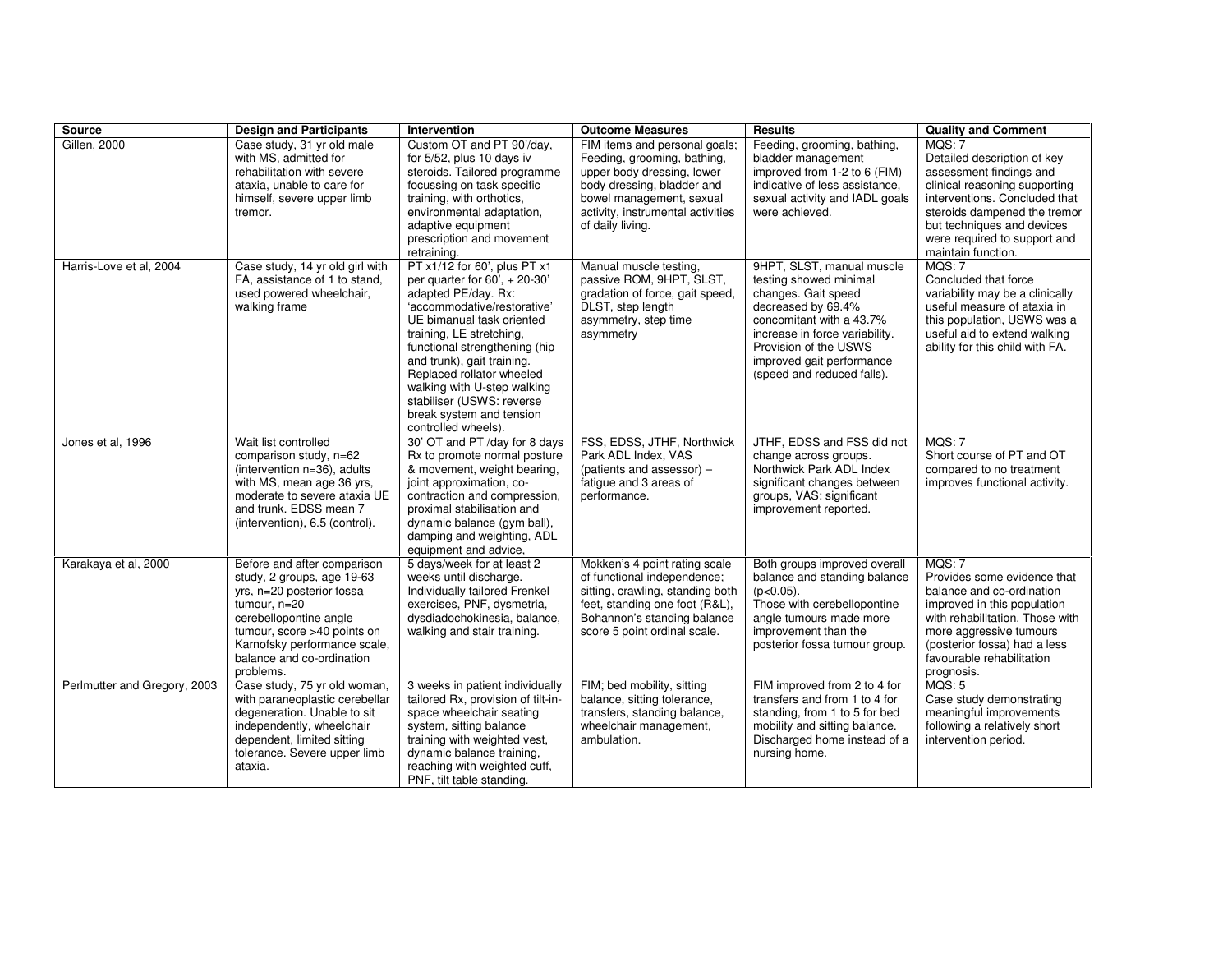## Table 1.0 Rehabilitation – continued

| <b>Source</b>       | <b>Design and Participants</b>                                                                                                                                                                                                     | Intervention                                                                                                                                                                                                                                                                                                                                                   | <b>Outcome Measures</b>                                                                                                                                                                                                                                                                                                                                                         | <b>Results</b>                                                                                                                                                                                                    | <b>Quality and Comment</b>                                                                                                                                                                                                                                               |
|---------------------|------------------------------------------------------------------------------------------------------------------------------------------------------------------------------------------------------------------------------------|----------------------------------------------------------------------------------------------------------------------------------------------------------------------------------------------------------------------------------------------------------------------------------------------------------------------------------------------------------------|---------------------------------------------------------------------------------------------------------------------------------------------------------------------------------------------------------------------------------------------------------------------------------------------------------------------------------------------------------------------------------|-------------------------------------------------------------------------------------------------------------------------------------------------------------------------------------------------------------------|--------------------------------------------------------------------------------------------------------------------------------------------------------------------------------------------------------------------------------------------------------------------------|
| Smedal et al, 2006  | SCED (ABAA) n=2, RRMS,<br>able to walk for 10 minutes.<br>EDSS 6.0: 48 yr old woman<br>(1), diagnosed 20 yrs<br>previously, ataxia and spastic<br>paraparesis; 32 yr old man<br>(2), diagnosed aged 17yrs,<br>spastic paraparesis. | Individually tailored treatment<br>one hour/day, five times a<br>week for 3 weeks in the B<br>phase.<br>1: postural stability and<br>orientation, dynamic activities<br>designed to experience<br>movement through postural<br>adaptation.<br>2: mobilisation of LE in<br>preparation for weight bearing<br>and facilitation of trunk control<br>and activity. | BBS, gait parameters;<br>velocity, SL, double stance<br>phase as a % of gait cycle (at<br>3 speeds), TUG, RVGA, self<br>report (VAS) perceived gait<br>problem, Borg exertion scale,<br>RMI, PGIC, CGIC.<br>All assessments were<br>conducted once a week in the<br>four three week periods<br>(ABAA); follow up was at six<br>weeks after completion of the<br>second A phase. | Both improved on TUG,<br>BERG and RVGA and<br>reported improvements in<br>balance and gait, and scored<br>their condition as much<br>improved.                                                                    | MQS: 11<br>Patient with ataxia: gait speed<br>and other parameters<br>improved but remained slow<br>and did not approach norm<br>values, improvements in the<br><b>BERG and TUG were</b><br>clinically important and<br>clinically significant.<br>Preliminary evidence. |
| Stoykov et al, 2005 | Case study, 68 yr old woman<br>three years post left midbrain<br>haemorrhage, dependent for<br>all ADL. Right hemiplegia,<br>severely ataxic. Barthel ADL<br>$index = 0.$                                                          | 1 hour OT 3x week for four<br>weeks. Progressive tailored<br>programme included; training<br>for sitting balance, passive<br>ROM, rolling, dynamic<br>balance activities in sitting,<br>scapular strengthening<br>exercises caregiver training.<br>Lumbar support provided for<br>the wheelchair.                                                              | <b>Fugl-Meyer Upper Extremity</b><br>Motor Scale (FMUEMS)<br>Postural Assessment Scale<br>for Stroke Patients (PASS)                                                                                                                                                                                                                                                            | FMUEMS improved from<br>35/66 to 53/66<br>PASS improved from 2/36 to<br>7/36<br>Barthel remained at 0<br>Increased time of comfortable<br>sitting sufficient to support<br>participation in chosen<br>activities. | MQS: 6<br>Four week intervention period<br>led to improvements in upper<br>limb control 3 years post brain<br>haemorrhage, no effect on<br>level of assistance required<br>for ADL. Preliminary level<br>evidence only.                                                  |

# Table 2.0 Gait: Treadmill Training

| Source            | <b>Design and Participants</b> | <b>Intervention</b>            | <b>Outcome Measures</b>        | Results                           | <b>Quality and Comment</b>   |
|-------------------|--------------------------------|--------------------------------|--------------------------------|-----------------------------------|------------------------------|
| Brown et al, 2005 | RCT n=20, aged 20-57 yrs,      | Rx gait training twice a week  | Gait parameters - gait         | No significant difference for     | <b>MQS: 12</b>               |
|                   | >6yrs post TBI, all able to    | for 14 weeks, 15' of walking   | velocity, stride width, step   | either group for speed, FAC.      | Good quality study. Both     |
|                   | stand or walk for 20', 15/19   | practice during a 30' session. | length, functional reach, FAC, | Both groups improved on           | groups improved but over     |
|                   | minimal to severe ataxia and   | Control: conventional over     | TUG.                           | TUG and functional reach but      | ground training was more     |
|                   | were evenly distributed to the | ground training                |                                | not significantly, control        | effective for improving gait |
|                   | intervention or control group. | Intervention: body weight      |                                | significantly improved step       | symmetry.                    |
|                   |                                | support treadmill training,    |                                | length differential, both         | Authors suggested a longer   |
|                   |                                | body weight support gradually  |                                | groups narrowed step width        | training period and over     |
|                   |                                | reduced from 30% to 10%, $+/-$ |                                | not significantly, no significant | ground training as a         |
|                   |                                | physical assistance from up to |                                | differences between groups.       | supplement BWSTT to          |
|                   |                                | 3 physiotherapists, gait speed |                                | Trends towards significant        | promote carry over might be  |
|                   |                                | increased as tolerated. No     |                                | improvement favoured the          | important considerations for |
|                   |                                | over ground practice.          |                                | control group.                    | future research.             |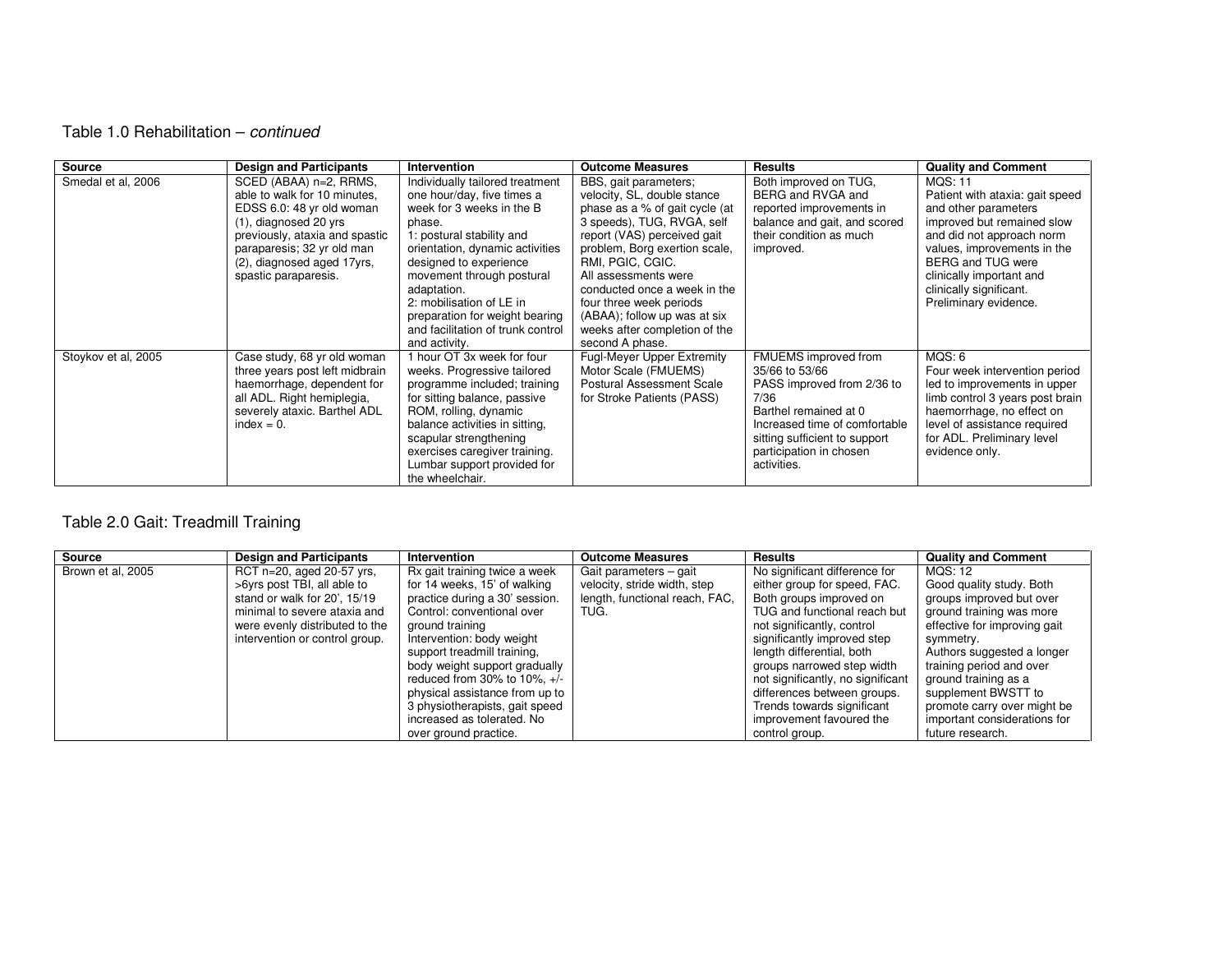# Table 2.0 Treadmill Training – continued

| <b>Source</b>      | <b>Design and Participants</b>                                                                                                                                                                                          | Intervention                                                                                                                                                                                                                                                                                   | <b>Outcome Measures</b>                                                                                                    | <b>Results</b>                                                                                                                                                                                                                                                                                                       | <b>Quality and Comment</b>                                                                                                                                                                                                                                                                                                                                                |
|--------------------|-------------------------------------------------------------------------------------------------------------------------------------------------------------------------------------------------------------------------|------------------------------------------------------------------------------------------------------------------------------------------------------------------------------------------------------------------------------------------------------------------------------------------------|----------------------------------------------------------------------------------------------------------------------------|----------------------------------------------------------------------------------------------------------------------------------------------------------------------------------------------------------------------------------------------------------------------------------------------------------------------|---------------------------------------------------------------------------------------------------------------------------------------------------------------------------------------------------------------------------------------------------------------------------------------------------------------------------------------------------------------------------|
| Cernak et al, 2008 | Case study, nonambulatory<br>13 yr old girl with severe<br>cerebellar ataxia following a<br>brain haemorrhage 16 months<br>previously.                                                                                  | Partial body weight support<br>treadmill training (30%-10%),<br>with overground practice, 40'<br>5 days/week for four weeks.<br>followed by PWSTT daily<br>practice at home and x2/week<br>90' PT at home for 4/12.<br>Progressively increased<br>speed 0.18-0.8m/s and<br>reduced assistance. | Gillette Functional Walking<br>Scale, Paediatric FIM<br>transfers and mobility<br>subscale, number of<br>unassisted steps. | Gillette improved from some<br>stepping with assistance to<br>walking for household<br>distances.<br>Transfers improved from<br>moderate assistance to<br>modified independence<br>Walking improved from<br>maximum assistance to<br>supervision<br>No. of unassisted steps<br>improved from 0-200-no<br>assistance. | MQS: 10<br>Good case study, significant<br>improvements were not seen<br>in the short term.<br>Months of consistent training<br>and practice might be<br>required. Overground training<br>was combined with treadmill<br>training from the start and<br>may have been an important<br>factor in functional carry over                                                     |
| Vaz et al, 2008    | SCED (ABA) n=2, chronic<br>ataxia following TBI, able to<br>walk at least 10m<br>independently; (1) 25yrs,<br>ICARS (ataxia severity)<br>22/100, gait speed 0.51m/s;<br>(2) 53 yrs, ICARS 60/100, gait<br>speed 0.33m/s | 4/52 treadmill training, 20' 3x<br>a week for 4 weeks.<br>Progressive increases in<br>velocity and step length and<br>reduced upper limb support.                                                                                                                                              | Gait parameters (speed,<br>cadence, step length), TUG,<br>customised balance<br>assessment, RVGA.                          | Improvements in gait speed<br>leg speed, step length, rising<br>from am chair and balance.                                                                                                                                                                                                                           | <b>MQS:13</b><br>All gains started in the<br>baseline phase and therefore<br>could not be attributed to the<br>introduction of treadmill<br>training.<br>Practice of functional tasks in<br>during measurements in the<br>baseline phase may have<br>contributed to improved<br>performance. A longer<br>baseline period would be<br>necessary to counter this<br>effect. |

# Table 2.1 Gait: Visually Guided Stepping

| Source             | <b>Design and Participants</b>                                                                        | Intervention                                                                                                                                                                                                                                                                                                                                                               | <b>Outcome Measures</b>                                                                                                               | <b>Results</b>                                                                                                                                                                                              | <b>Quality and Comment</b>                                                                                                                                                                                                                                                                                          |
|--------------------|-------------------------------------------------------------------------------------------------------|----------------------------------------------------------------------------------------------------------------------------------------------------------------------------------------------------------------------------------------------------------------------------------------------------------------------------------------------------------------------------|---------------------------------------------------------------------------------------------------------------------------------------|-------------------------------------------------------------------------------------------------------------------------------------------------------------------------------------------------------------|---------------------------------------------------------------------------------------------------------------------------------------------------------------------------------------------------------------------------------------------------------------------------------------------------------------------|
| Crowdy et al, 2002 | Before and after proof of<br>principle study. N=2,<br>cerebellar degeneration,<br>aged 54 and 44 yrs. | Baseline recordings of eye<br>movements and locomotor<br>performance (5 walks to 18<br>footfall targets along a walk<br>way). Intervention: verbal<br>instruction to concentrate on<br>making accurate eye<br>movements to the footfall<br>target rather than accurate<br>steps plus eye movement<br>rehearsal to first 6 targets.<br>Followed by 3 further test<br>walks. | Step phase duration (stance<br>time, double support time),<br>saccadic eye movement, % of<br>double, triple or quadruple<br>saccades. | Marked improvement in<br>oculomotor and locomotor<br>performance; increased<br>regularity and accuracy of<br>stepping and increased<br>proportion of single saccades<br>i.e. reduced saccadic<br>dysmetria. | MOS: 9<br>Preliminary evidence that<br>rehearsal of eye movements<br>to pre-determined footfalls<br>improved visuomotor<br>performance in people with<br>cerebellar dysfunction.<br>Potential functional<br>implications discussed with<br>reference to everyday tasks<br>that require visually guided<br>stepping. |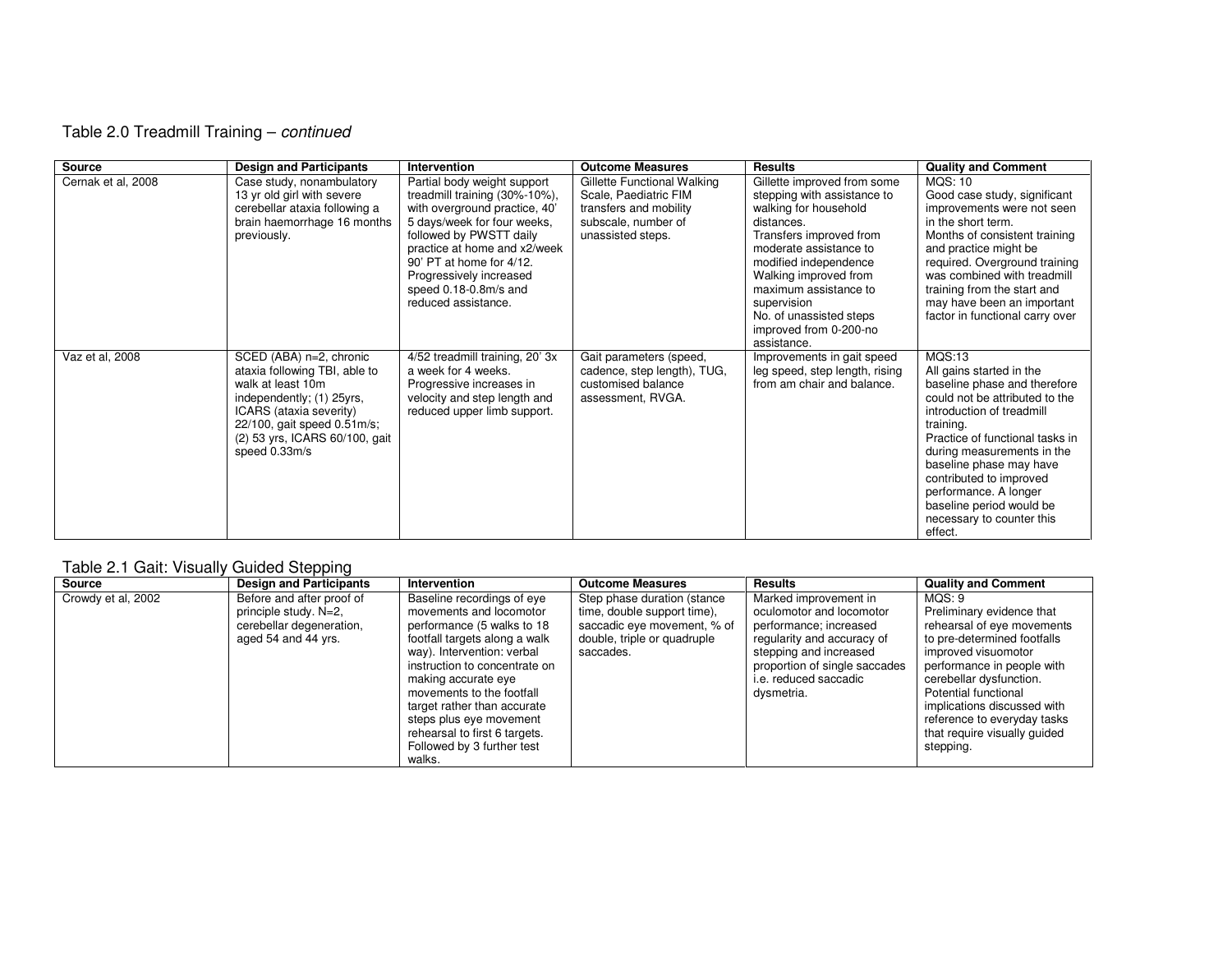# Table 2.2 Gait: Auditory Biofeedback

| Source                 | <b>Design and Participants</b> | <b>Intervention</b>            | <b>Outcome Measures</b>  | <b>Results</b>               | <b>Quality and Comment</b>      |
|------------------------|--------------------------------|--------------------------------|--------------------------|------------------------------|---------------------------------|
| Baram and Miller, 2007 | Before and after study, $n=14$ | Baseline 4x 10m walk           | Gait parameters; walking | Device on: walking speed     | MOS: 7                          |
|                        | people with MS, EDSS 3.5-      | Device on: a/a auditory cue    | speed, stride length.    | improved by 12.84% (SD       | Majority of patients fell below |
|                        | 6.0, CFSS 2.5-4.0 (mild to     | responsive to step pattern via |                          | 18.74%)                      | the mean change in speed        |
|                        | severe). N=11 controls.        | a closed loop motion sensor,   |                          | Stride length improved 8.3%  | and stride length due to larger |
|                        |                                | 'make the auditory cue as      |                          | (SD 11.87%)                  | effects in small numbers of     |
|                        |                                | rhythmic as possible'          |                          | Controls did not demonstrate | participants. Findings should   |
|                        |                                | Device off: repeat baseline    |                          | a trend for either measure.  | be interpreted with caution.    |

Table 3.0 Upper Limb Tremor: manipulation of visual information

| <b>Source</b>     | <b>Design and Participants</b>                                                                                                                                                                     | Intervention                                                                                                                                                                                                                                                              | <b>Outcome Measures</b>                                                                                                                                                                                                                                                                                                                                      | <b>Results</b>                                                                                                                                                                                                                                                                                                                                                                                                                                                                                                                                                                              | <b>Quality and Comment</b>                                                                                                                                                                                                                                                                                                                                                                             |
|-------------------|----------------------------------------------------------------------------------------------------------------------------------------------------------------------------------------------------|---------------------------------------------------------------------------------------------------------------------------------------------------------------------------------------------------------------------------------------------------------------------------|--------------------------------------------------------------------------------------------------------------------------------------------------------------------------------------------------------------------------------------------------------------------------------------------------------------------------------------------------------------|---------------------------------------------------------------------------------------------------------------------------------------------------------------------------------------------------------------------------------------------------------------------------------------------------------------------------------------------------------------------------------------------------------------------------------------------------------------------------------------------------------------------------------------------------------------------------------------------|--------------------------------------------------------------------------------------------------------------------------------------------------------------------------------------------------------------------------------------------------------------------------------------------------------------------------------------------------------------------------------------------------------|
| Beppu et al, 1987 | Control comparison study with<br>two conditions.<br>11 participants with cerebellar<br>degeneration, duration of<br>condition 2-11 yrs, aged 45-<br>66 yrs, and 9 age matched<br>healthy controls. | To determine the role of<br>visual information on a<br>visually quided slow ramp<br>elbow tracking task. The<br>tracking task was undertaken<br>under two conditions; with<br>visual information about the<br>moving limb and performance<br>or without this information. | Trajectory, signal, velocity,<br>error, EMG (BB, B, TB),<br>weave ratios = degree of<br>undulation                                                                                                                                                                                                                                                           | Controls: withdrawal of the<br>visual cue had negligible<br>effects on tracking pattern<br>and precision.<br>People with ataxia: withdrawal<br>of the visual cue significantly<br>improved the smoothness of<br>the trajectory close to that of<br>controls, independent of<br>severity of the condition.                                                                                                                                                                                                                                                                                   | <b>MQS: 10</b><br>Demonstrated that repeated<br>visually quided error<br>correction responses were<br>responsible for slow ramp<br>elbow tracking errors. With<br>deprivation of visual cues<br>people with ataxia used<br>memory and proprioceptive<br>information and improved<br>performance.                                                                                                       |
| Feys et al, 2003  | A comparison study of eye<br>and hand movements.<br>N=16 people with moderate<br>intention tremor as part of<br>MS, EDSS 5.5-8.0, n=16 age<br>matched healthy controls.                            | To examine the<br>characteristics of intention<br>tremor and simultaneously<br>produced eye movements<br>during rapid goal directed<br>movement.<br>To examine the effect of<br>loading the wrist (75g) on the<br>above.                                                  | Performance measures (ms)<br>- duration of initiation, ballistic<br>and target phase of the task<br>Kinematics<br>peak velocity (m/s)<br>time to peak<br>velocity (%)<br>Tremor measures (mm)<br>- ballistic curvature index<br>- end point error<br>- target curvature index<br>- amplitude of directional<br>changes<br>- number of directional<br>changes | Patients demonstrated<br>impaired limb coordination.<br>Differences between patients<br>and controls were most<br>pronounced at the end of the<br>movement ('homing in') in line<br>with the diagnosis of intention<br>tremor.<br>Patients: decreased peak<br>velocity, longer time to peak<br>velocity with target overshoot.<br>Indicative of prolonged<br>agonist activity, delayed onset<br>antagonist activation<br>insufficient to brake the<br>ballistic phase, causing<br>overshoot Eye movement:<br>inefficient compared to<br>controls. Loading no effect on<br>intention tremor. | MQS: 9<br>Further evidence that<br>impaired limb coordination is<br>coupled with unsteady eye<br>fixation on the target in people<br>with intention tremor during<br>rapid goal directed<br>movement; suggesting that<br>the command structures for<br>eye and hand movements are<br>closely related.<br>Intention tremor was a robust<br>feature independent of the<br>application of inertial loads. |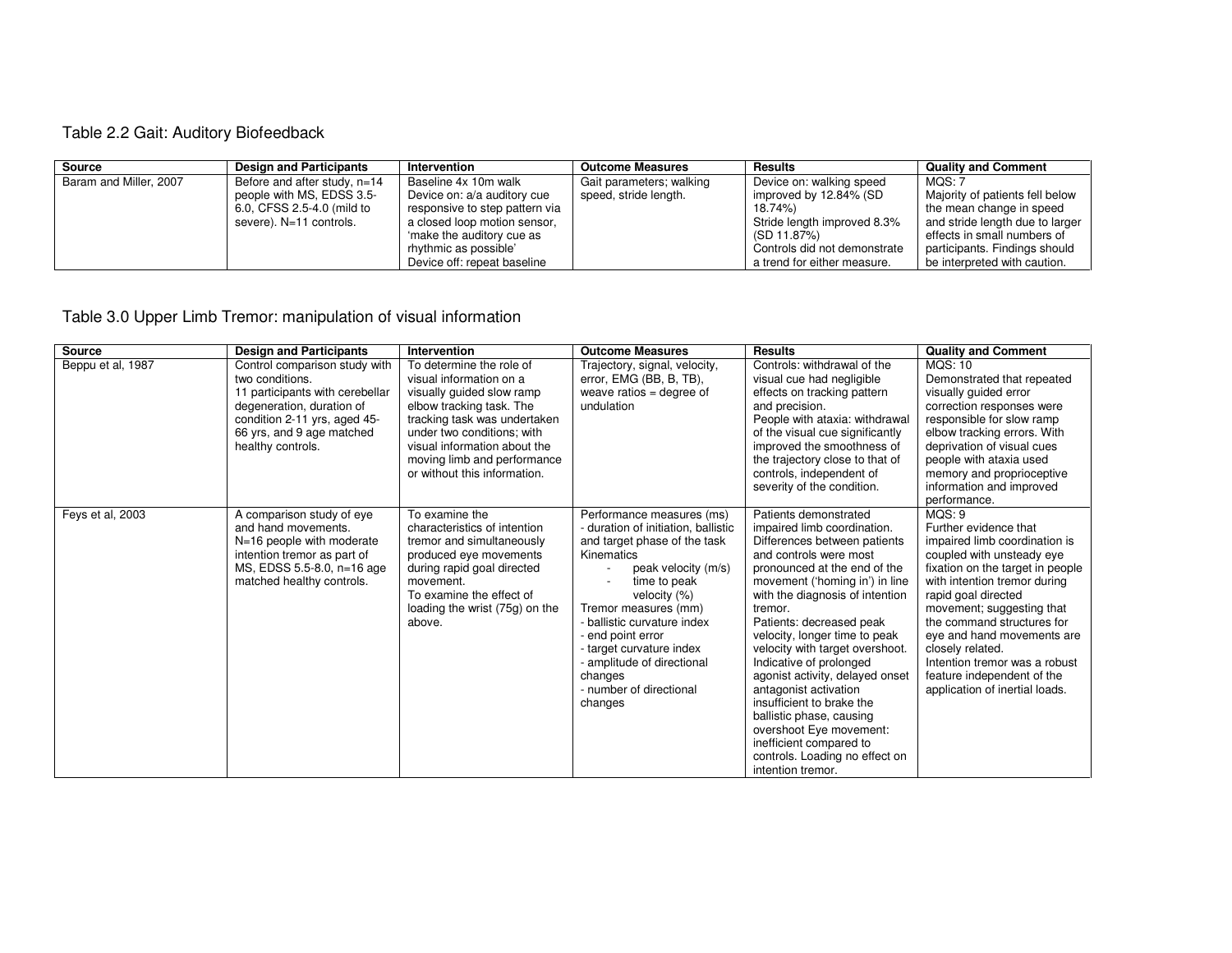| Table 3.0 Upper Limb Tremor: manipulation of visual information - continued |
|-----------------------------------------------------------------------------|
|-----------------------------------------------------------------------------|

| Source            | <b>Design and Participants</b>                                                                                                                                                                                            | Intervention                                                                                                                                                                                                                                                                                                                                                                  | <b>Outcome Measures</b>                                                                                                                                                                                                                                                      | <b>Results</b>                                                                                                                                                                                                                                                                                                                                                                                                                                                                                                                                                                                                                                                                                                                 | <b>Quality and Comment</b>                                                                                                                                                                                                                                                                                   |
|-------------------|---------------------------------------------------------------------------------------------------------------------------------------------------------------------------------------------------------------------------|-------------------------------------------------------------------------------------------------------------------------------------------------------------------------------------------------------------------------------------------------------------------------------------------------------------------------------------------------------------------------------|------------------------------------------------------------------------------------------------------------------------------------------------------------------------------------------------------------------------------------------------------------------------------|--------------------------------------------------------------------------------------------------------------------------------------------------------------------------------------------------------------------------------------------------------------------------------------------------------------------------------------------------------------------------------------------------------------------------------------------------------------------------------------------------------------------------------------------------------------------------------------------------------------------------------------------------------------------------------------------------------------------------------|--------------------------------------------------------------------------------------------------------------------------------------------------------------------------------------------------------------------------------------------------------------------------------------------------------------|
| Feys et al, 2005a | A comparison study of the<br>interaction of eye and hand<br>movement. N=16 people with<br>MS, EDSS 6-8, slight to<br>severe intention tremor<br>(FTRS) n=15 age matched<br>healthy controls.                              | Experiments conducted to<br>record eye and hand<br>movements simultaneously in<br>both groups using a wrist step<br>tracking task. Wrist selected<br>because action tremor is<br>more apparent distally and<br>step tracking task is similar to<br>a two phase pointing task.<br>Three conditions:<br>a) eye and hand track target<br>as usual<br>b) eye only<br>c) hand only | Transport phase:<br>- duration (ms), peak velocity<br>(ms), initial error (mm), mean<br>end point error, mean<br>amplitude primary saccade<br>and hand movement<br>Target phase:<br>- additional path length $\sim$ /=<br>tremor amplitude, number of<br>directional changes | Participants with MS:<br>Coupling between primary<br>eye saccade and hand<br>movement was preserved but<br>abnormal compared to<br>controls, because the primary<br>saccade was performed more<br>slowly and the peak velocity<br>of the hand was delayed.<br>Spatial coupling between<br>primary saccade and hand<br>movement was preserved.<br>Amplitude of the primary hand<br>movement exceeded that of<br>the primary saccade (as is<br>usual) but the amplitude of<br>both the eye and the hand<br>movement was greater than<br>the controls, which could be<br>related to the initially large<br>primary saccade.<br>Intention tremor amplitude<br>was reduced when there was<br>no preceding saccadic eye<br>movement. | <b>MQS: 11</b><br>Findings suggest that eye<br>movement influence hand<br>movements in people with<br>intention tremor during a wrist<br>step tracking task.<br>Tremor amplitude may be<br>reduced if the primary<br>saccade and the hand<br>movement to reach for an<br>object are performed<br>separately. |
| Feys et al, 2006  | A comparison study of the<br>interaction of eye and hand<br>movement. N=13 people with<br>MS, median EDSS 6, slight to<br>severe intention tremor<br>(FTRS), duration MS mean<br>13.9 yrs, n=14 aged matched<br>controls. | Experiments conducted to<br>record eye and hand<br>movements simultaneously in<br>both groups using a wrist step<br>tracking task. Visual<br>representation of the actual<br>hand position was displayed<br>immediately or averaged over<br>time windows of 150, 250 and<br>350ms.                                                                                            | Transport phase:<br>- duration (ms), peak velocity<br>(ms), initial error (mm)<br>Target phase:<br>- additional path length $\sim/=$<br>tremor amplitude                                                                                                                     | Amplitude and error of tremor<br>was significantly reduced by<br>the delayed visual display in<br>the patient group.                                                                                                                                                                                                                                                                                                                                                                                                                                                                                                                                                                                                           | <b>MQS: 11</b><br>Severity of hand tremor<br>seems to be dependent on<br>visual feedback with<br>reference to position of the<br>hand and movement errors.                                                                                                                                                   |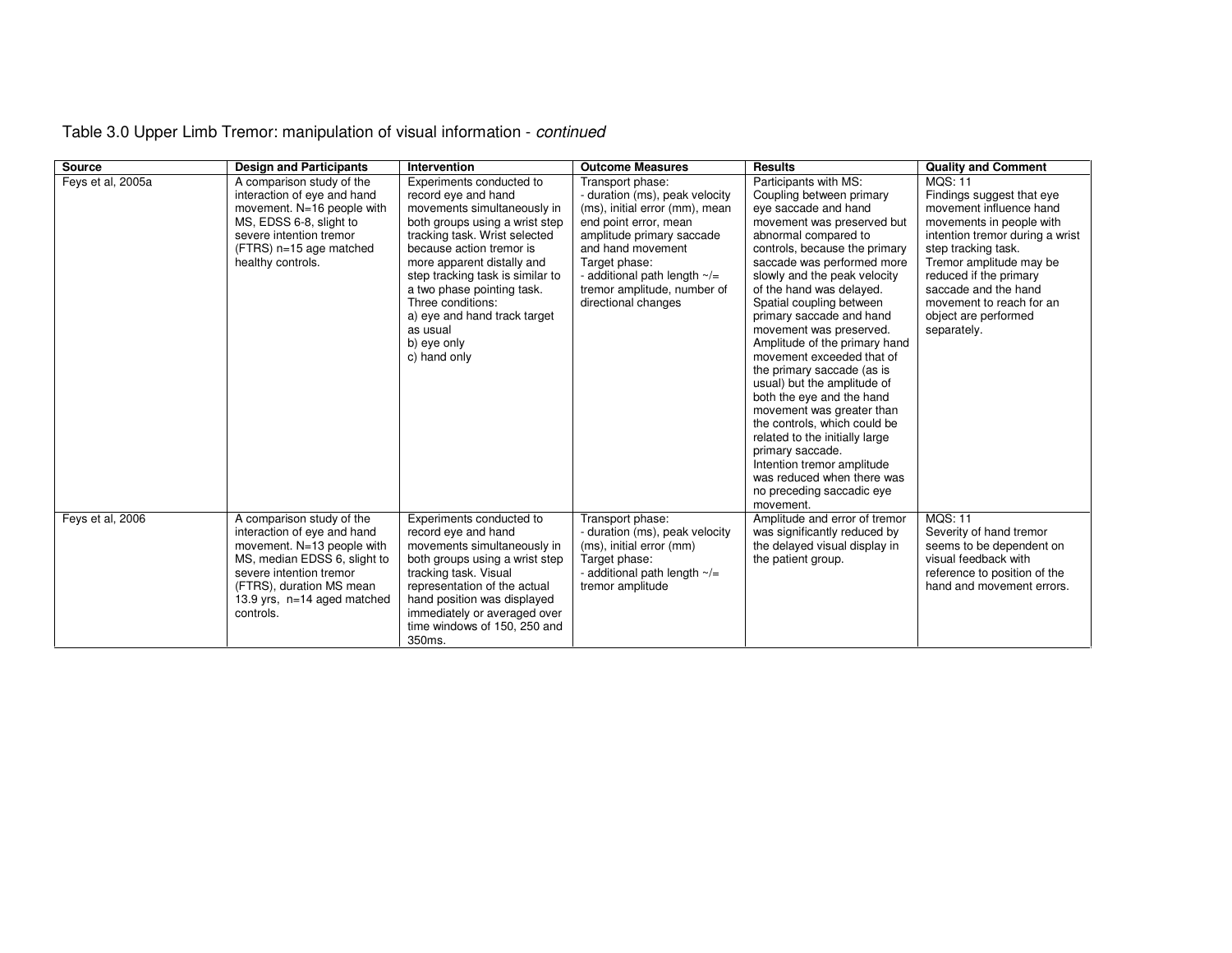# Table 3.1 Upper Limb Tremor: peripheral cooling

| <b>Source</b>        | <b>Design and Participants</b>                                                                                                                                                                                                                    | Intervention                                                                                                                                                                                                                                                                           | <b>Outcome Measures</b>                                                                                                                                                                               | <b>Results</b>                                                                                                                                                                                                                                                                                                                                                                                                                                                                                    | <b>Quality and Comment</b>                                                                                                                                                                                                                                                                                                                                                                                                                                                                            |
|----------------------|---------------------------------------------------------------------------------------------------------------------------------------------------------------------------------------------------------------------------------------------------|----------------------------------------------------------------------------------------------------------------------------------------------------------------------------------------------------------------------------------------------------------------------------------------|-------------------------------------------------------------------------------------------------------------------------------------------------------------------------------------------------------|---------------------------------------------------------------------------------------------------------------------------------------------------------------------------------------------------------------------------------------------------------------------------------------------------------------------------------------------------------------------------------------------------------------------------------------------------------------------------------------------------|-------------------------------------------------------------------------------------------------------------------------------------------------------------------------------------------------------------------------------------------------------------------------------------------------------------------------------------------------------------------------------------------------------------------------------------------------------------------------------------------------------|
| Feys et al, 2005b    | Before and after study to<br>determine the effects of<br>peripheral cooling in intention<br>tremor, n=18, people with MS,<br>mean age 44yrs, range 18-63<br>yrs, duration of MS range 2-<br>36 yrs, EDSS 5.5-7.5. FTRS<br>range slight to severe. | Deep $(18^{\circ}C)$ n=20 and<br>moderate $(25^{\circ}C)$ cooling n=8<br>for 15', reducing skin<br>temperature by 13.5°C and<br>$7^{\circ}$ C respectively, using<br>cooling fluid continuously<br>circulating through a<br>cryomanchet wrapped around<br>the forearm.                 | Measures taken before, after<br>and up to 30' after.<br>Tremor amplitude and<br>frequency using a step track<br>task. Finger tap test, heart<br>rate, body temperature, nerve<br>conduction velocity. | HR and central body<br>temperature - unchanged.<br>Reduction of tremor amplitude<br>and frequency reduced in<br>both conditions but more so in<br>the deeper cooling condition<br>for up to 30'.<br>Significantly worse on the<br>FTT immediately after cooling<br>but after 10' performance<br>similar to pre-cooling (deep<br>cooling only).<br>Movement speed during step<br>track task significantly<br>reduced (deep cooling only).<br>Nerve conduction was<br>decreased after deep cooling. | MQS: 9<br>No adverse effects reported,<br>authors advocated careful<br>assessment to exclude those<br>with contraindications.<br>Overall reduction in the<br>amplitude of tremor<br>proportional to the intensity of<br>the cooling.<br>Effect possibly caused by<br>cooling effect on nerve<br>conduction, changed muscle<br>properties and reduced<br>muscle spindle activity,<br>muscle spindle discharge is<br>temperature dependent.<br>Peripheral cooling might<br>support upper limb function. |
| Quintern et al, 1999 | Experimental study with<br>healthy control comparison.<br>Effect of cooling investigated<br>with reference to a fast goal<br>directed pointing activity in 11<br>people with MS (EDSS 5.5-<br>7.5) and 11 age matched<br>controls.                | Rapid pointing task analysed<br>with video motion before and<br>after cooling for 1 minute in<br>ice water up to the shoulder.<br>Three conditions:<br>- visual guidance and visual<br>trigger<br>- visual guidance and auditory<br>trigger<br>- memory guided and auditory<br>trigger | Amplitude, peak velocity, 3D<br>finger sway, frequency of<br>postural tremor; before and<br>after, no follow up.                                                                                      | Cooling had no effect on<br>amplitude or peak velocity of<br>the pointing movement under<br>all conditions.<br>Cooling significantly reduced<br>finger sway.                                                                                                                                                                                                                                                                                                                                      | MQS: 8<br>Outcome of finger sway<br>attributed to reduction in the<br>activity of group I spindle<br>afferents.<br>Cooling affected postural<br>tremor but not dysmetria.                                                                                                                                                                                                                                                                                                                             |

# Table 3.2 Upper Limb Tremor: Mechanical Damping

| <b>Source</b>     | <b>Design and Participants</b> | Intervention                   | <b>Outcome Measures</b>         | <b>Results</b>                | <b>Quality and Comment</b>      |
|-------------------|--------------------------------|--------------------------------|---------------------------------|-------------------------------|---------------------------------|
| Aisen et al, 1993 | Lab-based experimental study   | Investigated the effect of a   | Functional performance using    | Control: no significant       | MOS: 7                          |
|                   | with healthy age matched       | mechanical tremor damper       | a 6 task clinical assessment    | difference.                   | Lab based study with            |
|                   | control comparison $(n=5)$ and | (produces opposing force)      | scale (estimate of tremor       | Experimental: reduced tremor  | equipment that as yet has       |
|                   | n=10 with chronic moderate     | proportional to velocity) in 3 | amplitude, handwriting          | without impairing functional  | limited clinical utility.       |
|                   | severe cerebellar ataxia       | degrees of freedom during a    | Archimedes spiral, pouring      | performance for all           | Interesting results re reducing |
|                   | secondary to TBI or MS. Age    | computer mediated pursuit      | water, using a spoon, pointing  | participants. Effect of added | involuntary tremor whilst       |
|                   | 21-50 yrs. Tremor affected     | tracking task at different     | to keys on a key board. O-32    | inertial was variable - no    | preserving voluntary            |
|                   | the elbow or shoulder.         | damping levels in 2-5 trials.  | $(0 = no$ tremor). $+ n=5$ with | effect, better and worse.     | movement through damping        |
|                   |                                |                                | and without inertial weight.    |                               | rather than weighting.          |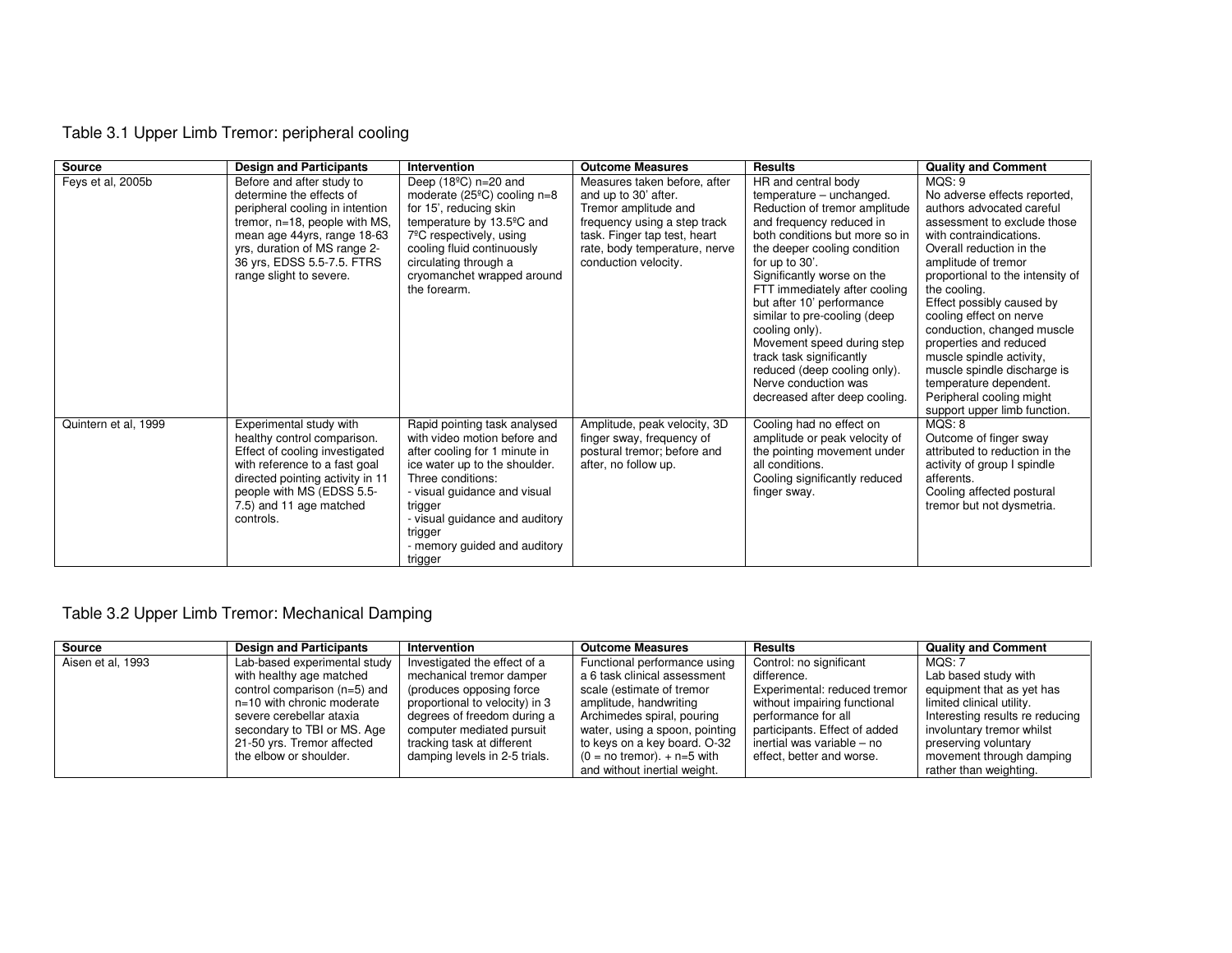# Table 3.3 Upper Limb Tremor: wrist weighting

| Source                    | <b>Design and Participants</b>                                       | Intervention                  | <b>Outcome Measures</b>                                  | <b>Results</b>                                                  | <b>Quality and Comment</b>                         |
|---------------------------|----------------------------------------------------------------------|-------------------------------|----------------------------------------------------------|-----------------------------------------------------------------|----------------------------------------------------|
| Langton Hewer et al, 1972 | Before and after study, n=50,                                        | Assessment of upper limb      | Photography of action tremor,                            | Tremor reduced in 29                                            | MQS: 3                                             |
|                           | age range 8-79 yrs, intention                                        | tremor with application of    | accelerometry, tremor rating                             | participants, therapeutic effect                                | Not clear if certain                               |
|                           | tremor due to idiopathic or                                          | wrist weights 240-720g, some  | scale, finger nose test, finger                          | for $n=18$ , most of these                                      | pathologies had a better                           |
|                           | essential tremor, MS, FA,                                            | up to 1kg and some with up    | tap test, handwriting, figure                            | continued to wear the splint                                    | outcome with weights than                          |
|                           | cerebellar degeneration,<br>stroke, PD, post-traumatic,              | 2kg on the upper arm.         | drawing, spiral drawing, maze<br>test.                   | for at least 6 months.<br>Variable optimum weight               | others.<br>Those with weakness and                 |
|                           | cirrhosis of the liver.                                              |                               | Questionnaire about social                               | requirement (480-600g for                                       | fatigue possibly had fewer                         |
|                           | congenital dyskinesia,                                               |                               | disability.                                              | most participants), further                                     | benefits.                                          |
|                           | cerebellar tumour.                                                   |                               |                                                          | increases not beneficial.                                       | Low methodological quality.                        |
| McGruder et al, 2003      | Single Case Experimental                                             | 8 or 16 meal sessions with    | Time to acquire food                                     | All participants demonstrated                                   | MQS: 9                                             |
|                           | Design.                                                              | weighted cuff or sham cuff.   | Amount consumed                                          | improvements in one or more                                     | Weights were self-selected                         |
|                           | N=5 aged 30-81, acute and                                            |                               | No. of spills and                                        | of the measured variables.                                      | and not reported individually.                     |
|                           | chronic post TBI, brain                                              |                               | compensations                                            |                                                                 | Clinical or functional                             |
|                           | tumour, multiple strokes and                                         |                               | Participant self rating severity                         |                                                                 | significance was not clearly                       |
|                           | encephalitis; all with intention<br>tremor that interfered with self |                               | of tremor $(0-10)$                                       |                                                                 | reported.                                          |
|                           | feedina.                                                             |                               | Investigator rating of tremor (6<br>point ordinal scale) |                                                                 |                                                    |
| Morgan et al, 1975        | Before and after study, n=31,                                        | 10 randomly ordered trials of | Accelerometry yielding a                                 | 20/31 showed significant                                        | MQS: 5                                             |
|                           | aged 8-69 yrs people with                                            | movement towards a button     | numerical index of tremor.                               | reduction in tremor.                                            | Early study demonstrating                          |
|                           | intention tremor (very severe                                        | for each patient with and     |                                                          | No association between                                          | some improvements due to                           |
|                           | to mild) due to MS, essential                                        | without a 600g wrist weight.  |                                                          | cause of tremor and outcome                                     | wrist weighting but of low                         |
|                           | tremor, cerebellar                                                   |                               |                                                          | (numbers in each category                                       | methodological quality.                            |
|                           | degeneration, PD, FA,                                                |                               |                                                          | were low).                                                      |                                                    |
|                           | cerebellar trauma, congenital<br>lesions to the cerebellum and       |                               |                                                          | More beneficial for moderate                                    |                                                    |
|                           | basal ganglia, stroke and                                            |                               |                                                          | to severe tremor.                                               |                                                    |
|                           | cerebellar tumour.                                                   |                               |                                                          |                                                                 |                                                    |
| Manto et al, 1994         | Before and after study. N=11                                         | Pre and post measures of      | <b>EMG of FCR ECR</b>                                    | Healthy controls adapted to                                     | MOS: 8                                             |
|                           | controls, n=8 participants with                                      | dysmetria using wrist flexion |                                                          | weighted conditions by                                          | Weighting increased                                |
|                           | cerebellar dysfunction                                               | under no weight, weighted     |                                                          | increasing agonist activity                                     | overshoot in people with                           |
|                           | (cerebellar stroke, neonatal                                         | 200g or 400g.                 |                                                          | (launch force) and antagonist                                   | cerebellar dysfunction and                         |
|                           | hypoxia, cerebellar atrophy,                                         | Investigated dysmetria under  |                                                          | (braking force). Participants                                   | decreased it in controls.                          |
|                           | pontocereballar angle tumour,                                        | conditions of fast accurate   |                                                          | with cerebellar dysfunction                                     |                                                    |
|                           | glioma) with mild to moderate<br>arm tremor, age range 14-73,        | movement.                     |                                                          | could increase agonist but not<br>antagonist activity. Onset of |                                                    |
|                           | duration of condition 20 days                                        |                               |                                                          | braking also was also delayed                                   |                                                    |
|                           | to 20 yrs.                                                           |                               |                                                          | compared to controls.                                           |                                                    |
| Sanes et al, 1988         | Before and after study. N=5,                                         | An investigation of the       | Accelerometry, EMG torque                                | Postural maintenance and                                        | MOS: 8                                             |
|                           | aged 35-70, with postural and                                        | influence of visual quidance  | motor studies.                                           | horizontal movement both                                        | Further evidence that                              |
|                           | kinetic tremor due to                                                | and three types of mechanical |                                                          | improved with eyes shut.                                        | inaccurate processing of                           |
|                           | cerebellar infarct.                                                  | loading (viscous, opposing    |                                                          | All mechanical loads that                                       | visual information contributes                     |
|                           | olivopontocerebellar                                                 | and inertial) on postural and |                                                          | opposed wrist flexion reduced                                   | to UE tremor.                                      |
|                           | degeneration, MS, vascular                                           | kinetic tremor.               |                                                          | tremor.                                                         | Somaethestic inputs via                            |
|                           | tumour in the red nucleus.                                           |                               |                                                          | Postural tremor not observed<br>during isometric contraction    | mechanical loads can<br>influence postural tremor. |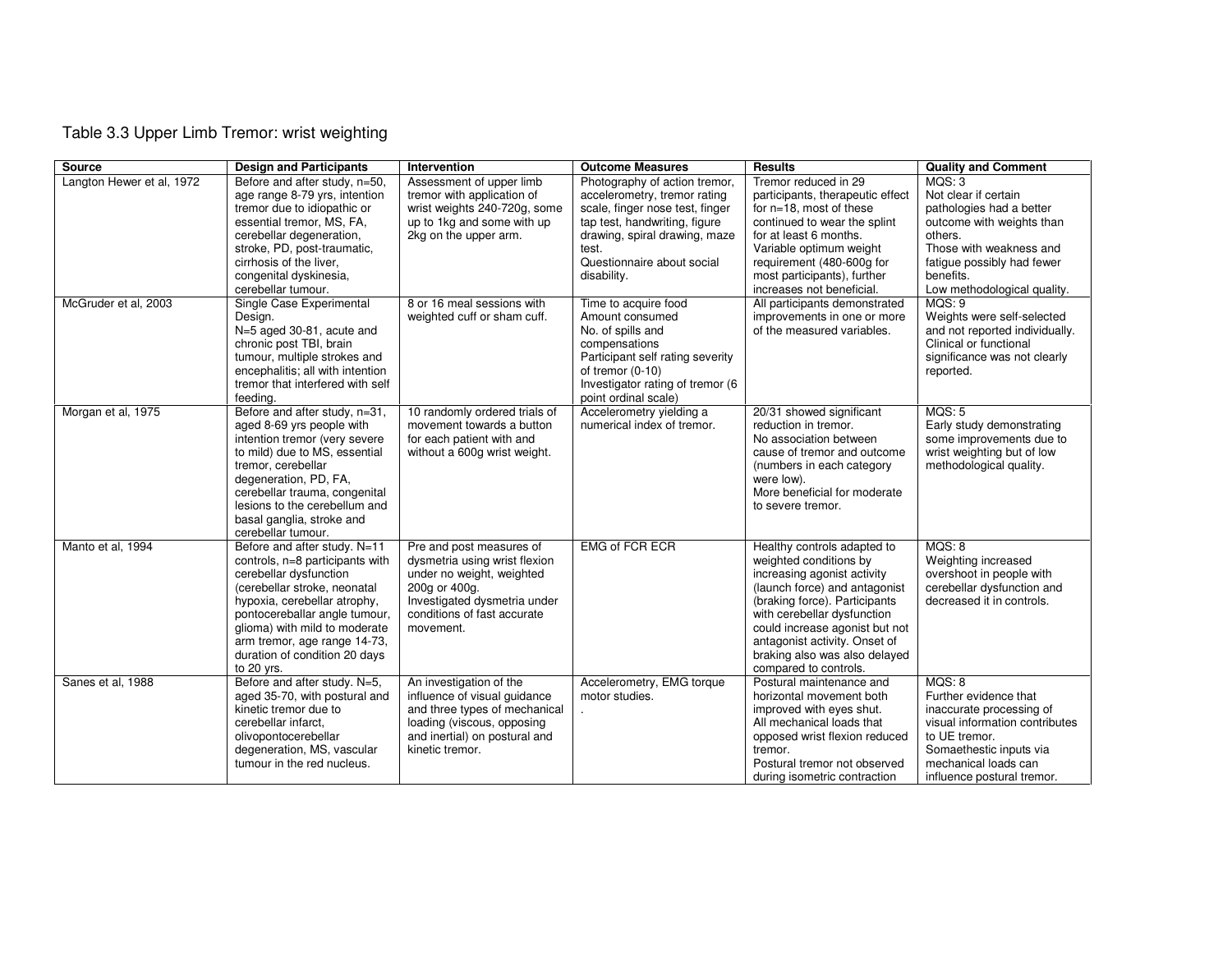| <b>Source</b>       | <b>Design and Participants</b>                                                                                                                                                                                 | Intervention                                                                                                                                                                                                                                                                                                                                                                                                 | <b>Outcome Measures</b>                                                                                                        | <b>Results</b>                                                                                                                                                                                                                                                                         | <b>Quality and Comment</b>                                                                                                                                                                                                         |
|---------------------|----------------------------------------------------------------------------------------------------------------------------------------------------------------------------------------------------------------|--------------------------------------------------------------------------------------------------------------------------------------------------------------------------------------------------------------------------------------------------------------------------------------------------------------------------------------------------------------------------------------------------------------|--------------------------------------------------------------------------------------------------------------------------------|----------------------------------------------------------------------------------------------------------------------------------------------------------------------------------------------------------------------------------------------------------------------------------------|------------------------------------------------------------------------------------------------------------------------------------------------------------------------------------------------------------------------------------|
| Guercio et al, 1997 | Single case experimental<br>design (ABCAC), n=1, 23 yr<br>old man, 3 yrs post TBI, upper<br>limb kinetic tremor, difficulty<br>feeding, wheelchair for<br>mobility.                                            | Relaxation and biofeedback to<br>reduce upper limb tremor and<br>improve functional<br>performance.<br>A: baseline measures<br>B: behavioural relaxation<br>training (BRT)<br>C: as above plus auditory<br>biofeedback from EMG<br>forearm (static and dynamic<br>conditions)<br>A: return to baseline<br>C: as above<br>1 year follow up<br>ABCAC took place over 33<br>sessions, two sessions per<br>week. | <b>Behavioural Relaxation Scale</b><br>EMG (resting and during<br>functional tasks)                                            | Large percentage<br>improvement in BRS rated<br>relaxation of posture during<br>the BRT phases which<br>continued into the follow up<br>period.<br>EMG levels reduced during<br>the intervention phases.<br>Anecdotal reporting of<br>improvements in everyday<br>function.            | MQS: 5 Low methodological<br>quality, reductions in EMG<br>were not clearly interpreted<br>with reference to severity of<br>tremor.                                                                                                |
| Guercio et al, 2001 | Before and after study n=1, 21<br>$yr$ old man $>3$ months<br>following a TBI. Right<br>hemiplegia, severe left upper<br>limb ataxic kinetic tremor,<br>wheelchair user, used a spell<br>board to communicate. | Relaxation and biofeedback to<br>reduce upper limb tremor and<br>improve performance in using<br>a letter board.<br>Intervention sequence:<br>- Baseline data<br>- Relaxation training (BRT)<br>- BRT + EMG auditory<br>biofeedback (3 levels of<br>sensitivity)<br>- Follow up at 2 years<br>Over 23 sessions.                                                                                              | <b>Behavioural Relaxation Scale</b><br>EMG (during a spelling task)<br>Self-rating of relaxation (0-7<br>scale)<br><b>CRTS</b> | Improved skills in relaxation<br>over time.<br>EMG: as skills in relaxation<br>improved EMG during the<br>letter spelling task reduced<br>and CRTS scores fell<br>indicating an improvement in<br>the severity of tremor.<br>Improvement from baseline<br>was maintained at follow up. | MQS: 7 Interesting case study<br>suggesting that improvements<br>in tremor were associated with<br>behavioural interventions to<br>promote general relaxation<br>and EMG reduction during a<br>task. Preliminary evidence<br>only. |

# Table 3.4 Upper Limb Tremor: Relaxation and Biofeedback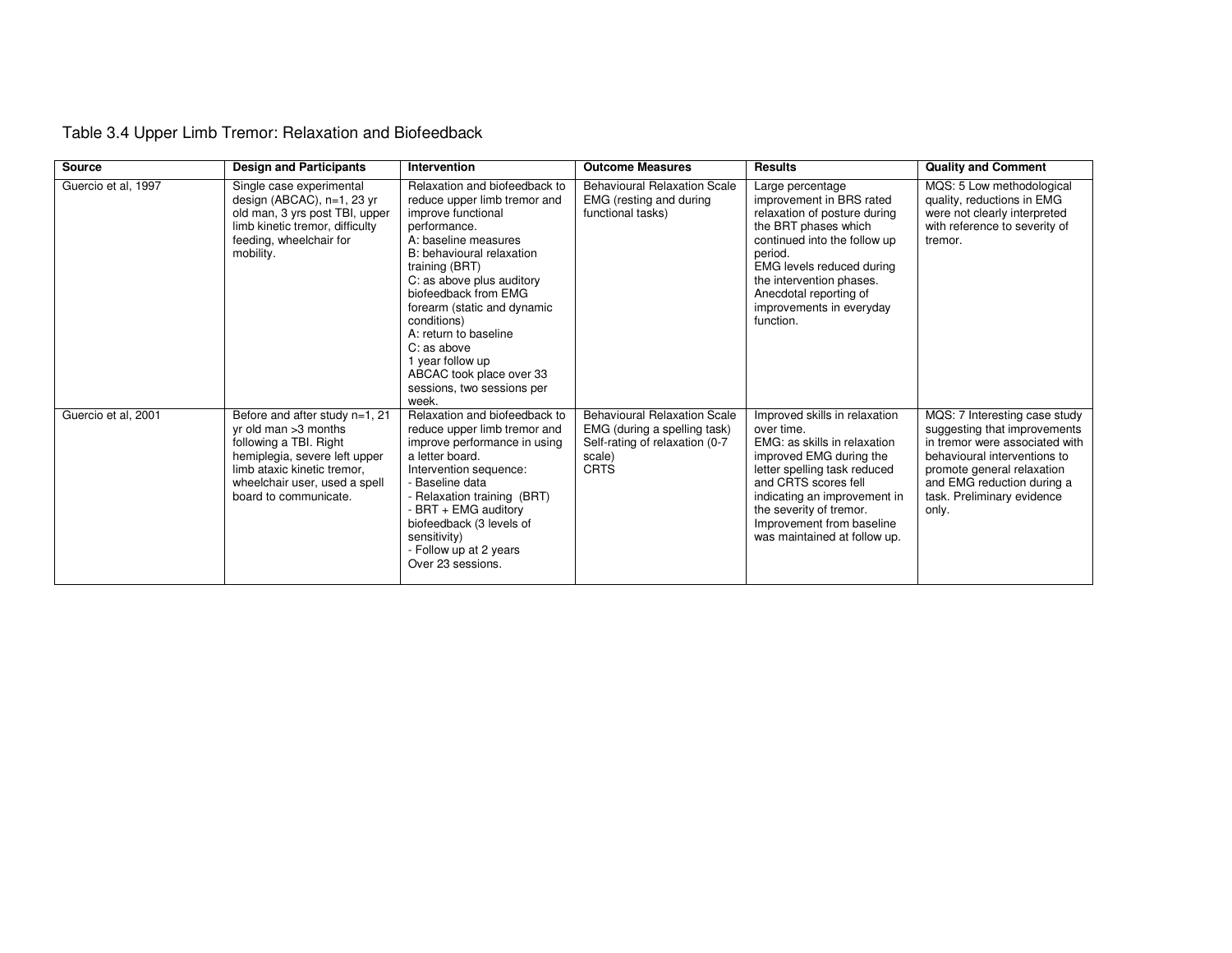# Table 4.0 Axial Weighting

| <b>Source</b>         | <b>Design and Participants</b>                                                                                                                                                                                                                  | Intervention                                                                                                                                                                                                                                                                                                                     | <b>Outcome Measures</b>                                                                                                                                                                         | <b>Results</b>                                                                                                                                                                                                                          | <b>Quality and Comment</b>                                                                   |
|-----------------------|-------------------------------------------------------------------------------------------------------------------------------------------------------------------------------------------------------------------------------------------------|----------------------------------------------------------------------------------------------------------------------------------------------------------------------------------------------------------------------------------------------------------------------------------------------------------------------------------|-------------------------------------------------------------------------------------------------------------------------------------------------------------------------------------------------|-----------------------------------------------------------------------------------------------------------------------------------------------------------------------------------------------------------------------------------------|----------------------------------------------------------------------------------------------|
| Clopton et al, 2003   | Single case experimental<br>design (ABCA), n=5,<br>community ambulators<br>without orthosis or gait<br>device, ataxic gait, diagnosed<br>with cerebellar ataxia.                                                                                | Baseline: 5 walks of 9.76m<br>(3.66m on a Gaitrite mat) no<br>weight.<br>Intervention: as above with<br>shoulder weights (10% body<br>weight)<br>Intervention: as above but<br>with waist weights<br>Return to baseline.                                                                                                         | Gait parameters measured by<br>Gaitrite:<br>Velocity, cadence, step length<br>deviation, step time deviation,<br>width base of support, double<br>stance time.                                  | Not clearly reported but no<br>findings were consistent<br>across participants and it<br>seems that gait deteriorated<br>rather than improved.                                                                                          | <b>MQS: 11</b><br>No clear support for axial<br>weighting in this group of<br>participants.  |
| Folz and Sinaki, 1995 | Prospective case series,<br>$n=19$ , range of pathologies<br>including amyotrophic lateral<br>sclerosis, Parkinsonism,<br>cerebellar ataxia.<br>degeneration of the CNS with<br>ataxic gait. All had static or<br>dynamic postural abnormality. | A postural training support<br>device which consisted of<br>anteriorally or posteriorally<br>positioned weights on the<br>trunk (range 1.75-2.5 pounds<br>depending on individual need)<br>to counter a posterior inclined<br>lean or an anteriorally inclined<br>lean respectively.<br>3 month follow up via<br>telephone call. | Photographic comparisons<br>were made before and after<br>application of the device.<br>Participants were asked to<br>wear the device during<br>walking activities if they found<br>it helpful. | Subjective improvements<br>reported in posture and gait<br>and all participants except<br>one reported using the device<br>at 3 month follow up. No<br>adverse effects reported.<br>People with ataxia reported<br>feeling more stable. | MQS: 6<br>Low methodological quality<br>varied outcome. No firm<br>conclusions can be drawn. |

# Table 5.0 Lycra Garments (paediatrics)

| Source            | <b>Design and Participants</b>                                                                                                                                                                                                                                                                   | Intervention                                                                           | <b>Outcome Measures</b>                                                                                                                                                  | <b>Results</b>                                                                                                                                                                                                                                                                                                                | <b>Quality and Comment</b>                                                                                                                               |
|-------------------|--------------------------------------------------------------------------------------------------------------------------------------------------------------------------------------------------------------------------------------------------------------------------------------------------|----------------------------------------------------------------------------------------|--------------------------------------------------------------------------------------------------------------------------------------------------------------------------|-------------------------------------------------------------------------------------------------------------------------------------------------------------------------------------------------------------------------------------------------------------------------------------------------------------------------------|----------------------------------------------------------------------------------------------------------------------------------------------------------|
| Blair et al. 1995 | Cross-over trial, n=16 in the<br>intervention group, $n=8$<br>matched controls, plus 8 other<br>controls. Age range unclear,<br>severity of motor impairment<br>ranged from mild to profound.<br>Five participants were<br>described as having ataxia as<br>the predominant motor<br>impairment. | 24 children assigned to wear<br>a full body lycra suit in an<br>ABAB design study.     | Observer rating 14 functional<br>activity items<br>Progress towards motor goals<br>Positional stability<br>Quality of movement<br>Grip strength<br>Sit ups<br>Spirometry | Complex reporting.<br>Dynamic function was<br>generally positively reported.<br>Video observations reported<br>positive effect on postural<br>stability, quality of upper limb<br>movement, involuntary<br>movement reduced.<br>Respiratory function<br>decreased sufficient to<br>contraindicate use for one<br>participant. | $MQS = 5$ Low methodological<br>quality and complex reporting<br>of the method, intervention<br>and results.<br>Significant adverse effects<br>reported. |
| Corn et al, 2003  | Single case experimental<br>design $(AB)$ , n=4, age range<br>8-16 yrs, CP or ABI (one with<br>ataxic hemiplegia).                                                                                                                                                                               | Upper limb lycra garment<br>fitted following a baseline<br>phase on reported measures. | Melbourne Assessment on<br>Unilateral Upper Limb<br>Function.                                                                                                            | Highly variable between<br>individuals.                                                                                                                                                                                                                                                                                       | <b>MOS: 12</b><br>No firm conclusions can be<br>drawn. Limitations addressed.                                                                            |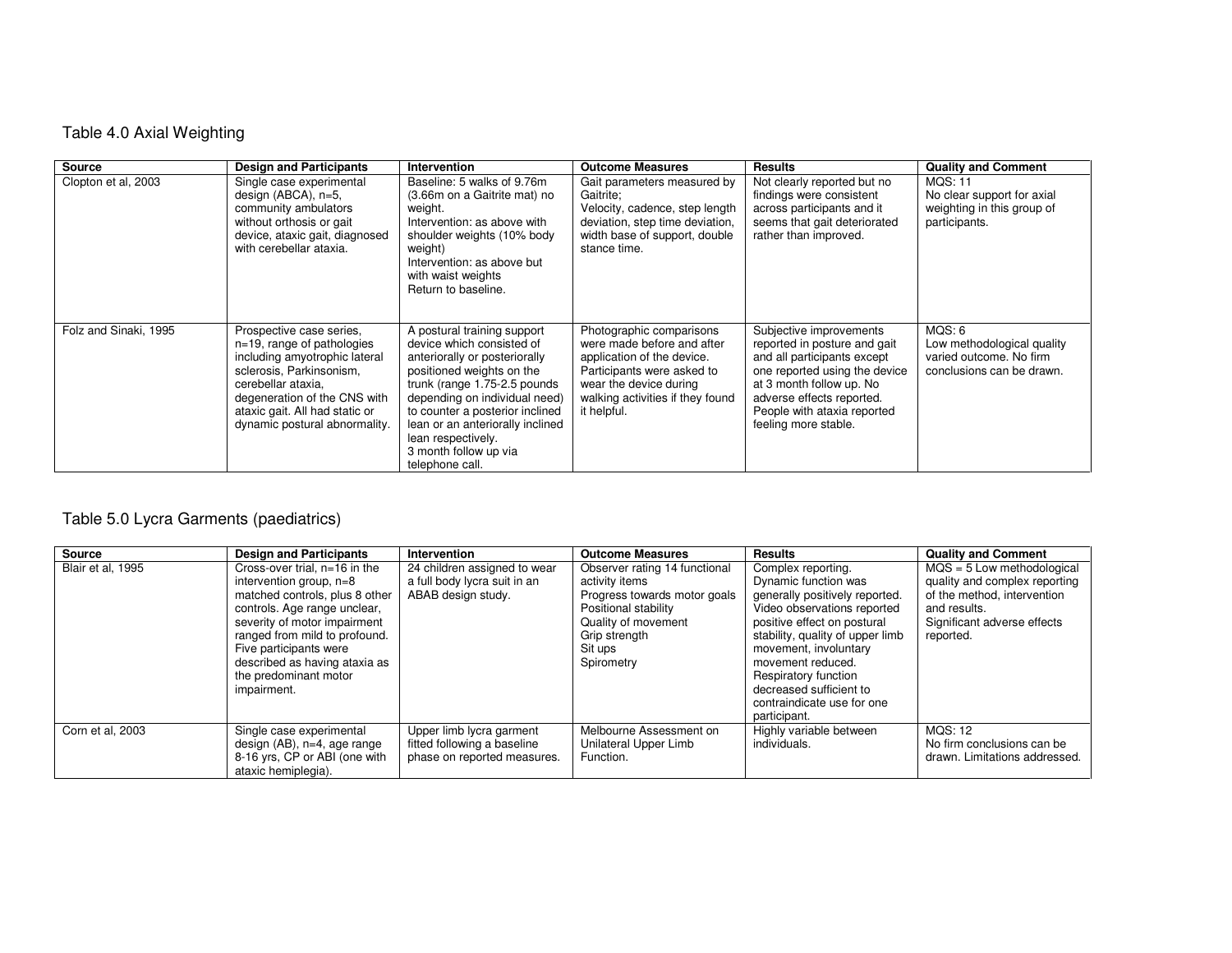# Table 5.0 Lycra Garments (paediatrics) – continued

| <b>Source</b>         | <b>Design and Participants</b>                                                                                     | <b>Intervention</b>                                                                                                                  | <b>Outcome Measures</b>                                                                                                                                                                           | <b>Results</b>                                                                                                                                                                                                                                                                                                                                                                                                                                                                    | <b>Quality and Comment</b>                                                                                                                                                                                                                                   |
|-----------------------|--------------------------------------------------------------------------------------------------------------------|--------------------------------------------------------------------------------------------------------------------------------------|---------------------------------------------------------------------------------------------------------------------------------------------------------------------------------------------------|-----------------------------------------------------------------------------------------------------------------------------------------------------------------------------------------------------------------------------------------------------------------------------------------------------------------------------------------------------------------------------------------------------------------------------------------------------------------------------------|--------------------------------------------------------------------------------------------------------------------------------------------------------------------------------------------------------------------------------------------------------------|
| Nicholson et al, 2001 | Before and after study, n=12;<br>aged 2-17 yrs (mean 6.8yrs)<br>with various types of CP (one<br>boy with ataxia), | Full body suit or adapted full<br>body suit - 2 weeks gradual<br>exposure following a<br>minimum of wear 6 hrs a day<br>for 6 weeks. | PEDI before and after<br>application of lycra garment.<br>N=5 evaluated using motion<br>analysis for reach and grasp.<br>Carer questionnaire regarding<br>practicalities of using the<br>garment. | All children wore the garment<br>for 6 weeks but daily use<br>ranged from 2.7-10.2 hrs.<br>11 children significantly<br>improved on at least one of<br>the three functional items of<br>the PEDI; 6 improved on all<br>items. All of these changes<br>were slight although noted by<br>carers.<br>Motion analysis was mixed.<br>some improvements and two<br>showed deterioration.<br>Significant adverse effects<br>were reported. Only one<br>parent wanted to continue<br>use. | MQS: 10<br>Good quality study,<br>demonstrated varied effects<br>that offer some indication of<br>benefit but this seems to be<br>outweighed by significant<br>adverse effects. No control<br>group therefore results should<br>be interpreted with caution. |

## Table 6.0 Hippotherapy (therapeutic riding)

| <b>Source</b>      | <b>Design and Participants</b> | Intervention                    | <b>Outcome Measures</b>        | <b>Results</b>                 | <b>Quality and Comment</b>   |
|--------------------|--------------------------------|---------------------------------|--------------------------------|--------------------------------|------------------------------|
| Hammer et al, 2005 | $SCED (ABA); n=11$             | 10 weekly sessions of           | BERG, figure of 8 walk, TUG,   | Variable across individuals,   | MQS: 11                      |
|                    | participants with MS, mean     | hippotherapy of 30' each in     | 10m walk, spasticity (MAS),    | the majority of participants   | Good SCED demonstrating      |
|                    | age 47.9 yrs (range 35-61)     | the intervention phase,         | Index of Muscle Function, the  | improved in one or more of     | individual differences but a |
|                    | time since diagnosis mean      | individually tailored, included | Birgitta Lindmark motor        | the variables, mainly balance. | trend towards improved       |
|                    | 10yrs, mean EDSS 5,            | activities on the horse; trunk  | assessment part B.             | Eight participants improved in | balance. However, as a       |
|                    | described in terms of social   | rotation, balance exercises,    | coordination, self rated pain, | the role-emotional section of  | SCED these findings cannot   |
|                    | status, previous riding        | with and without visual input.  | muscle tension, patient        | the SF-36.                     | be generalised and further   |
|                    | experience, medication,        |                                 | specific functional scale, SF- |                                | research is required for     |
|                    | walking aids, mood and         | e.g. weaving in an out of       | 36.                            |                                | people with ataxia.          |
|                    | depression.                    | cones riding diagonals and      |                                |                                |                              |
|                    |                                | circles.                        |                                |                                |                              |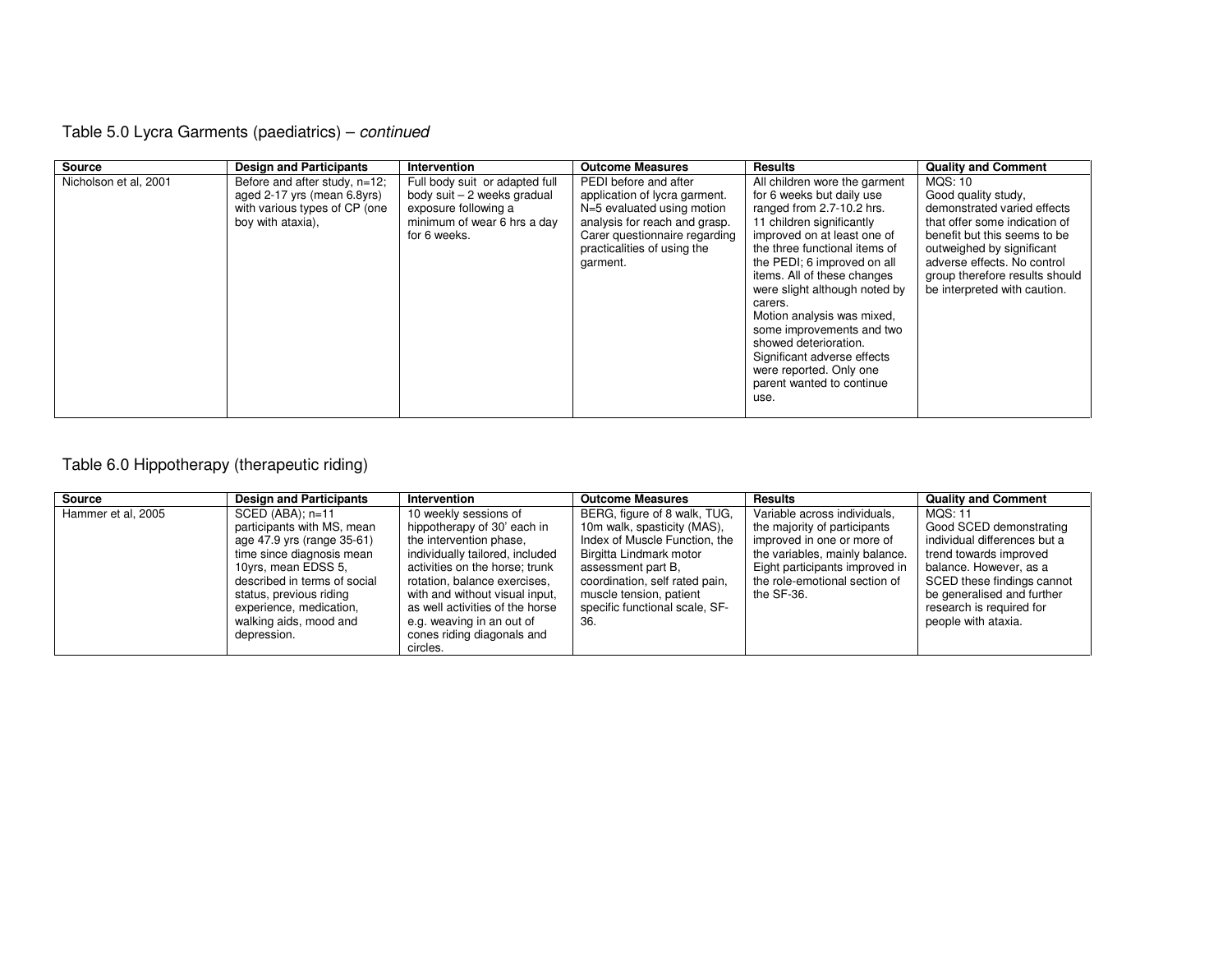# Table 7.0 Wheelchair Seating

| Source            | <b>Design and Participants</b>                                                      | Intervention                                                                       | <b>Outcome Measures</b>                                                  | <b>Results</b>                                                       | <b>Quality and Comment</b>                                                                                   |
|-------------------|-------------------------------------------------------------------------------------|------------------------------------------------------------------------------------|--------------------------------------------------------------------------|----------------------------------------------------------------------|--------------------------------------------------------------------------------------------------------------|
| Clark et al, 2004 | Prospective, two                                                                    | Random order provision of                                                          | <b>CODA Motion Analysis</b>                                              | No significant difference in                                         | MOS: 6                                                                                                       |
|                   | periodsrandomised within<br>subject cross over study.<br>$N=19$ (n=15 DMD, n=4 FA). | adapted wheelchair or<br>standard wheelchair; 15<br>minute interval between tests. | System (7 variables), JTHF,<br>lung function (FVC, FEV,<br>PEF, slow VC) | lung function.<br>Improvement in one of the<br>subtests of the JTHF. | Low methodological quality,<br>specialist seating may<br>improve as well as adversely                        |
|                   | Aged 6-21 yrs.                                                                      |                                                                                    |                                                                          | Several postural measures<br>improved.                               | affect posture therefore<br>longitudinal studies with more<br>sensitive outcome measures<br>would be useful. |

# Table 8.0 Endurance Training

| Source                 | <b>Design and Participants</b>                                                                                                                                                     | Intervention                                                                                                                                                 | <b>Outcome Measures</b>                                                                                                                            | <b>Results</b>                                                                                                                                                                         | <b>Quality and Comment</b>                                                                                                                         |
|------------------------|------------------------------------------------------------------------------------------------------------------------------------------------------------------------------------|--------------------------------------------------------------------------------------------------------------------------------------------------------------|----------------------------------------------------------------------------------------------------------------------------------------------------|----------------------------------------------------------------------------------------------------------------------------------------------------------------------------------------|----------------------------------------------------------------------------------------------------------------------------------------------------|
| Fillyaw and Ades, 1989 | Case report n=1, 38 year old<br>man with FA, onset of<br>neurological signs as a<br>teenager, ataxic gait, walked<br>without assistance, no cardiac<br>symptoms and normal cardiac | 27 supervised and ECG<br>monitored exercise sessions<br>over a nine week period, 10'<br>warm up, 20-25' cycling at<br>50rpm HR maintained at 70-<br>80% max. | Oxygen consumption (peak<br>VO <sub>2</sub> , peak ventilation, peak<br>tidal volume), maximum work<br>in Watts and exercise time.<br>body weight. | Physiological adaptations<br>consistent with aerobic<br>conditioning were reported.<br>Improvements in peak $VO2$ ,<br>peak ventilation, tidal volume.<br>Exercise time increased from | MQS: 9<br>Good quality study<br>demonstrating potential<br>benefits of endurance training<br>that require further<br>investigation. These findings |
|                        | size and function.                                                                                                                                                                 |                                                                                                                                                              |                                                                                                                                                    | 23 to 28 minutes reflected a<br>50W increase in maximum<br>work.                                                                                                                       | are preliminary and should be<br>interpreted with caution for<br>this population.                                                                  |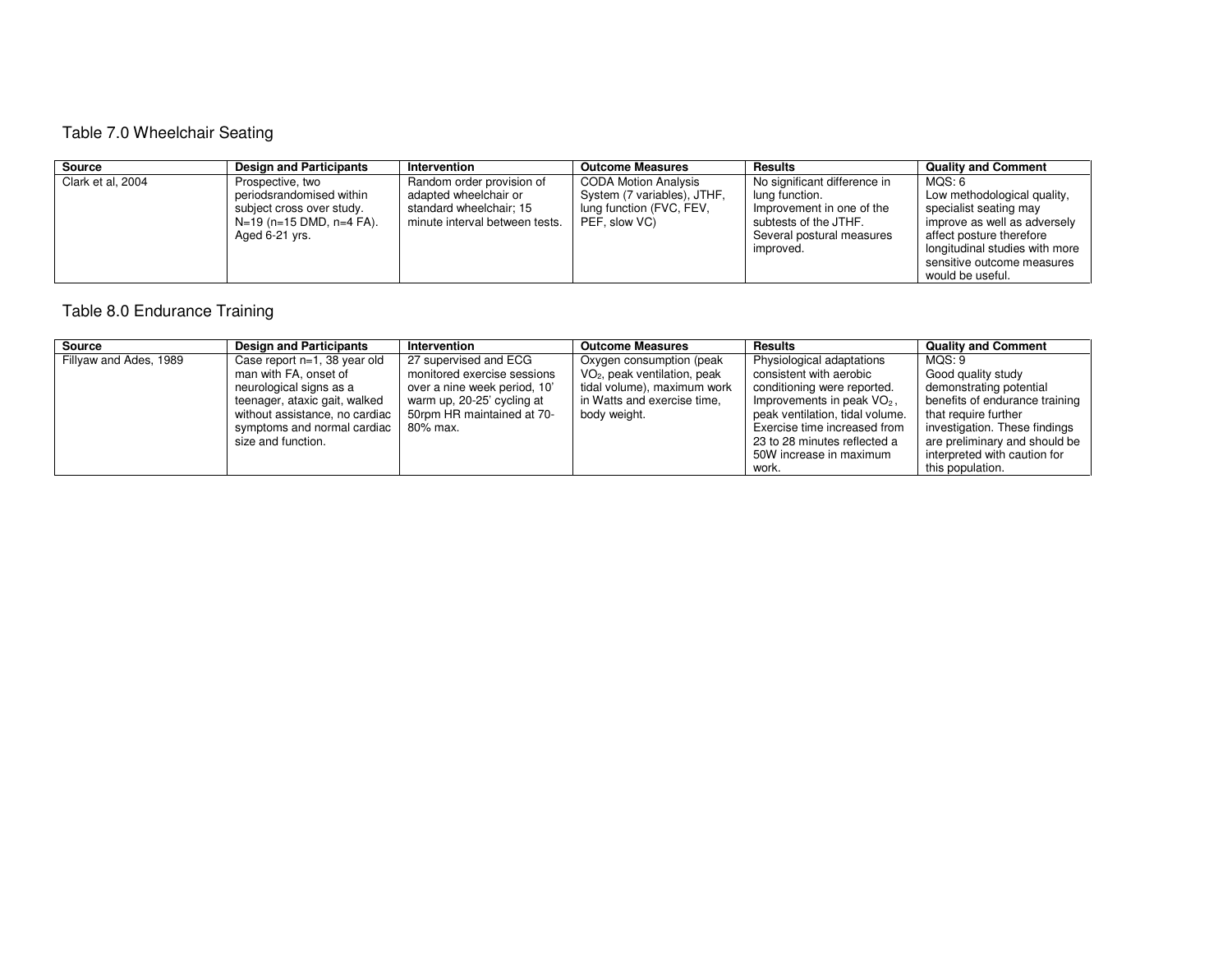# **Appendix B**

#### Comparison Comparison

| Rehabilitation<br>Υ<br>Y<br>Υ<br>${\sf N}$<br>${\sf N}$<br>Υ<br>N<br>Υ<br>N<br>N<br>N<br>Υ<br>N<br>N<br>Y<br>lb<br>N<br>Armutlu et al, 2001<br>Y<br>Y<br>Y<br>Y<br>Y<br>Y<br>Ш<br>Υ<br>N<br>N<br>Υ<br>N<br>Y<br>N<br>N<br>N<br>N<br>Balliet et al, 1987<br>Υ<br>Υ<br>$\ensuremath{\mathsf{III}}\xspace$<br>Y<br>Y<br>N<br>Υ<br>N<br>$\mathsf{N}$<br>${\sf N}$<br>Y<br>Y<br>Y<br>Y<br>N<br>Y<br>Y<br>Brown et al, 2006<br>Υ<br>Y<br>N<br>$\begin{array}{c} \hline \end{array}$<br>Y<br>N<br>N<br>N<br>$\mathsf{N}$<br>N<br>N<br>Y<br>$\mathsf{N}$<br>N<br>N<br>N<br>N<br>Dordal, 1989<br>Y<br>Ш<br>Υ<br>Y<br>Υ<br>N<br>Y<br>N<br>N<br>N<br>N<br>Υ<br>Υ<br>Y<br>Y<br>N<br>N<br>Gialanella et al, 2005 | 7<br>9<br>11<br>$\overline{4}$<br>9<br>8<br>$\overline{7}$<br>7<br>$\overline{7}$<br>$\overline{7}$ |
|-----------------------------------------------------------------------------------------------------------------------------------------------------------------------------------------------------------------------------------------------------------------------------------------------------------------------------------------------------------------------------------------------------------------------------------------------------------------------------------------------------------------------------------------------------------------------------------------------------------------------------------------------------------------------------------------------------|-----------------------------------------------------------------------------------------------------|
|                                                                                                                                                                                                                                                                                                                                                                                                                                                                                                                                                                                                                                                                                                     |                                                                                                     |
|                                                                                                                                                                                                                                                                                                                                                                                                                                                                                                                                                                                                                                                                                                     |                                                                                                     |
|                                                                                                                                                                                                                                                                                                                                                                                                                                                                                                                                                                                                                                                                                                     |                                                                                                     |
|                                                                                                                                                                                                                                                                                                                                                                                                                                                                                                                                                                                                                                                                                                     |                                                                                                     |
|                                                                                                                                                                                                                                                                                                                                                                                                                                                                                                                                                                                                                                                                                                     |                                                                                                     |
|                                                                                                                                                                                                                                                                                                                                                                                                                                                                                                                                                                                                                                                                                                     |                                                                                                     |
| Υ<br>Y<br>Υ<br>$\mathsf{N}$<br>Y<br>$\mathsf{N}$<br>Y<br>Y<br>Ш<br>Υ<br>N<br>N<br>N<br>N<br>N<br>Y<br>N<br>Gill-Body et al, 1997                                                                                                                                                                                                                                                                                                                                                                                                                                                                                                                                                                    |                                                                                                     |
| Y<br>Υ<br>Υ<br>$\begin{array}{c} \hline \end{array}$<br>Υ<br>Y<br>N<br>N<br>$\mathsf{N}$<br>Y<br>N<br>$\mathsf{N}$<br>Y<br>N<br>N<br>N<br>N<br>Gillen, 2000                                                                                                                                                                                                                                                                                                                                                                                                                                                                                                                                         |                                                                                                     |
| $\ensuremath{\mathsf{III}}\xspace$<br>Y<br>Y<br>Y<br>Y<br>Y<br>Y<br>N<br>N<br>N<br>N<br>N<br>N<br>N<br>Y<br>N<br>N<br>Harris-Love et al, 2004                                                                                                                                                                                                                                                                                                                                                                                                                                                                                                                                                       |                                                                                                     |
| Y<br>Υ<br>Y<br>Y<br>Y<br>lla<br>N<br>N<br>N<br>Y<br>N<br>N<br>N<br>N<br>N<br>N<br>Y<br>Jones et al, 1996                                                                                                                                                                                                                                                                                                                                                                                                                                                                                                                                                                                            |                                                                                                     |
| Υ<br>Y<br>Υ<br>Y<br>Y<br>N<br>Υ<br>N<br>N<br>Y<br>N<br>llb<br>N<br>N<br>N<br>N<br>N<br>Karakaya et al, 2000                                                                                                                                                                                                                                                                                                                                                                                                                                                                                                                                                                                         |                                                                                                     |
| Υ<br>Υ<br>Perlmutter and<br>$\ensuremath{\mathsf{III}}\xspace$<br>Υ<br>N<br>Υ<br>N<br>$\mathsf{N}$<br>${\sf N}$<br>$\mathsf{N}$<br>N<br>Y<br>$\mathsf{N}$<br>N<br>N<br>N<br>N<br>Gregory, 2003                                                                                                                                                                                                                                                                                                                                                                                                                                                                                                      | 5                                                                                                   |
| Y<br>Υ<br>Y<br>Y<br>N<br>Υ<br>N<br>N<br>$\mathsf{N}$<br>${\sf N}$<br>Y<br>Y<br>Y<br>Y<br>Y<br>llb<br>Y<br>Smedal et al, 2006                                                                                                                                                                                                                                                                                                                                                                                                                                                                                                                                                                        | 11                                                                                                  |
| Υ<br>Y<br>$\ensuremath{\mathsf{III}}\xspace$<br>Y<br>Y<br>N<br>Y<br>${\sf N}$<br>$\mathsf{N}$<br>N<br>Y<br>$\mathsf{N}$<br>N<br>N<br>N<br>N<br>N<br>Stoykov et al, 2005                                                                                                                                                                                                                                                                                                                                                                                                                                                                                                                             | 6                                                                                                   |
| <b>Visual Tracking</b>                                                                                                                                                                                                                                                                                                                                                                                                                                                                                                                                                                                                                                                                              |                                                                                                     |
| Υ<br>Y<br>Y<br>Υ<br>N<br>Y<br>Y<br>Y<br>Υ<br>llb<br>N<br>N<br>Y<br>N<br>Y<br>N<br>N<br>Beppu et al, 1987                                                                                                                                                                                                                                                                                                                                                                                                                                                                                                                                                                                            | 10                                                                                                  |
| Υ<br>Y<br>Y<br>N<br>N<br>Y<br>N<br>N<br>Y<br>Y<br>Y<br>N<br>Y<br>Y<br>llb<br>N<br>N<br>Crowdy et al, 2002                                                                                                                                                                                                                                                                                                                                                                                                                                                                                                                                                                                           | 9                                                                                                   |
| Υ<br>Y<br>Υ<br>Y<br>Y<br>Y<br>llb<br>Υ<br>N<br>N<br>Y<br>N<br>N<br>N<br>Y<br>N<br>N<br>Feys et al, 2003                                                                                                                                                                                                                                                                                                                                                                                                                                                                                                                                                                                             | 9                                                                                                   |
| Y<br>Ilb<br>Υ<br>Y<br>Y<br>Y<br>Y<br>N<br>N<br>Y<br>Y<br>N<br>Y<br>Y<br>Y<br>N<br>Ν<br>Feys et al, 2005a                                                                                                                                                                                                                                                                                                                                                                                                                                                                                                                                                                                            | 11                                                                                                  |
| Υ<br>Y<br>Y<br>Y<br>Y<br>Y<br>Υ<br>Y<br>Y<br>N<br>Y<br>llb<br>N<br>N<br>Y<br>N<br>N<br>Feys et al, 2006                                                                                                                                                                                                                                                                                                                                                                                                                                                                                                                                                                                             | 11                                                                                                  |
| <b>Peripheral Weighting</b><br>Langton Hewer et al,<br>llb<br>Υ<br>${\sf N}$<br>${\sf N}$<br>Υ<br>Y<br>N<br>N<br>N<br>N<br>N<br>N<br>N<br>N<br>N<br>N<br>N<br>1972                                                                                                                                                                                                                                                                                                                                                                                                                                                                                                                                  | 3                                                                                                   |
| Υ<br>Υ<br>Y<br>Y<br>Y<br>N<br>Y<br>llb<br>N<br>Y<br>N<br>N<br>Y<br>N<br>N<br>N<br>N<br>Manto et al, 1994                                                                                                                                                                                                                                                                                                                                                                                                                                                                                                                                                                                            | 8                                                                                                   |
| Υ<br>Υ<br>Y<br>Y<br>Y<br>Y<br>Y<br>$\mathsf{N}$<br>N<br>Y<br>Y<br>llb<br>N<br>N<br>N<br>N<br>N<br>McGruder et al, 2003                                                                                                                                                                                                                                                                                                                                                                                                                                                                                                                                                                              | 9                                                                                                   |
| Y<br>Y<br>Υ<br>Y<br>$\mathsf{N}$<br>${\sf N}$<br>Y<br>N<br>llb<br>N<br>N<br>N<br>N<br>N<br>N<br>N<br>N                                                                                                                                                                                                                                                                                                                                                                                                                                                                                                                                                                                              | 5                                                                                                   |
| Morgan et al, 1975<br>Υ<br>Y<br>Y<br>Y<br>Y<br>Y<br>N<br>Y<br>lib<br>N<br>N<br>N<br>N<br>N<br>Y<br>N<br>N                                                                                                                                                                                                                                                                                                                                                                                                                                                                                                                                                                                           | 8                                                                                                   |
| Sanes et al, 1988                                                                                                                                                                                                                                                                                                                                                                                                                                                                                                                                                                                                                                                                                   |                                                                                                     |
| <b>Mechanical Damping</b><br>Υ<br>Y<br>Y<br>N<br>${\sf N}$<br>Y<br>Y<br>Υ<br>Y<br>N<br>lla<br>N<br>N<br>${\sf N}$<br>N<br>${\sf N}$<br>${\sf N}$                                                                                                                                                                                                                                                                                                                                                                                                                                                                                                                                                    | $\overline{7}$                                                                                      |
| Aisen et al, 1993                                                                                                                                                                                                                                                                                                                                                                                                                                                                                                                                                                                                                                                                                   |                                                                                                     |
| <b>Peripheral Cooling</b><br>Y<br>Ilb<br>Υ<br>Y<br>Υ<br>N<br>Υ<br>N<br>${\sf N}$<br>Υ<br>Υ<br>N<br>${\sf N}$<br>N<br>N<br>Y<br>Y<br>Feys et al, 2005b                                                                                                                                                                                                                                                                                                                                                                                                                                                                                                                                               | 9                                                                                                   |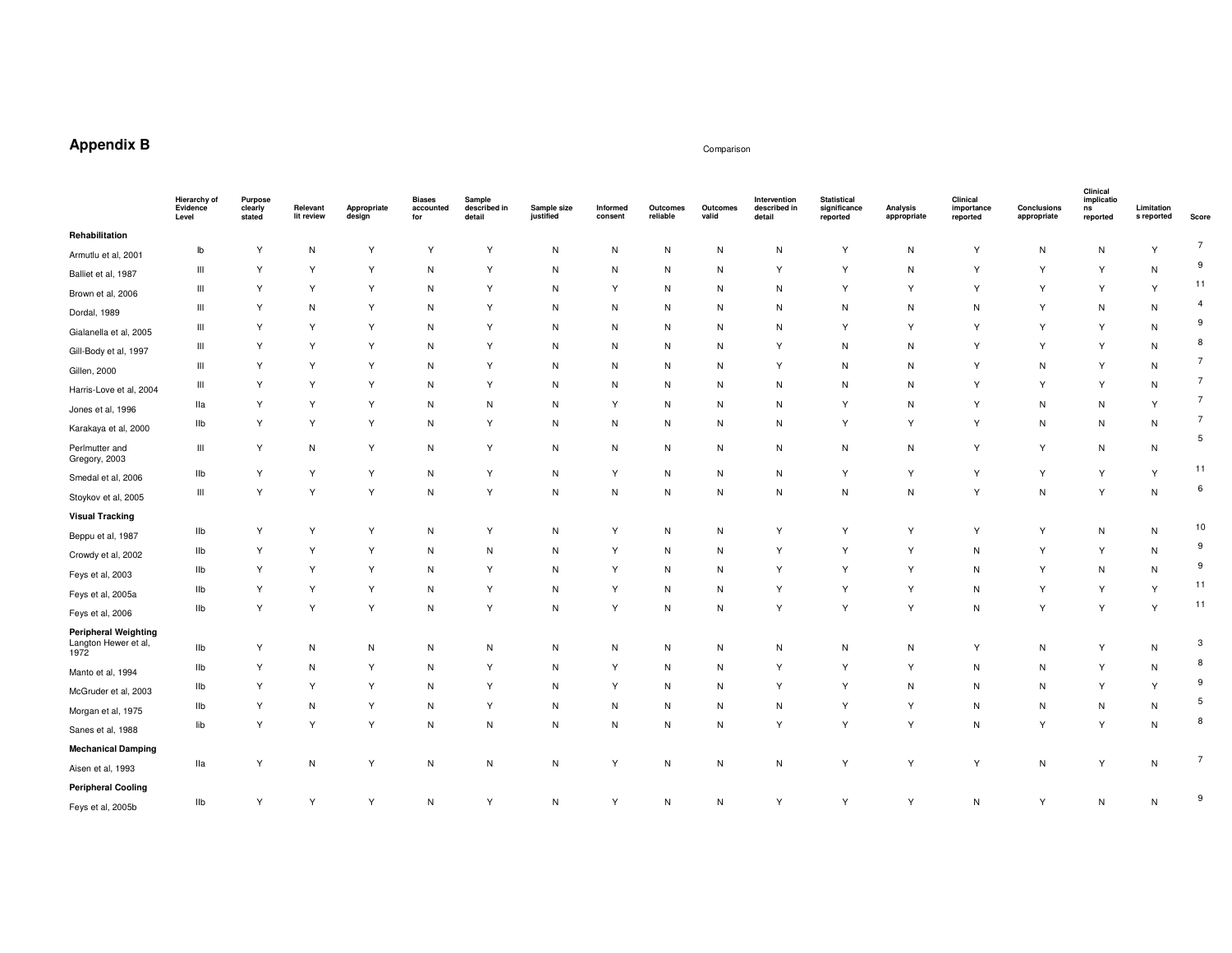| Quintern et al, 1999                                   | lla                                | Y   | Y   |              | ${\sf N}$    | Y         | N            | N            | N            | $\mathsf{N}$ | Y            | Y            | Y            | $\mathsf{N}$ | Y            | ${\sf N}$ | ${\sf N}$ | 8               |
|--------------------------------------------------------|------------------------------------|-----|-----|--------------|--------------|-----------|--------------|--------------|--------------|--------------|--------------|--------------|--------------|--------------|--------------|-----------|-----------|-----------------|
| Biofeedback<br>Baram and Miller,                       | IIb                                | Υ   | Y   | $\checkmark$ | $\mathsf{N}$ | Y         | $\mathsf{N}$ | Y            | ${\sf N}$    | $\mathsf{N}$ | Υ            | Y            | $\mathsf{N}$ | $\mathsf{N}$ | $\mathsf{N}$ | N         | N         | $\overline{7}$  |
| 2007                                                   |                                    |     |     |              |              |           |              |              |              |              |              |              |              |              |              |           |           | 5               |
| Guercio et al, 1997                                    | llb                                | Υ   | Y   | Y            | $\mathsf{N}$ | N         | $\mathsf{N}$ | N            | Y            | $\mathsf{N}$ | Υ            | $\mathsf{N}$ | $\mathsf{N}$ | $\mathsf{N}$ | ${\sf N}$    | N         | N         |                 |
| Guercio et al, 2001                                    | llb                                | Υ   | Y   | $\vee$       | ${\sf N}$    | ${\sf N}$ | ${\sf N}$    | $\mathsf{N}$ | Y            | $\mathsf{N}$ | Υ            | Y            | Y            | $\mathsf{N}$ | ${\sf N}$    | ${\sf N}$ | N         | $\overline{7}$  |
| <b>Treadmill Training</b>                              |                                    |     |     |              |              |           |              |              |              |              |              |              |              |              |              |           |           |                 |
| Brown et al, 2005                                      | lb                                 | Υ   | Y   | v            | $\mathsf{N}$ | ${\sf N}$ | N            | Y            | Y            | $\mathsf{N}$ | Y            | $\checkmark$ | Y            | Y            | Y            | Y         | Y         | 12              |
| Cernak et al, 2008                                     | $\ensuremath{\mathsf{III}}\xspace$ | Υ   | Y   | Y            | N            | Y         | ${\sf N}$    | N            | Y            | Y            | Υ            | N            | $\mathsf{N}$ | Y            | Y            | Y         | N         | 10              |
| Vaz et al, 2008                                        | IIb                                | Υ   | Y   | Y            | N            | Y         | $\mathsf{N}$ | Y            | Y            | $\mathsf{N}$ | Υ            | Y            | Y            | Y            | Y            | Y         | Y         | 13              |
| <b>Axial Weighting</b>                                 |                                    |     |     |              |              |           |              |              |              |              |              |              |              |              |              |           |           |                 |
| Clopton et al, 2003                                    | llb                                | Υ   | Y   |              | $\mathsf{N}$ | N         | $\mathsf{N}$ | Y            | Y            | $\mathsf{N}$ | Υ            | Y            | Y            | $\mathsf{N}$ | Y            | Y         | Y         | 11              |
| Folz and Sinaki, 1995                                  | Ilb                                | Υ   | Υ   | v            | ${\sf N}$    | Y         | $\mathsf{N}$ | N            | ${\sf N}$    | $\mathsf{N}$ | ${\sf N}$    | ${\sf N}$    | ${\sf N}$    | Y            | ${\sf N}$    | Y         | N         | 6               |
| <b>Endurance Training</b><br>Fillyaw and Ades,<br>1989 | $\ensuremath{\mathsf{III}}\xspace$ | Υ   | Y   | Y            | $\mathsf{N}$ | Y         | N            | Y            | ${\sf N}$    | ${\sf N}$    | Y            | $\mathsf{N}$ | $\mathsf{N}$ | Y            | Y            | Υ         | N         | 9               |
| Seating                                                |                                    |     |     |              |              |           |              |              |              |              |              |              |              |              |              |           |           |                 |
| Clark et al, 2004                                      | Ilb                                | Υ   | Y   | Y            | N            | N         | $\mathsf{N}$ | N            | ${\sf N}$    | $\mathsf{N}$ | N            | $\mathsf{N}$ | $\mathsf{N}$ | Y            | Y            | Υ         | N         | 6               |
| <b>Therapeutic Riding</b>                              |                                    |     |     |              |              |           |              |              |              |              |              |              |              |              |              |           |           |                 |
| Hammer et al, 2005                                     | Ilb                                | Y   | Y   | Y            | ${\sf N}$    | Y         | N            | Y            | ${\sf N}$    | $\mathsf{N}$ | $\mathsf{N}$ | Y            | Y            | Y            | Y            | Y         | Y         | 11              |
| Lycra                                                  |                                    |     |     |              |              |           |              |              |              |              |              |              |              |              |              |           |           |                 |
| Blair et al, 1995                                      | Ilb                                | Υ   |     | N            | $\mathsf{N}$ | Y         | $\mathsf{N}$ | Y            | $\mathsf{N}$ | $\mathsf{N}$ | N            | $\checkmark$ | $\mathsf{N}$ | $\mathsf{N}$ | $\mathsf{N}$ | N         | N         | $5\phantom{.0}$ |
| Corn et al, 2003                                       | llb                                | Υ   | Y   | Y            | N            | Y         | ${\sf N}$    | Y            | Y            | Y            | ${\sf N}$    | Y            | Y            | ${\sf N}$    | Y            | Y         | Y         | 12              |
| Nicholson et al, 2001                                  | Ilb                                | Υ   | Y   | Y            | $\mathsf{N}$ | ${\sf N}$ | ${\sf N}$    | N            | Y            | Y            | Υ            | Y            | Y            | N            | Y            | Y         | N         | $10$            |
| <b>Systematic Review</b>                               |                                    |     |     |              |              |           |              |              |              |              |              |              |              |              |              |           |           |                 |
| Martin et al, 2009                                     | lb                                 | n/a | n/a | n/a          | n/a          | n/a       | n/a          | n/a          | n/a          | n/a          | n/a          | n/a          | n/a          | n/a          | n/a          | n/a       | n/a       | n/a             |
| <b>Valid Inputs</b>                                    |                                    |     |     |              |              |           |              |              |              |              |              |              |              |              |              |           |           |                 |

Y

N